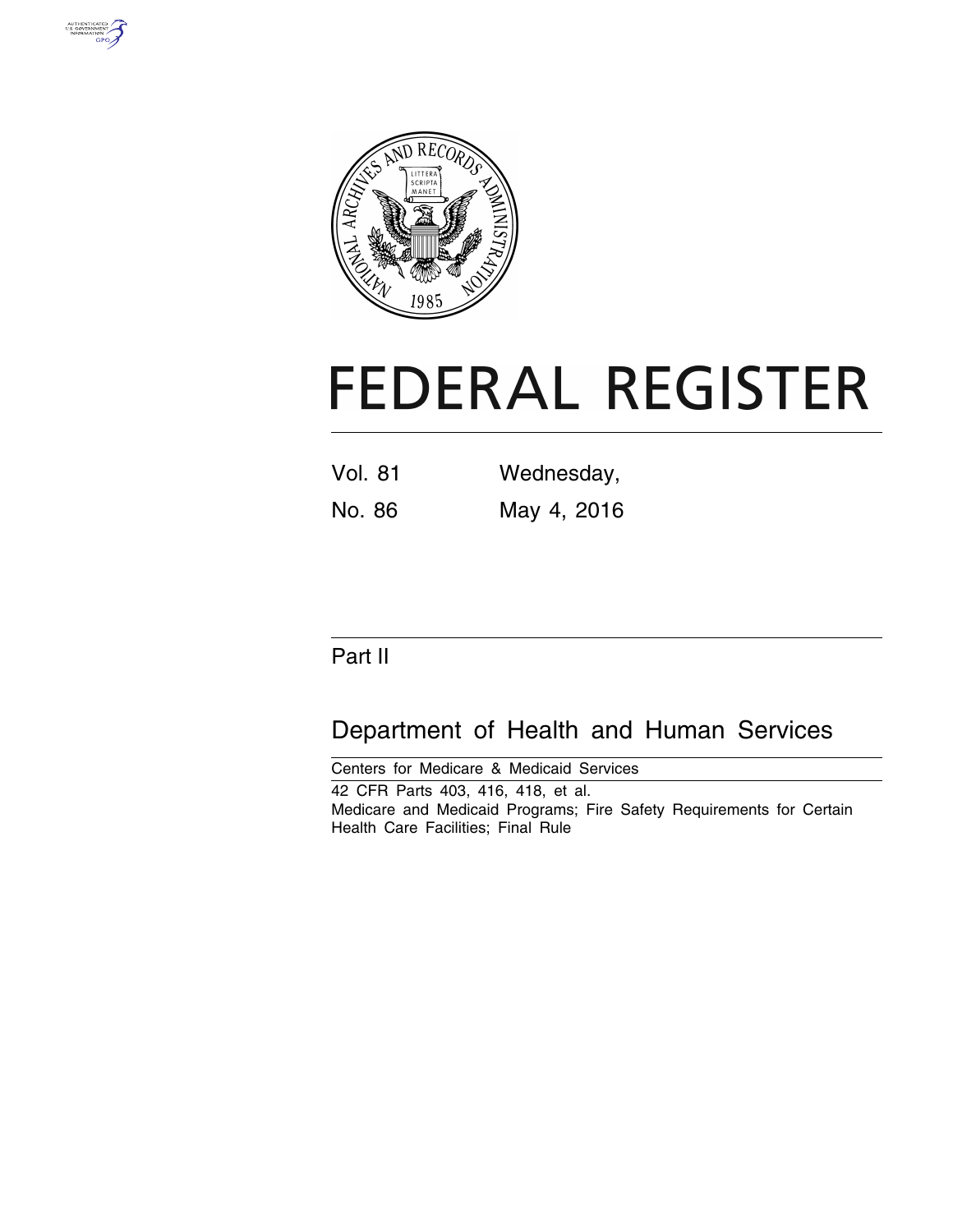#### **DEPARTMENT OF HEALTH AND HUMAN SERVICES**

**Centers for Medicare & Medicaid Services** 

**42 CFR Parts 403, 416, 418, 460, 482, 483, and 485** 

**[CMS–3277–F]** 

#### **RIN 0938–AR72**

#### **Medicare and Medicaid Programs; Fire Safety Requirements for Certain Health Care Facilities**

**AGENCY:** Centers for Medicare & Medicaid Services (CMS), HHS. **ACTION:** Final rule.

**SUMMARY:** This final rule will amend the fire safety standards for Medicare and Medicaid participating hospitals, critical access hospitals (CAHs), longterm care facilities, intermediate care facilities for individuals with intellectual disabilities (ICF–IID), ambulatory surgery centers (ASCs), hospices which provide inpatient services, religious non-medical health care institutions (RNHCIs), and programs of all-inclusive care for the elderly (PACE) facilities. Further, this final rule will adopt the 2012 edition of the Life Safety Code (LSC) and eliminate references in our regulations to all earlier editions of the Life Safety Code. It will also adopt the 2012 edition of the Health Care Facilities Code, with some exceptions.

**DATES:** This regulation is effective July 5, 2016.

The incorporation by reference of certain publications listed in the rule is approved by the Director of the Federal Register as of July 5, 2016.

**FOR FURTHER INFORMATION CONTACT:**  Kristin Shifflett, (410) 786–4133. Danielle Shearer, (410) 786–6617. **SUPPLEMENTARY INFORMATION:** 

#### **Acronyms**

- ABHR—Alcohol Based Hand Rubs
- ADA—Americans with Disabilities Act
- AHJ—Authority Having Jurisdiction
- ASC—Ambulatory Surgical Center
- ASHRAE—American Society of Heating, Refrigeration, and Air Conditioning Engineers
- CAH—Critical Access Hospital
- CDC—Centers for Disease Control and Prevention
- CFR—Code of Federal Regulations
- CMS—Centers for Medicare & Medicaid
- DOJ—Department of Justice
- EES—Essential Electrical System
- FR—Federal Register
- FSES—Fire Safety Evaluation System GAO—Government Accountability Office
- HHS—Department of Health and Human **Services**
- HVAC—Heating, Ventilation, and Air Conditioning
- ICF–IID—Intermediate Care Facilities for Individuals with Intellectual Disabilities
- LSC—Life Safety Code
- LTC—Long-term Care
- NFPA—National Fire Protection Association OPPS—Outpatient Prospective Payment
- System
- PACE—Programs of All-inclusive Care for the Elderly
- RFA—Regulatory Flexibility Act
- RIA—Regulatory Impact Analysis
- RNHCI—Religious Non-Medical Health Care Institution
- TIA—Tentative Interim Amendment
- UMRA—Unfunded Mandates Reform Act
- WAGD—Waste Anesthetic Gas Disposal System
- **Definitions**

*Approved, Automatic Sprinkler System;* A fire protection system, deemed acceptable by the Authority Having Jurisdiction, consisting of an integrated network of piping designed in accordance with fire protection engineering standards and including a water supply, a water control valve, a water flow alarm, a drain, and automatic sprinklers which are fire suppression or control devices that operate automatically when their heat-actuated element is heated to its thermal rating or above, allowing water to discharge over a specified area.

*Deck:* An exterior floor supported on at least two opposing sides by an adjacent structure and/or posts, piers, or other independent supports.

*Porch:* An outside walking area having a floor that is elevated more than 8 in. (203 mm) above grade.

*Space:* A portion of the health care facility designated by the governing body that serves a specific purpose.

**Note:** The word ''space'' takes its meaning from the context in which it is used as it is a definable area, such as a room, toilet room, storage room, assembly room, corridor, or lobby.

*Non-Supervised Automatic Sprinkler System:* An automatic sprinkler system lacking electrical supervisory attachments and; therefore, unable to provide a distinctive supervisory signal to indicate a condition that would impair the satisfactory operation of the sprinkler system.

*Supervised Automatic Sprinkler System:* An automatic sprinkler system equipped with electrical supervisory attachments, installed and monitored for integrity in accordance with NFPA 72, *National Fire Alarm and Signaling Code,* that provides a distinctive supervisory signal to indicate a condition that would impair the satisfactory operation of the sprinkler system.

**Note:** For a sprinkler system to be considered supervised as required by NFPA 101, the supervision must be electrical as contrasted with supervision via chaining and locking of valves in the open position as permitted for supervision by NFPA 13. Supervision in accordance with NFPA 101 involves more than valve monitoring as any condition that would impair satisfactory operation of the sprinkler system must provide a supervisory signal.

#### **I. Background**

#### *A. Overview*

The Life Safety Code (LSC) is a compilation of fire safety requirements for new and existing buildings, and is updated and published every 3 years by the National Fire Protection Association (NFPA), a private, nonprofit organization dedicated to reducing loss of life due to fire. The LSC regulations adopted by Centers for Medicare & Medicaid Services (CMS) apply to hospitals, long-term care facilities (LTC), critical access hospitals (CAHs), ambulatory surgical centers (ASC), intermediate care facilities for individuals with intellectual disabilities (ICF–IIDs), hospice inpatient care facilities, programs for all inclusive care for the elderly (PACE), and religious non-medical health care institutions (RNHCIs). The Medicare and Medicaid regulations have historically incorporated these requirements by reference, along with Secretarial waiver authority. The statutory basis for incorporating NFPA's LSC into the regulations we apply to Medicare and, as applicable, Medicaid providers and suppliers is the Secretary of the Department of Health and Human Services (the Secretary's) authority to stipulate health and safety regulations for each type of Medicare and (if applicable) Medicaid-participating facility, as well as the Secretary's general rulemaking authority, set out at sections 1102 and 1871 of the Social Security Act (the Act).

In our regulations, issued pursuant to the Act, we have stated that we believe CMS has the authority to grant waivers of some provisions of the LSC when necessary; for instance, to hospitals under section 1861(e)(9) of the Act, and to LTC facilities at sections 1819(d)(2)(B) and 1919(d)(2)(B) of the Act. Under our current regulations, the Secretary may waive specific provisions of the LSC for any type of facility, if application of our rules would result in unreasonable hardship for the facility, and if the health and safety of its patients would not be compromised by such waiver.

We do not consider it always necessary for a facility to be cited for a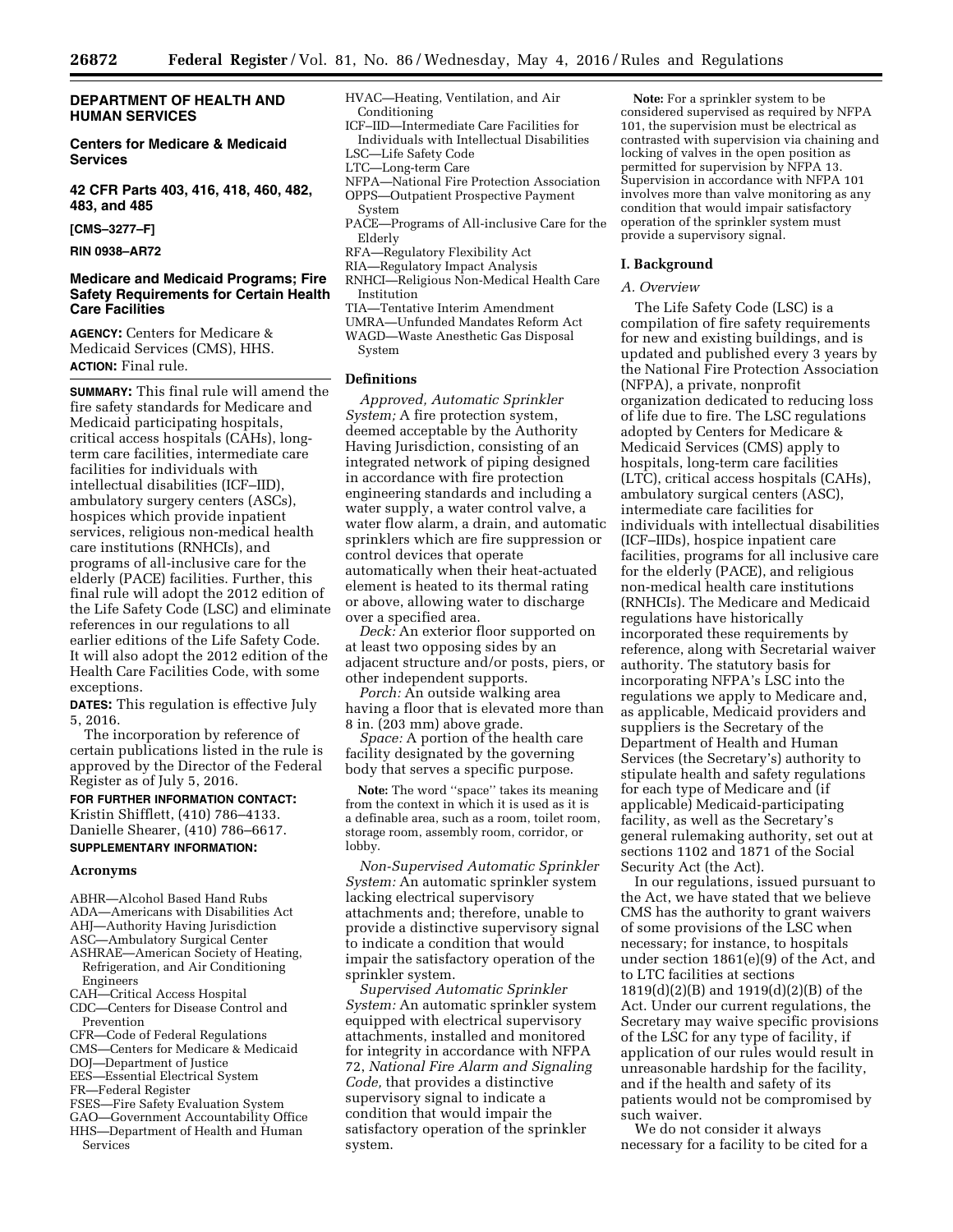deficiency before it can apply for or receive a waiver. This is particularly the case when we have evaluated specific provisions of the LSC, determined that a waiver would arguably apply to all similarly-situated facilities with respect to the LSC requirement in question, and issued a public communication describing the specifics of such a categorical waiver, including any particular requirements that must be met in order for the waiver to apply to a facility. Waiver approval in these instances would be subject to a review of documentation maintained by the facility, verification of the applicability of the waiver, and confirmation that the terms and requirements of the waiver have been implemented by the facility. In most cases such verification occurs when an onsite survey of the facility is conducted. We plan to continue this approach, but would like to clarify that in those cases where we have issued a prior public communication providing for a categorical waiver, an advance recommendation from a state survey agency or accrediting organization (as applicable), is not required in order for a waiver to be granted. We have issued categorical waivers of LSC requirements when newer editions of the LSC provided equally effective means of ensuring life safety compared to requirements of earlier LSC editions. When CMS has evaluated the alternative (such as examining new fire safety research and technology), and concluded that the specific alternative would improve or maintain the safety of the residents or patients of the facility, CMS may defer to newer editions of the LSC. CMS requires that providers comply with any applicable non-waived provisions of the version of the LSC referenced in the categorical waiver.

In addition, the Secretary may accept a state's fire and safety code instead of the LSC if CMS determines that the protections of the state's fire and safety code are equivalent to, or more stringent than, the protections offered by the LSC. Further, the NFPA's Fire Safety Evaluation System (FSES), an equivalency system, provides alternatives to meeting various provisions of the LSC, thereby achieving the same level of fire protection as the LSC. These flexibilities mitigate the potential unnecessary burdens of applying the requirements of the LSC to all affected health care facilities.

On January 10, 2003, we published a final rule in the **Federal Register** (68 FR 1374) adopting the 2000 edition of the LSC. In that final rule, we required that all affected providers and suppliers meet the provisions of the 2000 edition of the LSC, except for certain specific

sections. One of the exceptions to the 2000 edition of the LSC is the code's use of roller latches on corridor doors in buildings that are fully protected by a sprinkler system. We believe that roller latches on corridor doors are a safety hazard under all circumstances, and prohibit their use on corridor doors in all Medicare and applicable Medicaid facilities. We also removed references to all previous editions of the LSC.

In 2002, the Centers for Disease Control and Prevention (CDC) published on its Web site (*[http://www.cdc.gov/](http://www.cdc.gov/handhygiene/Guidelines.html)  [handhygiene/Guidelines.html](http://www.cdc.gov/handhygiene/Guidelines.html)*) an initial set of hand hygiene guidelines for health care settings. The guidelines recommended the use of alcohol-based hand rub (ABHR) dispensers. On September 22, 2006, we published a final rule (71 FR 55326) to allow certain health care facilities to place ABHR dispensers in exit corridors under specified conditions. To accommodate the placement of ABHR dispensers in health care facilities, the NFPA retroactively amended the 2000 edition of the code. When CMS adopts an edition of the LSC, it adopts that edition as it existed on the day of publication of the proposed rule. Since the changes to the 2000 edition of the LSC occurred after publication of the January 2003 final rule that adopted the 2000 edition of the LSC, CMS was required to use the notice and comment rulemaking process to adopt the amendment that the NFPA made to the code.

The September 2006 final rule also required that LTC facilities, at a minimum, install battery-powered single station smoke alarms in resident rooms and common areas if their buildings were not fully sprinklered, or if the building did not have systembased smoke detectors. A Government Accountability Office (GAO) report entitled ''Nursing Home Fire Safety: Recent Fires Highlight Weaknesses in Federal Standards and Oversights'' GAO–04–660, July 16, 2004 (*[http://](http://www.gao.gov/products/GAO-04-660) [www.gao.gov/products/GAO-04-660](http://www.gao.gov/products/GAO-04-660)*) examined two LTC facility fires (Hartford and Nashville) in 2003, that resulted in 31 total resident deaths. The report examined Federal fire safety standards and enforcement procedures, as well as results from the fire investigations of these two incidents. It specifically cited requiring smoke detectors in these facilities as one way to strengthen the requirements. We agreed with the GAO findings and added this smoke alarm requirement in response to the GAO report.

On August 13, 2008, we published a final rule (73 FR 47075) to require all LTC facilities to install automatic sprinkler systems throughout their

buildings in accordance with the technical provisions of the 1999 edition of NFPA 13, *Standard for the Installation of Sprinkler Systems,* and to test, inspect, and maintain sprinkler systems in accordance with the technical requirements of the 1998 edition of NFPA 25, *Standard for the Inspection, Testing and Maintenance of Water-Based Fire Protection Systems.*  The August 2008 final rule required all LTC facilities to be equipped with sprinkler systems by August 13, 2013. This rule was also in response to the July 2004 GAO report on nursing home fire safety. In addition to its findings related to smoke alarms, the GAO recommended that fire safety standards for unsprinklered LTC facilities be strengthened and stated that sprinklers were the single most effective fire protection feature for LTC facilities.

On May 12, 2014 CMS also published a final rule, ''Part II Regulatory Provisions to Promote Program Efficiency, Transparency, and Burden Reduction'' (79 FR 27106) that allows CMS to grant very limited extensions of the due date for a facility that is building a replacement facility or undergoing major modifications to unsprinklered living areas.

On October 24, 2011, we published a proposed rule (76 FR 65891), to reform hospital and critical access hospital conditions of participation. Many of the public comments received during the comment period strongly encouraged CMS to adopt the 2012 edition of the LSC. The commenters stated that the 2012 edition of the LSC would clarify several issues and would be beneficial to facilities.

On April 16, 2014, we published a proposed rule (79 FR 21552), ''Fire Safety Requirements for Certain Health Care Facilities'' that would amend the fire safety standards. We proposed the adoption of the 2012 edition of the NFPA LSC and the elimination of references to earlier editions of the LSC.

CMS must emphasize that the LSC is not an accessibility code, and compliance with the LSC does not ensure compliance with the requirements of the Americans with Disabilities Act (ADA). State and local government programs and services, including health care facilities, are required to comply with Title II of the ADA. Private entities that operate public accommodations such as nursing homes, hospitals, and social service center establishments are required to comply with Title III of the ADA. The same accessibility standards apply regardless of whether health care facilities are covered under Title II or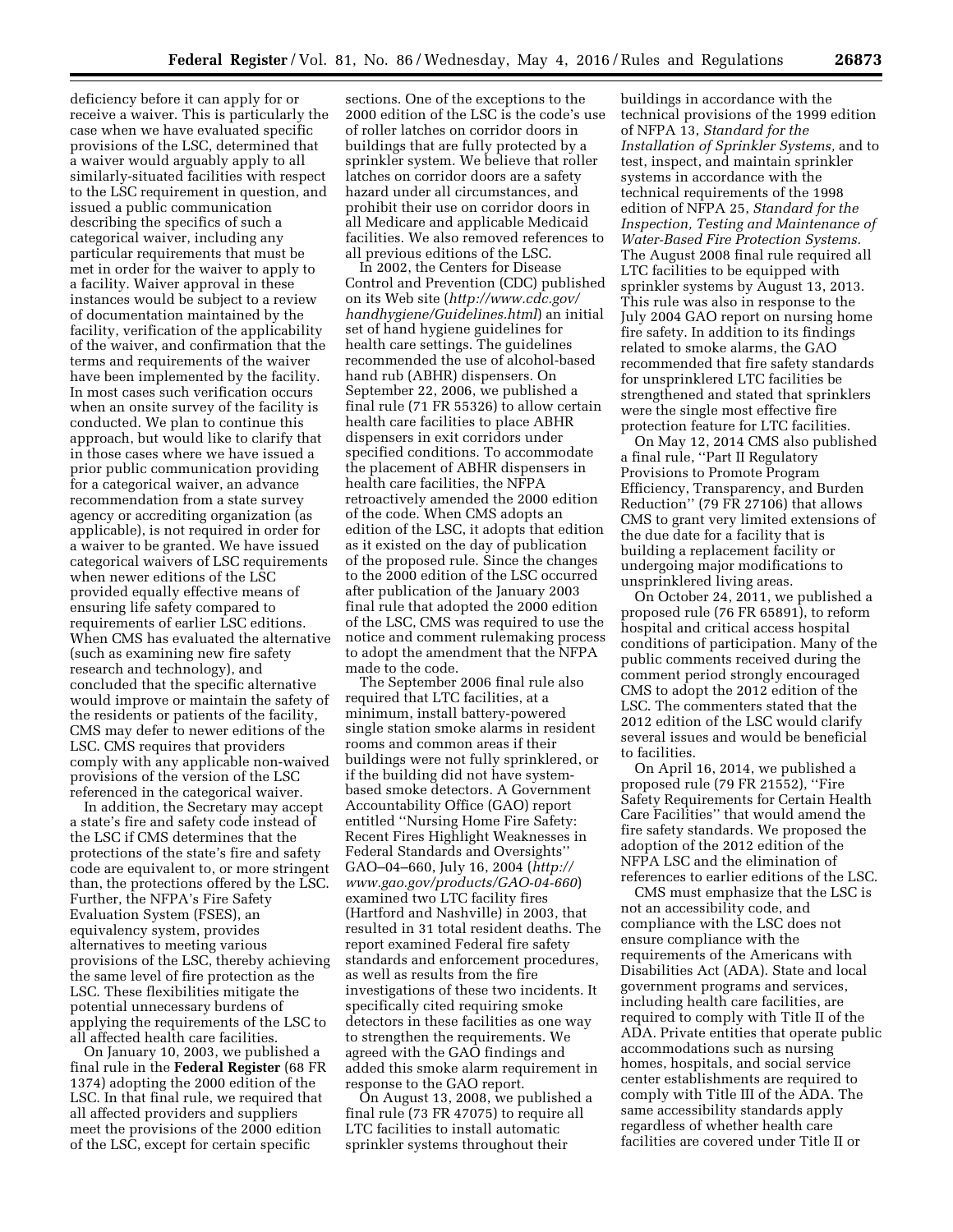Title III of the ADA.1 For more information about the ADA's requirements, see the Department of Justice's Web site at *<http://www.ada.gov>*  or call 1–800–514–0301 (voice) or 1– 800–514–0383 (TTY).

#### *B. 2012 Edition of the Life Safety Code*

The 2012 edition of the LSC includes new provisions that we believe are vital to the health and safety of all patients and staff. Our intention is to ensure that patients and staff continue to experience the highest degree of fire safety possible. The term "Patient(s)" will be globally used throughout this document, and refers to patient, clients, residents and all other terms used to describe the type of individuals cared for in each provider type.

The use of earlier editions of the code can become problematic due to advances in safety and technology, and changes made to each edition of the code. Newer buildings are typically built to comply with the newer versions of the LSC because state and local jurisdictions, as well as non-CMSapproved accreditation programs, often adopt and enforce newer versions of the code as they become available. Therefore, a health care facility that is constructed or renovated in 2015 would likely be required by its state and local authorities to comply with a more recent edition of the LSC, while also being required to comply with the 2000 edition of the LSC in order to meet the Medicare and applicable Medicaid regulatory requirements. Requiring compliance with two different editions of the LSC at the same time can create unnecessary conflicts, duplications, and inconsistencies that increase construction and compliance costs without any fire safety or patient care benefits. For example, the 2000 edition of the LSC limits ABHRs to gel form, whereas the 2012 edition of the LSC expands to allow aerosol and gel ABHRs. Limiting the choice of ABHRs creates barriers to improved hand hygiene, which has been shown to reduce the number of health care associated infections. We believe that adopting the 2012 LSC would simplify

and modernize the construction and renovation process for affected health care providers and suppliers, reduce compliance-related burdens, and allow for more resources to be used for patient care.

The 2012 edition of the LSC contains a new chapter,—''Building Rehabilitation.'' This new chapter allows for the application of the requirements for new construction versus the requirements for existing construction to vary based on the type and extent of rehabilitation work being done to a given building. This chapter sets out different types of building rehabilitation work (that is, repair, renovation, modification, reconstruction, change of use, change of occupancy and addition) to which different standards apply.

Buildings that have not received, all pre-construction governmental approvals before the rule's effective date, or those buildings that begin construction after the effective date of this regulation, will be required to meet the New Occupancy chapters of the 2012 edition of the LSC. Buildings constructed before the effective date of this regulation will be required to meet the Existing Occupancy chapters of the 2012 edition of the LSC. Any changes made to buildings will be required to comply with Chapter 43—Building Rehabilitation, which depending on the changes being made, could require compliance with the new or existing occupancy chapters. In any instances where mandatory LSC references do not include existing chapters, such as Chapter 43—Building Rehabilitation, existing occupancies must ensure buildings and equipment are in compliance with provisions previously adopted by CMS at the time they were constructed or installed.

#### *C. Incorporation by Reference*

In this final rule we are incorporating by reference the NFPA 101® 2012 edition of the LSC, issued August 11, 2011, and all Tentative Interim Amendments issued prior to April 16, 2014; and the NFPA 99®2012 edition of the Health Care Facilities Code, issued August 11, 2011, and all Tentative Interim Amendments issued prior to April 16, 2014.

(1) NFPA 101, Life Safety Code, 2012 edition, issued August 11, 2011;

(i) TIA 12–1 to NFPA 101, issued August 11, 2011.

(ii) TIA 12–2 to NFPA 101, issued October 30, 2012.

(iii) TIA 12–3 to NFPA 101, issued October 22, 2013.

(iv) TIA 12–4 to NFPA 101, issued October 22, 2013.

(2) NFPA 99, Standards for Health Care Facilities Code of the National Fire Protection Association 99, 2012 edition, issued August 11, 2011.

- (i) TIA 12–2 to NFPA 99, issued August 11, 2011.
- (ii) TIA 12–3 to NFPA 99, issued August 9, 2012.
- (iii) TIA 12–4 to NFPA 99, issued March 7, 2013.

(iv) TIA 12–5 to NFPA 99, issued August 1, 2013.

 $(v)$  TIA 12–6 to NFPA 99, issued March 3, 2014.

The materials that are incorporated by reference are reasonably available to interested parties and can be inspected at the CMS Information Resource Center, 7500 Security Boulevard, Baltimore, MD. Copies may be obtained from the National Fire Protection Association, 1 Batterymarch Park, Quincy, MA 02169, *[www.nfpa.org,](http://www.nfpa.org)*  1.617.770.3000. If any changes in this edition of the Code are incorporated by reference, CMS will publish a document in the **Federal Register** to announce the changes.

The NFPA 101®2012 edition of the LSC (including the TIAs) provides minimum requirements, with due regard to function, for the design, operation and maintenance of buildings and structures for safety to life from fire. Its provisions also aid life safety in similar emergencies.

The NFPA 99® 2012 edition of the Health Care Facilities Code (including the TIAs) provides minimum requirements for health care facilities for the installation, inspection, testing, maintenance, performance, and safe practices for facilities, material, equipment, and appliances, including other hazards associated with the primary hazards.

#### Health Care Occupancies

The following are key provisions that appear in the 2012 edition of the LSC for Chapter 18, ''New Health Care Occupancies,'' and Chapter 19, ''Existing Health Care Occupancies.'' We have provided the LSC citation and a description of the 2012 requirement at the beginning of each section discussed.

The 2012 edition of the LSC classifies a ''Health Care Occupancy'' as a facility having 4 or more patients on an inpatient basis. We proposed that the LSC exception for health care occupancy facilities with fewer than four occupants/patients would be inapplicable to the Medicare and Medicaid facilities; all health care occupancies that provide care to one or more patients would be required to comply with the relevant requirements of the 2012 edition of the LSC.

<sup>1</sup>Facilities newly constructed or altered after March 15, 2012 must comply with the 2010 Standards for Accessible Design (2010 Standards). Facilities newly constructed or altered between September 15, 2010 and March 15, 2012 had the option of complying with either the 1991 Standards for Accessible Design (1991 Standards) or the 2010 Standards. Facilities newly constructed between January 26, 1993 and September 15, 2010, or altered between January 26, 1992 and September 15, 2010 were required to comply with the 1991 Standards under Title III and either the 1991 Standards or the Uniform Federal Accessibility Standards under Title II.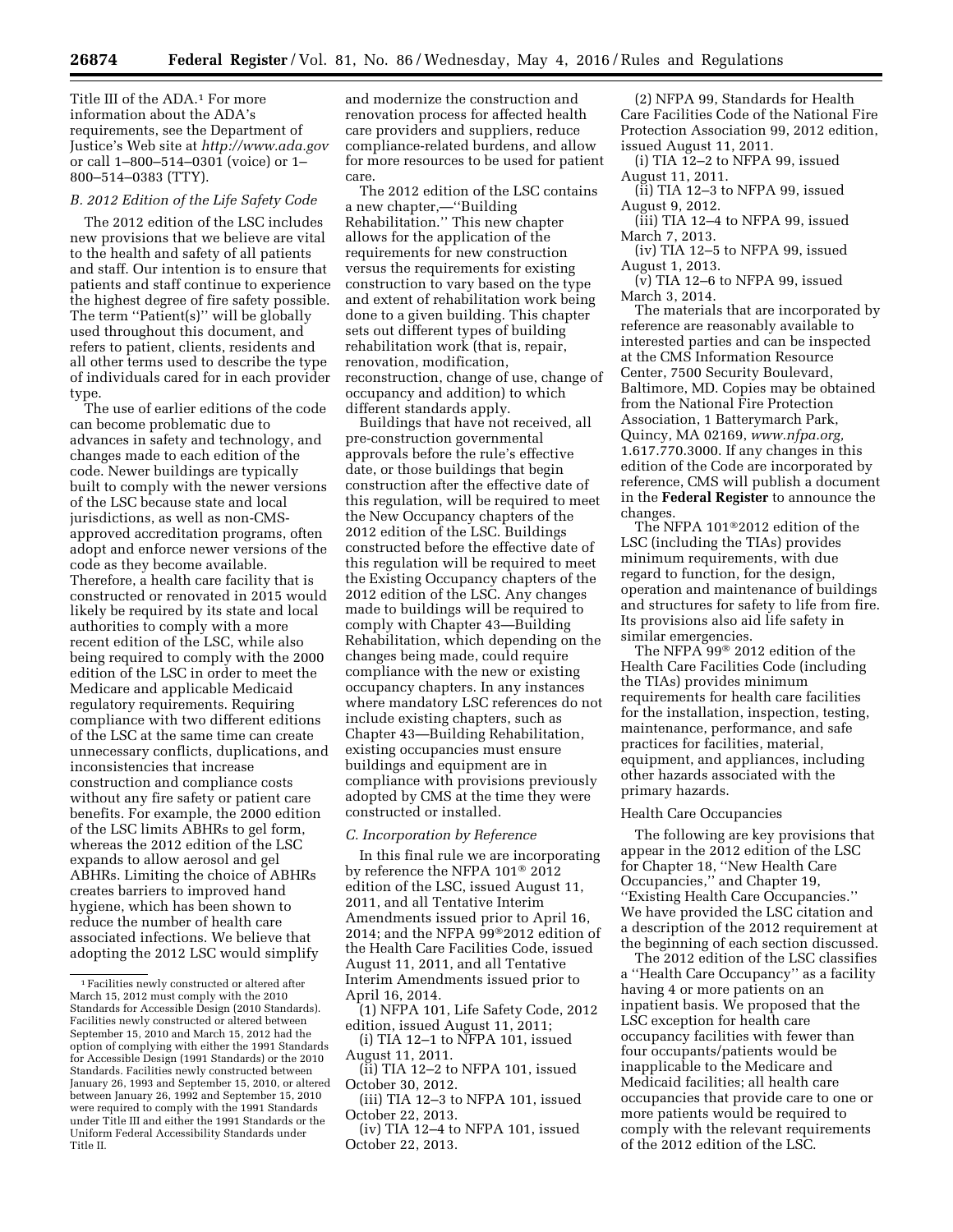Sections 18.2.3.4(2) and 19.2.3.4(2)— Corridor Projections

This provision requires noncontinuous projections to be no more than 6 inches from the corridor wall. In addition to following the requirements of the LSC, health care facilities must comply with the requirements of the ADA, including the requirements for protruding objects. The 2010 Standards for Accessible Design (2010 Standards) generally limit the protrusion of wall-mounted objects into corridors to no more than 4 inches from the wall when the object's leading edge is located more than 27 inches, but not more than 80 inches, above the floor. See Sections 204.1 and 307 of the 2010 Standards, available at *[http://](http://www.ada.gov/regs2010/2010ADAStandards/Guidance2010ADAstandards.htm) [www.ada.gov/regs2010/](http://www.ada.gov/regs2010/2010ADAStandards/Guidance2010ADAstandards.htm)  [2010ADAStandards/](http://www.ada.gov/regs2010/2010ADAStandards/Guidance2010ADAstandards.htm)* 

*[Guidance2010ADAstandards.htm](http://www.ada.gov/regs2010/2010ADAStandards/Guidance2010ADAstandards.htm)* 2 (''2010 Standards''). This requirement protects persons who are blind or have low vision from being injured by bumping into a protruding object that they cannot detect with a cane.

Although the LSC allows 6-inch projections, under the ADA, objects mounted above 27 inches and no more than 80 inches high can only protrude a maximum of 4 inches into the corridor beyond a detectable surface mounted less than 27 inches above the floor (except for certain handrails which may protrude up to 41⁄2″). See section 307 of the 2010 standards for requirements for handrails and post-mounted objects. CMS intends to provide technical assistance regarding strategies for how to avoid noncompliance with the ADA's protruding objects requirement, as well as how to modify non-compliant protruding objects.

Sections 18.7.5.7.2 and 19.7.5.7.2— Recycling

This new provision requires that containers used solely for recycling clean waste be limited to a maximum capacity of 96 gallons. If the recycling containers are located in a protected hazardous area, container size will not be limited.

Sections 18.3.6.3.9.1 and 19.3.6.3.5— Roller Latches

A roller latch is a type of door latching mechanism to keep a door closed. The 2012 edition of the LSC requires corridor doors to be provided with a means for keeping the door

closed that is acceptable to the authority having jurisdiction. The LSC permits roller latches capable of keeping the door fully closed if a force of 5 pounds is applied at the latch edge or roller latches in fully sprinklered buildings. However, we proposed not to adopt these standards from the 2012 LSC. Through fire investigations, roller latches have proven to be an unreliable door latching mechanism requiring extensive maintenance to operate properly. Many roller latches in fire situations failed to provide adequate protection to residents in their rooms during an emergency. Roller latches will be prohibited in existing and new Health Care Occupancies for corridor doors and doors to rooms containing flammable or combustible materials. These doors will be required to have positive latching devices instead.

Sections 18.4.2 and 19.4.2—Sprinklers in High-Rise Buildings

This provision requires buildings over 75′ (generally greater than 7 or 8 stories) in height to have automatic sprinkler systems installed throughout the building. The 2012 LSC allows 12 years from when the authority having jurisdiction (which in this case is CMS) officially adopts the 2012 edition of the LSC for existing facilities to comply with the sprinkler system installation requirement. Therefore, those facilities that are not already required to do so will have 12 years following publication of this final rule, which adopts the 2012 LSC, to install sprinklers in high-rise buildings.

Sections 18.2.2.2.5.2 and 19.2.2.2.5.2— Door Locking

Where the needs of patients require specialized protective measures for their safety, door-locking arrangements are permitted by this section. For example, locked psychiatric facilities are designed such that the entire facility is secure and obstructs patients and others from improperly entering and exiting. This provision allows interior doors to be locked, subject to the following requirements: (1) All staff must have keys; (2) smoke detection systems must be in place; (3) the facility must be fully sprinklered; (4) the locks are electrical locks that will release upon loss of power to the device; and (5) the locks release by independent activation of the smoke detection system and the water flow in the automatic sprinkler system.

Sections 18.3.2.6 and 19.3.2.6—Alcohol Based Hand Rubs (ABHRs)

This provision explicitly allows aerosol dispensers, in addition to gel hand rub dispensers. The aerosol

dispensers are subject to limitations on size, quantity, and location, just as gel dispensers are limited. Automatic dispensers are also now permitted in health care facilities, provided that the following requirements are met: (1) They do not release contents unless they are activated; (2) the activation occurs only when an object is within 4 inches of the sensing device; (3) any object placed in the activation zone and left in place must not cause more than one activation; (4) the dispenser must not dispense more than the amount required for hand hygiene consistent with the label instructions; (5) the dispenser is designed, constructed and operated in a way to minimize accidental or malicious dispensing; and (6) all dispensers are tested in accordance with the manufacturer's care and use instructions each time a new refill is installed. The provision further defines prior language regarding ''above or adjacent to an ignition source'' as being ''within 1 inch'' of the ignition source.

Sections 18.3.5 and 19.3.5— Extinguishment Requirements

This provision is related to sprinkler system requirements and requires the evacuation of a building or the instituting of an approved fire watch when a sprinkler system is out of service for more than 10 hours in a 24 hour period until the system has been returned to service. We proposed not to adopt this requirement. In its place, we proposed that a health care occupancy must evacuate a building or institute an approved fire watch when a sprinkler system is out of service for more than 4 hours. Based on comments received from the industry, we are withdrawing our proposal and adopting the requirement as specified by NFPA for an evacuation of a building or the instituting of an approved fire watch when a sprinkler system is out of service for more than 10 hours in a 24 hour period until the system has been returned to service.

Section 18.3.2.3 and 19.3.2.3— Anesthetizing Locations

This provision requires that anesthetizing locations be protected in accordance with the 2012 edition of NFPA 99, Health Care Facilities Code. Separate from the requirements of the NFPA 99, we proposed that dedicated supply and exhaust systems for windowless anesthetizing locations must be arranged to automatically vent smoke and products of combustion to prevent the circulation of smoke originating from within and outside the operating rooms.

<sup>2</sup>Regardless of which set of ADA Standards for Acessible Design applied at the time a facility was built or altered, the requirements for wall-mounted protruding objects are essentially the same. See Section 4.4 of the 1991 Standards, available at *[http://www.ada.gov/1991standards/1991standards](http://www.ada.gov/1991standards/1991standards-archive.html)[archive.html.](http://www.ada.gov/1991standards/1991standards-archive.html)*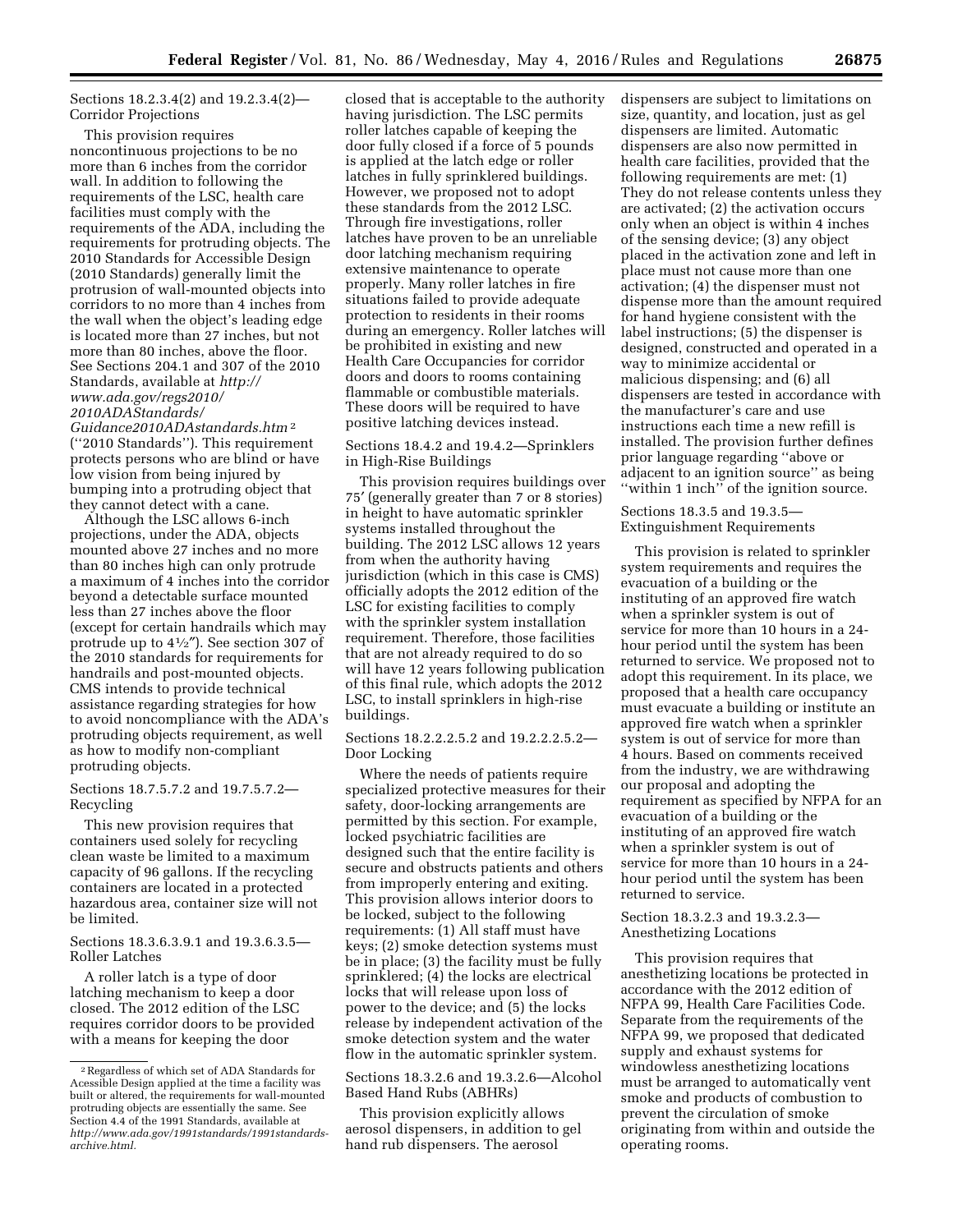Sections 18.2.3.4 and 19.2.3.4— Corridors

This provision allows for wheeled equipment that is in use, medical emergency equipment not in use, and patient lift and transportation equipment be permitted to be kept in the corridors for more timely patient care. This provision also allows facilities to place fixed furniture in the corridors, although the placement of furniture or equipment must not obstruct accessible routes required by the ADA. See section 403.5 of the 2010 Standards.

Sections 18.3.2.5.3 and 19.3.2.5.3— Cooking Facilities

Cooking facilities are allowed in a smoke compartment where food is prepared for 30 individuals or fewer (by bed count). The cooking facility is permitted to be open to the corridor, provided that the following conditions are met:

• The area being served is limited to 30 beds or less.

• The area is separated from other portions of the facility by a smoke barrier.

• The range hood and stovetop meet certain standards—

++ A switch must be located in the area that is used to deactivate the cook top or range whenever the kitchen is not under staff supervision.

++ The switch also has a timer, not exceeding 120-minute capacity that automatically shuts off after time runs out.

• Two smoke detectors must be located no closer than 20 feet and not further than 25 feet from the cooktop or range.

#### Sections 18.7.5.1 and 19.7.5.1— Furnishings & Decorations

This provision allows combustible decor in any health care occupancy as long as the décor is flame-retardant or treated with approved fire-retardant coating that is listed and labeled, and meet fire test standards. Additionally, decor may not exceed—(1) 20 percent of the wall, ceiling and doors, in any room that is not protected by an approved automatic sprinkler system; (2) 30 percent of the wall, ceiling and doors, in any room (no maximum capacity) that is not protected by an approved, supervised automatic sprinkler system; and (3) 50 percent of the wall, ceiling and doors, in any room with a capacity of 4 people (the actual number of occupants in the room may be less than its capacity) that is not protected by an approved, supervised automatic sprinkler system.

Sections 18.5.2.3 and 19.5.2.3— Fireplaces

This provision allows direct-vent gas fireplaces in smoke compartments without the 1 hour fire wall rating. Fireplaces must not be located inside of any patient sleeping room. Solid fuelburning fireplaces are permitted and can be used only in areas other than patient sleeping rooms, and must be separated from sleeping rooms by construction of no less than a 1 hour fire resistance wall rating.

Outside Window or Door Requirements

Separate from the requirements of the LSC, we proposed that every health care occupancy patient sleeping room must have an outside window or outside door with an allowable sill height not to exceed 36 inches above the floor with certain exceptions, as follows:

• Newborn nurseries and rooms intended for occupancy for less than 24 hours have no sill height requirements.

• Windows in atrium walls shall be considered outside windows for the purposes of this requirement.

• The window sill height in special nursing care areas shall not exceed 60 inches above the floor.

Ambulatory Health Care Occupancies

The following are key provisions in the 2012 edition of the LSC from Chapter 20, ''New Ambulatory Health Care Occupancies'' and Chapter 21, ''Existing Ambulatory Health Care Occupancies.'' We have provided the LSC citation and a description of the requirement at the beginning of each section discussed.

The 2012 edition of the LSC defines an ''Ambulatory Health Care Occupancy'' as a facility capable of treating 4 or more patients simultaneously on an outpatient basis. CMS regulations at 42 CFR 416.44 require that all ASCs meet the provisions applicable to Ambulatory Health Care Occupancy, regardless of the number of patients served. We believe that hospital outpatient surgical departments are comparable to ASCs and thus should also be required to meet the provisions applicable to Ambulatory Health Care Occupancy Chapters, regardless of the number of patients served.

#### Sections 20.3.2.1 and 21.3.2.1—Doors

This provision requires all doors to hazardous areas be self-closing or close automatically.

#### Sections 20.3.2.6 and 21.3.2.6—ABHRs

This provision explicitly allows aerosol dispensers, in addition to gel hand rub dispensers. The aerosol

dispensers are subject to limitations on size, quantity, and location, just as gel dispensers are limited. Automatic dispensers are also now permitted in ambulatory care facilities, provided, among other things, that—(1) they do not release contents unless they are activated; (2) the activation occurs only when an object is within 4 inches of the sensing device; (3) any object placed in the activation zone and left in place must not cause more than one activation; (4) the dispenser must not dispense more than the amount required for hand hygiene consistent with the label instructions; (5) the dispenser is designed, constructed and operated in a way to minimize accidental or malicious dispensing; (6) all dispensers are tested in accordance with the manufacturer's care and use instructions each time a new refill is installed. The provision further defines prior language regarding ''above or adjacent to an ignition source'' as being ''within 1 inch'' of the ignition source.

Sections 20.3.5 and 21.3.5— Extinguishment Requirements

This provision is related to sprinkler system requirements and requires the evacuation of a building or the instituting of an approved fire watch when a sprinkler system is out of service for more than 10 hours in a 24 hour period until the system has been returned to service. We proposed to replace this requirement with a separate requirement for evacuation or a fire watch when a sprinkler system is out of service for more than 4 hours. Based on comments received from the industry, we are withdrawing our proposal and adopting the requirement as specified by NFPA for an evacuation of a building or the instituting of an approved fire watch when a sprinkler system is out of service for more than 10 hours in a 24 hour period until the system has been returned to service.

Section 20.3.2.3 and 21.3.2.3— Anesthetizing Locations

This provision requires that anesthetizing locations be protected in accordance with the 2012 edition of NFPA 99, Health Care Facilities Code. The 2012 edition of NFPA 99 does not require a smoke control ventilation system in anesthetizing locations. We proposed a requirement, separate from the LSC and NFPA 99, to require air supply and exhaust systems for windowless anesthetizing locations that is arranged to automatically vent smoke and products of combustion to prevent the circulation of smoke originating from within and outside the operating room.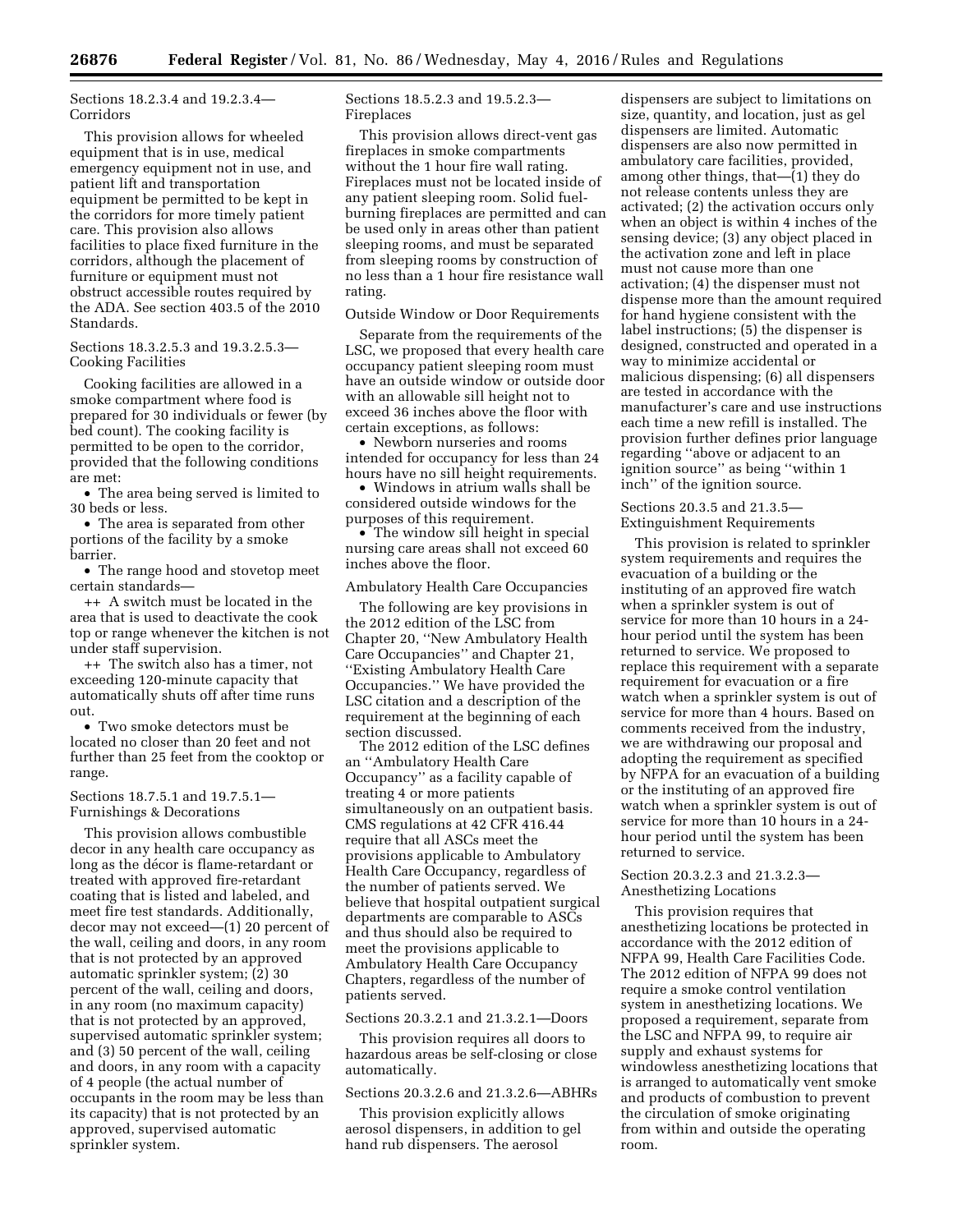#### Residential Board and Care Occupancies Waiver Authority

Both the 2000 and 2012 editions of the LSC classify ''board and care'' as a facility ''used for lodging or boarding of 4 or more patients not related to the owners or operators by blood or marriage, for the purpose of providing personal care services.'' We proposed that the LSC requirements would apply to a facility regardless of the number of patients served. We note that the only CMS-regulated facilities that would be subject to these provisions would be intermediate care facilities for individuals with intellectual disabilities (ICF–IIDs), which are regulated under 42 CFR part 483, subpart I.

The following are key provisions that appear in the 2012 edition of the LSC for Chapter 32, ''New Residential Board and Care Occupancies'' and Chapter 33, ''Existing Residential Board and Care Occupancies.'' We are providing the LSC citation and a description of the requirement at the beginning of each section discussed.

#### Section 32.2.3.5.3.2—Sprinklers

This revised provision has been expanded to require that sprinkler systems be installed in all habitable areas, closets, roofed porches, balconies and decks of new occupancies.

#### Sections 32.2.3.5.7 and 33.2.3.5.7— Attics

This new provision requires attics of new and existing facilities to be sprinklered. For both new and existing board and care facilities, if the attic is used for living purposes, storage, or housing of fuel fired equipment, it must be protected with an automatic approved sprinkler system. If the attic is used for other purposes or is not used, then it must meet one of the following requirements: (1) Have a heat detection system that activates the building fire alarm system; (2) have automatic sprinklers; (3) be of noncombustible or limited-combustible construction; or (4) be constructed of fire-retardant-treatedwood.

#### Section 32.3.3.4.7—Smoke Alarms

This provision will only affect newly constructed facilities. Approved smoke alarms are required to be installed inside every sleeping room, outside every sleeping area, in the immediate vicinity of the bedrooms, and on all levels within a resident unit.

#### Section 33.3.3.2.3—Hazardous Areas

This provision is for existing facilities with impractical evacuation capabilities. All hazardous areas must be separated from other parts of the building by smoke partitions.

We proposed to retain our existing authority to waive provisions of the LSC under certain circumstances, further reducing the exposure to additional cost and burden for facilities with unique situations. A waiver may be granted for a specific LSC requirement if we determine that—(1) the waiver would not adversely affect patient/staff health and safety; and (2) it would impose an unreasonable hardship on the facility to meet a specific LSC requirement. In cases where a provider or supplier has been cited for a LSC deficiency, the provider or supplier may request a waiver recommendation from its State Survey Agency or Accrediting Organization (AO) with a CMSapproved Medicare and applicable Medicaid accreditation program. The State Survey Agency or AO reviews the request and makes a recommendation to the appropriate CMS Regional Office. The CMS Regional Office will review the waiver request and the recommendation and make a final decision. CMS will not grant a waiver if patient health and safety is compromised.

The LSC recognizes alternative systems, methods, or devices approved as equivalent by the authority having jurisdiction (AHJ) as being in compliance with the LSC. CMS, as the AHJ for certification, will determine equivalency through the waiver approval process.

#### State Fire Codes

In addition to the proposed waiver option, a state may request that its state fire safety requirements, imposed by state law, be used in lieu of the 2012 edition of the LSC. The state must submit the request to the appropriate CMS Regional Office, and the Regional Office will forward the request to CMS central office for final determination.3

Fire Safety Evaluation System (FSES)

We retain our authority to apply the Fire Safety Evaluation System (FSES) option within the LSC as an alternative approach to meeting the requirements of the LSC. This includes the determination of how the FSES will be applied to each occupancy and which edition of the FSES is most appropriate to use.

#### *D. 2012 Edition of the Health Care Facilities Code*

The 2012 edition of the NFPA 99, ''Health Care Facilities Code,'' addresses requirements for both health care occupancies and ambulatory care occupancies, and serves as a resource for those who are responsible for protecting health care facilities from fire and associated hazards. The purpose of this Code is to provide minimum requirements for the installation, inspection, testing, maintenance, performance, and safe practices for health care facility materials, equipment and appliances. This Code is a compilation of documents that have been developed over a 40-year period by NFPA, and is intended to be used by those persons involved in the design, construction, inspection, and operation of health care facilities, and in the design, manufacture, and testing of appliances and equipment used in patient care areas of health care facilities. It provides information on subjects, for example, medical gas and vacuum systems, electrical systems, electrical equipment, and gas equipment. The NFPA 99 applies specific requirements in accordance with the results of a risk-based assessment methodology. A risk-based approach allows for the application of requirements based upon the types of treatment and services being provided to patients or residents rather than the type of facility in which they are being performed. In order to ensure the minimum level of protection afforded by NFPA 99 is applicable to all patient and resident care areas within a health care facility, CMS proposed the adoption of the 2012 edition of NFPA 99, with the exception of chapters 7— Information Technology and Communications Systems for Health Care Facilities; 8—Plumbing; 12— Emergency Management; and 13— Security Management. In the following section, we describe the key provisions within the NFPA 99.

The first three chapters of the NFPA 99 address the administration of the NFPA 99, the referenced publications and definitions.

#### Chapter 4—Fundamentals

Chapter 4 provides guidance on how to apply NFPA 99 requirements to health care facilities based upon ''categories'' determined when using a risk-based methodology.

There are four categories utilized in the risk assessment methodology, depending on the types of treatment and services being provided to patients or residents. Section 4.1.1 of NFPA 99

<sup>3</sup>CMS reminds such states that compliance with state fire safety requirements, like compliance with the LSC, does not ensure compliance with the ADA requirements.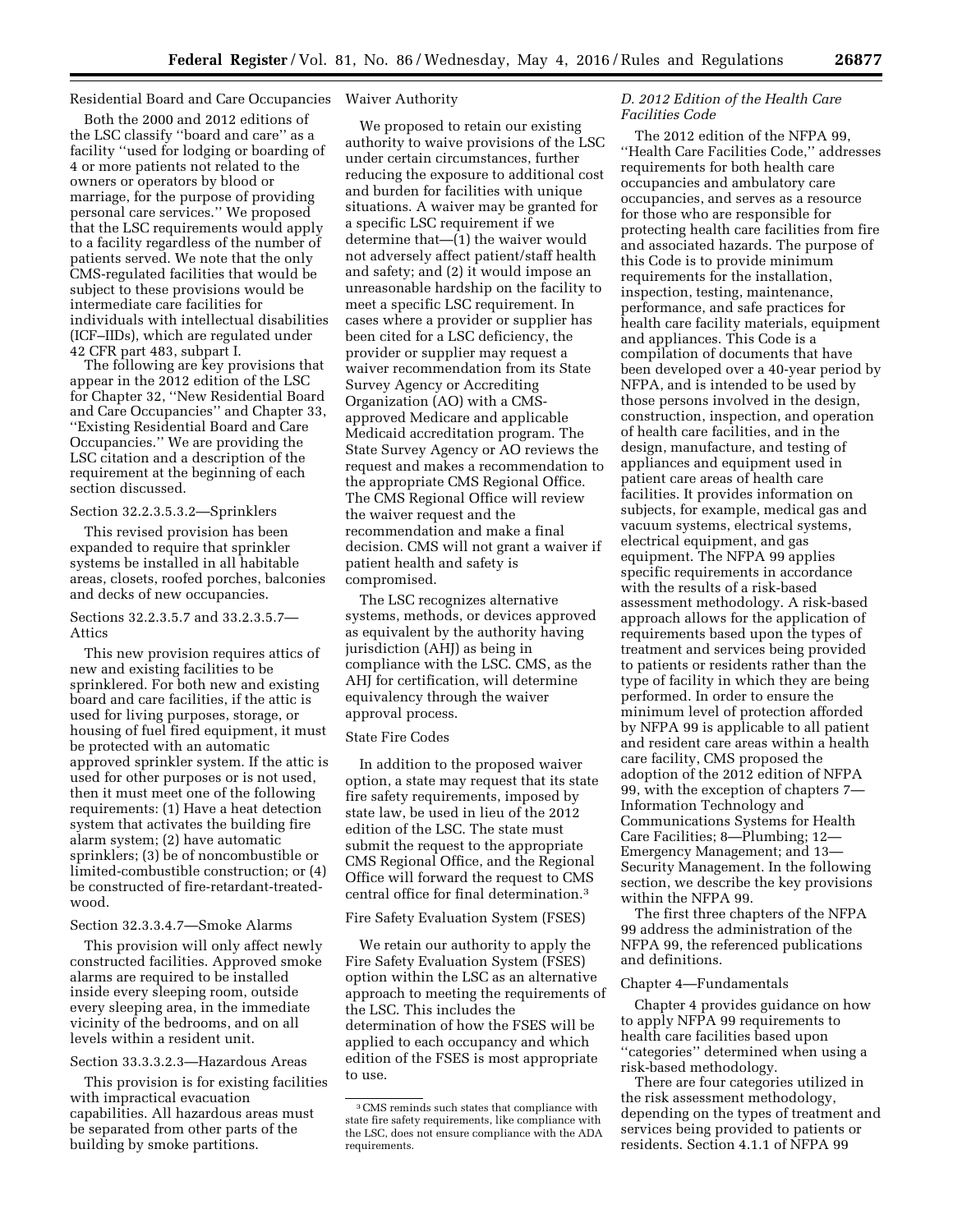describes Category 1 as, ''Facility systems in which failure of such equipment or system is likely to cause major injury or death of patients or caregivers. . . . " Section A.4.1.1 provides examples of what a major injury could include, such as amputation or a burn to the eye. Section 4.1.2 describes Category 2 as, ''Facility systems in which failure of such equipment is likely to cause minor injury to patients or caregivers. . . .'' Section A.4.1.2 describes a minor injury as one that is not serious or involving risk of life. Section 4.1.3 describes Category 3 as, ''Facility systems in which failure of such equipment is not likely to cause injury to patients or caregivers, but can cause patient discomfort. . . .'' Section 4.1.4 describes Category 4 as, ''Facility systems in which failure of such equipment would have no impact on patient care. . . ."

Section 4.2 requires that each facility that is a health care or ambulatory occupancy define its risk assessment methodology, implement the methodology, and document the results. CMS does not require the submission of risk assessment methods to CMS. However, CMS, will confirm that facilities are using risk assessment methodologies when conducting onsite surveys. We did not propose to require the use of any particular risk assessment procedure. However, if future situations indicate the need to define a particular risk assessment procedure, we would pursue that through a separate notice and comment rulemaking.

Chapter 5—Gas and Vacuum Systems

The hazards addressed in Chapter 5 include the ability of oxygen and nitrous oxide to exacerbate fires, safety concerns from the storage and use of pressurized gas, and the reliance upon medical gas and vacuum systems for patient care. Chapter 5 does not mandate the installation of any systems; rather, if they are installed or are required to be installed, the systems will be required to comply with NFPA 99. Chapter 5 covers the performance, maintenance, installation, and testing of the following:

• Nonflammable medical gas systems with operating pressure below a gauge pressure of 300 psi;

• Vacuum systems in health care facilities;

• Waste anesthetic gas disposal systems (WAGD); and

• Manufactured assemblies that are intended for connection to the medical gas, vacuum, or WAGD systems.

#### Chapter 6—Electrical Systems

The hazards addressed in Chapter 6 are related to the electrical power distribution systems in health care facilities, and address issues such as electrical shock, power continuity, fire, electrocution, and explosions that might be caused by faults in the electrical system.

Chapter 6 covers the performance, maintenance, and testing of the electrical systems in health care facilities.

Chapter 9—Heating, Ventilation, and Air Conditioning (HVAC)

Chapter 9 requires HVAC systems serving spaces- a portion of the health care facility designated by the governing body that serves a specific purpose or providing health care functions to be in accordance with the American Society of Heating, Refrigeration and Air-Conditioning Engineers (ASHRAE) Standard 170- Ventilation of Health Care Facilities (2008 edition) (*[http://](http://www.ashrae.org) [www.ashrae.org](http://www.ashrae.org)*).

Chapter 9 does not apply to existing HVAC systems, but applies to the construction of new health care facilities, and the altered, renovated, or modernized portions of existing systems or individual components. Chapter 9 ensures minimum levels of heating, ventilation, and air conditioning performance in patient and resident care areas. Some of the issues discussed in Chapter 9 are:

- HVAC system energy conservation.
- Commissioning.
- Piping.
- Ductwork.
- Acoustics.

• Requirements for the ventilation of medical gas storage and trans-filling areas.

- Waste anesthetic gases.
- Plumes from medical procedures.
- Emergency power system rooms.
- Ventilation during construction.

#### Chapter 10—Electrical Equipment

Chapter 10 covers the performance, maintenance, and testing of electrical equipment in health care facilities. Much of this chapter applies to requirements for portable electrical equipment in health care facilities, but there are also requirements for fixedequipment and information on administrative issues.

#### Chapter 11—Gas Equipment

The hazards addressed in Chapter 11 relate to general fire, explosions, and mechanical issues associated with gas equipment, including compressed gas cylinders.

#### Chapter 14—Hyperbaric Facilities

Chapter 14 addresses the hazards associated with hyperbaric facilities in health care facilities, including electrical, explosive, implosive, and fire hazards. Chapter 14 sets forth minimum safeguards for the protection of patients and personnel administering hyperbaric therapy and procedures. Chapter 14 contains requirements for hyperbaric chamber manufacturers, hyperbaric facility designers, and personnel operating hyperbaric facilities. It also contains requirements related to construction of the hyperbaric chamber itself and the equipment used for supporting the hyperbaric chamber, as well as administration and maintenance. Many requirements in this chapter are applicable only to new construction and new facilities.

Chapter 15—Features of Fire Protection

Chapter 15 covers the performance, maintenance, and testing of fire protection equipment in health care facilities. Issues addressed in this chapter range from the use of flammable liquids in an operating room to special sprinkler protection. These fire protection requirements are independent of the risk-based approach, as they are applicable to all patient care areas in both new and existing facilities.

Chapter 15 has several sections taken directly from the NFPA 101, including requirements for the following:

• Construction and compartmentalization of health care

- facilities.
	- Laboratories.
	- Utilities.
	- Heating, ventilation and air
- conditioning systems.
	- Elevators.
	- Escalators.
	- Conveyors.
	- Rubbish Chutes.
	- Incinerators.
	- Laundry Chutes.

• Fire detection, alarm and communication systems.

• Automatic sprinklers and other extinguishing equipment.

- Compact storage including mobile storage and maintenance.
- Testing of water based fire protection systems.

These sections have requirements for inspection, testing and maintenance which apply to all facilities, as well as specific requirements for existing systems and equipment that also apply to all facilities.

#### **II. Provisions of the Proposed Regulations**

This section details the specific regulatory changes for each affected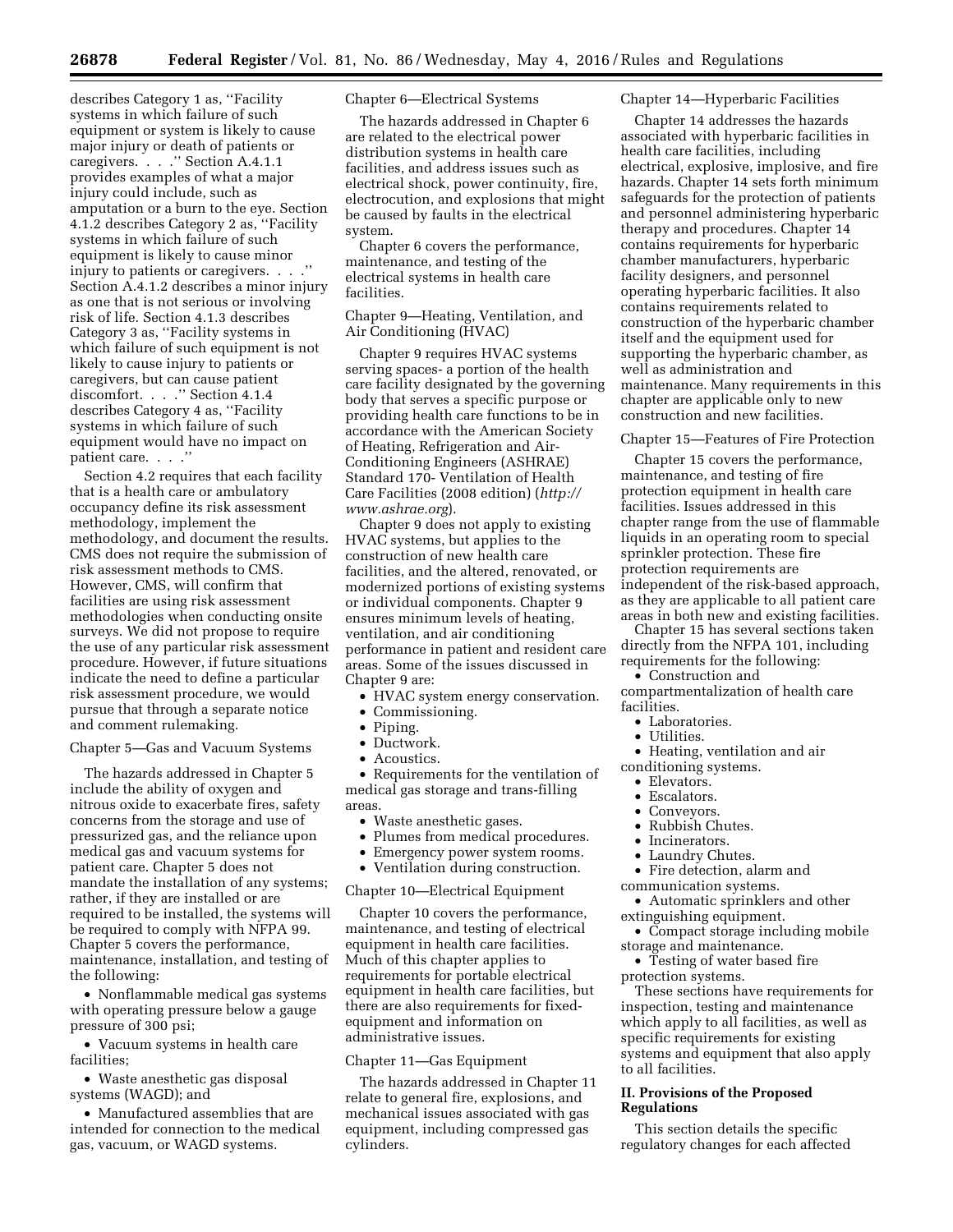provider and supplier. Due to the similar content and structure of the regulations for the various providers and suppliers, most of the information presented repeats for each provider.

#### *1. Religious Nonmedical Health Care Institutions: Condition of Participation: Life Safety From Fire (§ 403.744)*

In § 403.744, we proposed to maintain most of the current provisions for Religious Nonmedical Health Care Institutions (RNHCI) published in the **Federal Register** on January 10, 2003 (68 FR 1374), except if they conflicted with the 2012 LSC and the requirements were within the provisions detailed in Section I of this preamble regardless of the number of patients the facility served.

In addition, we proposed to—

• Retain the requirements at § 403.744(a)(1)(ii) related to the prohibition of roller latches in health care facilities. We also proposed to update the LSC chapter reference from ''19.3.6.3.2 exception number 2'' to ''19.3.6.3.5 numbers 1 and 2 and 19.3.6.3.6 number 2''.

• Modify the requirements specific to ABHRs, since most of the requirements in our regulation are now included in the 2012 edition of the LSC. Therefore, we proposed to remove the requirements at  $\S 403.744(a)(4)(i)$ , (ii),  $(iv)$  and  $(v)$ .

• Retain the requirements at § 403.744(a)(4)(iii) related to protection against inappropriate access, and redesignate it at § 403.744(a)(4).

• Add a new requirement at § 403.744(a)(5) that required facilities with sprinkler systems that were out of service for more than 4 hours in a 24 hour period to evacuate the building or portion of the building affected by the system outage, or establish a fire watch until the system is back in service, notwithstanding the lower standard of the LSC.

• Add a new requirement at § 403.744(a)(6) to require window sills must not exceed 36 inches above the floor.

• Retain the requirement at § 403.744(b) related to the Secretary's waiver authority and state imposed codes. We did not propose to make any changes to this section.

• Remove the requirements at § 403.744(c) related to the phase-in period for compliance with emergency lighting. In the 2003 final rule, we allowed facilities until March 13, 2006, to upgrade their emergency lighting equipment. This phase-in period has now expired and is no longer a necessary regulatory provision.

• Add a new Condition of Participation at § 403.745 requiring RNHCIs to comply with the 2012 edition of the NFPA 99.

• Chapters 7, 8, 12, and 13 of the NFPA 99 would not apply to RNHCIs.

• Allow for waivers of these provisions under the same conditions and procedures that we currently use for waivers of applicable provisions of the LSC.

*2. Ambulatory Surgery Centers: Condition for Coverage: Environment (§ 416.44)* 

In § 416.44, we proposed that all ASCs meet the provisions applicable to Ambulatory Health Care Centers in the 2012 edition of the LSC, except as detailed in section I of this preamble, regardless of the number of patients the facility serves. We also proposed to retain the provision at § 416.44(b)(2) and (b)(3) related to the Secretary's waiver authority and state imposed codes. We did not propose to make any changes to these provisions.

In addition, we proposed to—

• Remove the requirements at § 416.44(b)(4) related to the phase-in period for compliance with emergency lighting. This phase-in period has now expired and this phase-in provision is no longer a necessary regulatory provision.

• Modify the requirements specific to ABHRs since most of the requirements are now included in the 2012 edition of the LSC. Specifically, we proposed to remove the requirements at § 416.44(b)(5)(i), (ii), (iv), (A) through (G), and (v).

• Retain the requirements at § 416.44(b)(5)(iii) related to protection against inappropriate access and redesignate it at  $\S 416.44(b)(4)$ .

• Add a new requirement at § 416.44(b)(5) to require a facility with a sprinkler system that is out of service for more than 4 hours in a 24-hour period to evacuate the building or portion of the building affected by the system outage, or establish a fire watch until the system is back in service, notwithstanding the lower standard of the 2012 LSC.

• Add a new requirement at § 416.44(b)(6) to require facilities with windowless anesthetizing locations to have an air supply and exhaust system that automatically vents smoke and products of combustion, prevents recirculation of smoke originating within the operating room, and prevents the circulation of smoke entering the system intake.

• Add a new paragraph at §416.44(c) requiring ASCs to comply with the 2012 edition of the NFPA 99.

• Chapters 7, 8, 12, and 13 of the NFPA 99 would not apply to ASCs.

• Allow for waivers of these provisions under the same conditions and procedures that we currently use for waivers of applicable provisions of the LSC.

#### *3. Hospice Care: Condition of Participation: Hospices That Provides Inpatient Care Directly (§ 418.110)*

In § 418.110, we proposed that all inpatient hospice facilities meet the provisions applicable to health care occupancies in the 2012 edition of the LSC, with the exceptions discussed in section I of this preamble, regardless of the number of patients they serve. We note that this is not a change in requirements, but merely a clarification that, for LSC purposes, an inpatient hospice facility is considered a health care occupancy. The LSC does not apply to hospice care that is provided in a patient's home.

In addition, we proposed to—

• Retain the requirements at § 418.110(d)(1)(ii) related to the prohibition of roller latches in health care facilities. We proposed to update the LSC chapter reference from ''19.3.6.3.2 exception number 2'' to ''19.3.6.3.5 numbers 1 and 2 and 19.3.6.3.6 number 2.''

• Retain the provision at § 418.110(d)(2) and (3) related to the Secretary's waiver authority and state imposed codes. We did not propose any changes to these provisions.

• Modify the requirements specific to ABHRs because most of the requirements are now included in the 2012 edition of the LSC. We proposed to remove the requirements at § 418.110(d)(4)(i), (ii) and (iv). We proposed to retain the requirements at § 418.110(d)(4)(iii) related to protection against inappropriate access and redesignate this requirement at § 418.110(d)(4).

• Add a new requirement at § 418.110(d)(5) to require a facility with a sprinkler system that is out of service for more than 4 hours in a 24-hour period to evacuate the building or portion of the building affected by the system outage, or establish a fire watch until the system is back in service, notwithstanding the lower standard of the 2012 LSC.

• Add a new requirement at § 418.110(d)(6) to require that window sills must not exceed 36 inches.

• Add a new paragraph at § 418.110(e) requiring hospices to comply with the 2012 edition of the NFPA 99.

• Chapters 7, 8, 12, and 13 of the NFPA 99 not would apply to hospices.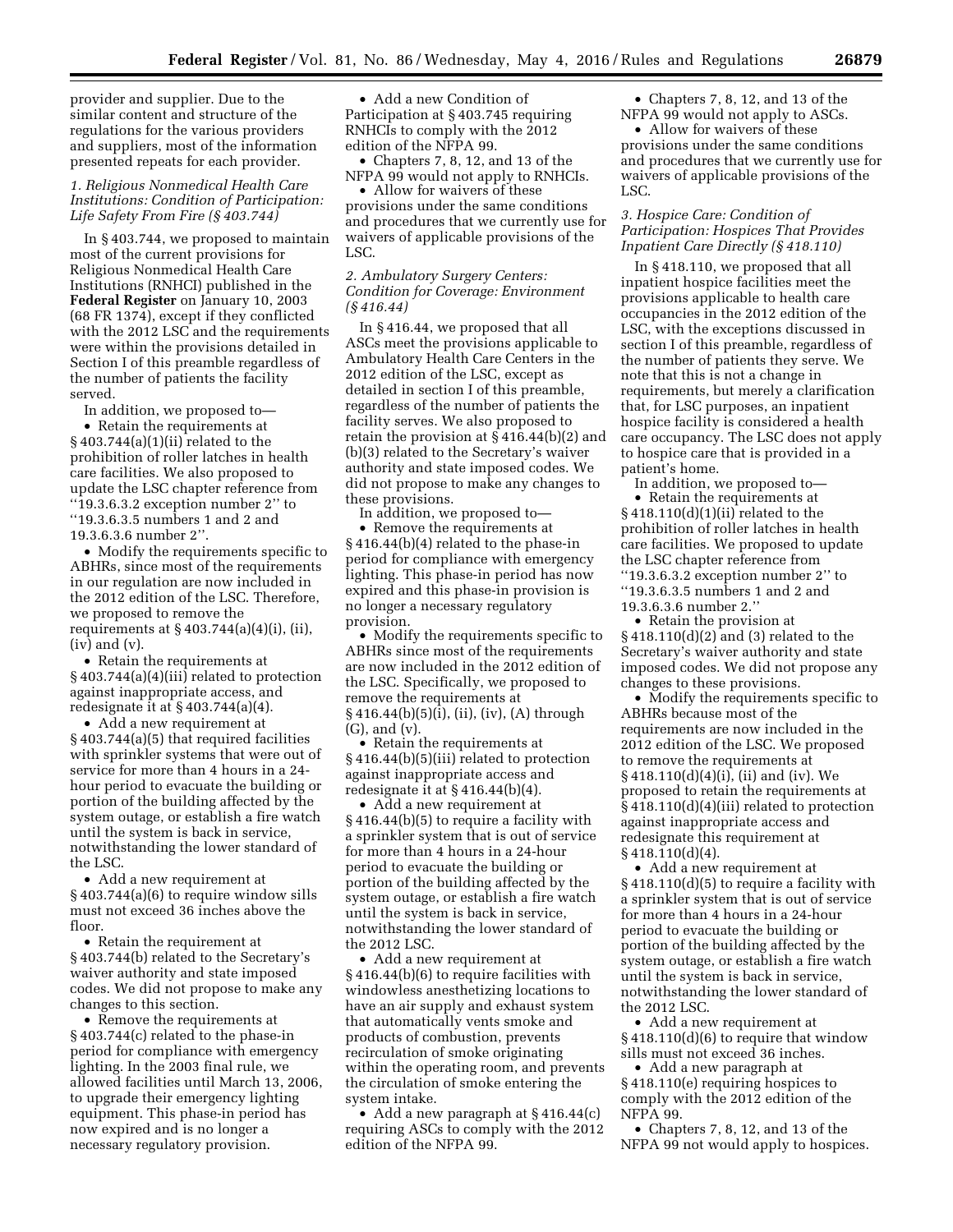• Allow for waivers of these provisions under the same conditions and procedures that we currently use for waivers of applicable provisions of the LSC.

#### *4. Programs of All-Inclusive Care for the Elderly (PACE): Condition of Participation: Physical Environment (§ 460.72)*

In § 460.72, we proposed to retain most of the provisions of the existing final regulation for Programs of All-Inclusive Care for the Elderly (PACE) published in the **Federal Register** on January 10, 2003 (68 FR 1374), regardless of the number of patients the PACE facility serves. PACE providers will continue to be required to meet LSC specifications for the type of facilities in which the programs are located (that is, hospitals and office buildings).

In addition, we proposed to—

• Retain the requirements at § 460.72(b)(1)(ii) related to the prohibition of roller latches in health care facilities. We proposed to update the LSC chapter reference from ''19.3.6.3.2 exception number 2'' to ''19.3.6.3.5 numbers 1 and 2 and 19.3.6.3.6 number 2.''

• Retain the provision at § 460.72(b)(2)(i) and (ii) related to the Secretary's waiver authority and state imposed codes. We did not propose to make any changes to these provisions.

• Remove the requirement at § 460.72(b)(3) related to the phase-in period for compliance with emergency lighting. This phase-in period has now expired and is no longer a necessary regulatory provision.

• Remove the requirements at § 460.72(b)(4) related to the phase-in period for the prohibition of roller latches in health care facilities. This phase-in period has now ended and is no longer a necessary regulatory provision.

• Modify the requirements specific to ABHRs because most of the requirements are now located in the 2012 edition of the LSC. We proposed to remove the requirements at § 460.72(b)(5)(i), (ii), (iv) and (v). We proposed to retain the requirements at § 460.72(b)(5)(iii) related to protection against inappropriate access, and redesignate it to § 460.72(b)(3). We proposed to add a new requirement at § 460.72(b)(4) to require a facility with a sprinkler system that is out of service for more than 4 hours in a 24-hour period to evacuate the building or portion of the building affected by the system outage, or establish a fire watch until the system is back in service, notwithstanding the lower standard of the 2012 LSC.

• Add a new paragraph at §460.72(d) to require PACE centers to comply with the 2012 edition of the NFPA 99.

• Chapters 7, 8, 12, and 13 of the NFPA 99 would not apply to PACEs.

• Allow for waivers of these provisions under the same conditions and procedures that we currently use for waivers of applicable provisions of the LSC.

#### *5. Hospitals: Condition of Participation: Physical Environment (§ 482.41)*

In § 482.41, we proposed that the hospitals meet the health care occupancy provisions of the 2012 edition of the LSC, regardless of the number of patients the hospital serves. There can be multiple occupancy classifications within a single hospital. Therefore, multiple chapters of the code may be applied to a single hospital in accordance with the Multiple Occupancies provisions in 18.1.3 and 19.1.3. We also proposed that hospital outpatient surgical departments are comparable to ASCs and thus should be required to meet the provisions applicable to Ambulatory Health Care Occupancy chapters, regardless of the number of patients served.

In addition, we proposed to— • Retain most of the provisions from the existing final regulation for hospitals published in the **Federal Register** on January 10, 2003 (68 FR 1374).

• Retain the requirements at § 482.41(b)(1)(ii) related to the prohibition of roller latches in health care facilities. We proposed to update the LSC chapter reference from ''19.3.6.3.2 exception number 2'' to ''19.3.6.3.5 numbers 1 and 2 and 19.3.6.3.6 number 2.''

• Retain the provision at § 482.41(b)(2) and (3) related to the Secretary's waiver authority and state imposed codes. We did not propose to make any changes to these provisions.

• Remove the requirements at § 482.41(b)(4) related to the phase-in period for compliance with emergency lighting. This phase-in period has now ended, and is no longer a necessary regulatory provision.

• Remove the requirements at § 482.41(b)(5) related to the phase-in period of the prohibition on roller latches in health care facilities. This phase-in period has now expired and is no longer a necessary regulatory provision.

• Retain the requirements at § 482.41(b)(6) through (b)(8), and redesignate them at § 482.41(b)(4) through (b)(6), without changes.

• Modify the requirements specific to ABHRs since most of the requirements are now located in the 2012 edition of

the LSC. We proposed to remove the requirements at  $§$  482.41(b)(9)(i), (ii), (iv) and (v). We proposed to retain the requirement at § 482.41(b)(9)(iii) related to protection against inappropriate access and redesignate it at § 482.41(b)(7).

• Add a new requirement at § 482.41(b)(8) to require a facility with a sprinkler system that is out of service for more than 4 hours in a 24-hour period to evacuate the building or portion of the building affected by the system outage, or establish a fire watch until the system is back in service, notwithstanding the lower standard of the 2012 LSC.

• Add a new requirement at § 482.41(b)(9) that to require facilities with windowless anesthetizing locations to have an air supply and exhaust system that automatically vents smoke and products of combustion, prevents recirculation of smoke originating within the surgical suite, and prevents the circulation of smoke entering the system intake.

• Add a new requirement at § 482.41(b)(10) to require a minimum 36 inch window sill, with certain exceptions for newborn nurseries, rooms intended for occupancy for less than 24 hours, and special nursing care areas.

• Add a new paragraph at  $\S$  482.41(c) requiring hospitals to comply with the 2012 edition of the NFPA 99.

• Chapters 7, 8, 12, and 13 of the NFPA 99 would not apply to hospitals.

• Allow for waivers of these provisions under the same conditions and procedures that we currently use for waivers of applicable provisions of the LSC.

#### *6. Long-Term Care Facilities: Condition of Participation: Physical Environment (§ 483.70)*

In § 483.70, we proposed to retain most of the provisions of the existing final regulation for LTC facilities published in the **Federal Register** on January 10, 2003 (68 FR 1374) regardless of the number of residents the facility serves.

In addition, we proposed to— • Retain the requirements at § 483.70(a)(1)(ii) related to the prohibition of roller latches in health care facilities. We proposed to update the LSC chapter reference from ''19.3.6.3.2 exception number 2'' to ''19.3.6.3.5 numbers 1 and 2 and 19.3.6.3.6 number 2.''

• Retain the provision at § 483.70(a)(2) and (3) related to the Secretary's waiver authority and state imposed codes. We did not propose to make any changes to these provisions.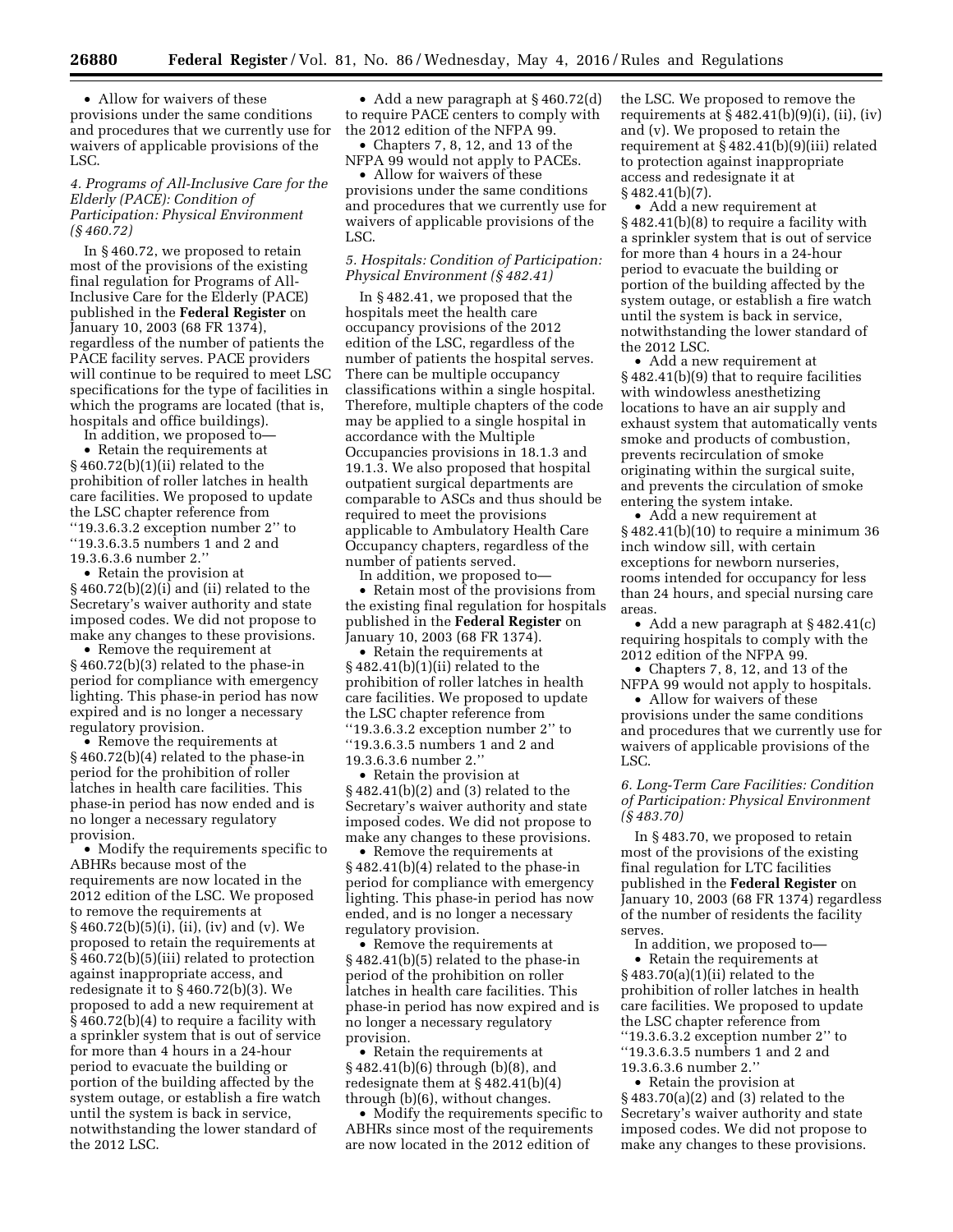• Remove the requirements at § 483.70(a)(4) related to the phase-in period for compliance with emergency lighting. This phase-in period has now expired and is no longer a necessary regulatory provision.

• Remove the requirements at § 483.70(a)(5) related to the phase-in period for the prohibition of roller latches in health care facilities. This phase-in period has now ended and is no longer a necessary regulatory provision.

• Modify the requirements specific to ABHRs since most of the requirements are now included in the 2012 edition of the LSC. Specifically, we proposed to remove the requirements at § 483.70(a)(6)(i), (ii), (iv) and (v). We proposed to retain the requirement at § 483.70(a)(6)(iii) related to protection against inappropriate access, and redesignate it at  $\S 483.70(a)(4)$ .

• Retain the requirements at § 483.70(a)(7)(i), (ii), (iii), (A) and (B) related to installation, inspection, testing and maintenance of battery operated single station smoke alarms, without changes. We proposed to redesignate these requirements at § 483.70(a)(5) (i), (ii), (iii) (A) and (B).

• Retain the requirements at § 483.70(a)(8)(i) and (ii) related to the installation of supervised automatic sprinklers and the testing, inspection and maintenance of the sprinkler system. We proposed to redesignate these requirements as  $§ 483.70(a)(6)(i)$ and (ii), without changes.

• Add a new requirement at  $§ 483.70(a)(7)$  to require a minimum 36 inch window sill.

• Add a new paragraph at § 483.70(b) to require LTC facilities to comply with the 2012 edition of the NFPA 99.

• Chapters 7, 8, 12, and 13 of the NFPA 99 would not apply to LTC facilities.

• Allow for waivers of these provisions under the same conditions and procedures that we currently use for waivers of applicable provisions of the LSC.

#### *7. Intermediate Care Facilities for Individuals With Intellectual Disabilities: Condition of Participation: Physical Environment (§ 483.470)*

In § 483.470, we proposed to retain most of the provisions of the existing regulation for ICFs/IID. In accordance with the regulatory requirements at § 483.470 (j)(2), ICFs/IID will continue to be permitted to meet either the Residential Board and Care Occupancies chapter or the Health Care Occupancy chapter of the LSC, as appropriate, in accordance with the determination of the State survey agency, regardless of

the number of patients the facility serves.

In addition, we proposed to— • Not adopt the provisions at Chapters 32.3.2.11.2 and 33.3.2.11.2, related to ''lockups.'' Lock-ups, as described in the LSC, are not appropriate under any circumstances for board and care facilities.

• Retain the requirements at § 483.470(j)(1)(ii) related to the prohibition of roller latches in health care facilities. We proposed to update the LSC chapter reference from ''19.3.6.3.2 exception number 2'' to ''19.3.6.3.5 numbers 1 and 2 and 19.3.6.3.6 number 2.''

• Retain the requirements at § 483.470(j)(2), (3), and (4).

• Remove the requirements at § 483.470(j)(5) related to the phase-in period for compliance with emergency lighting. This phase-in period has expired and is no longer a necessary regulatory provision.

• Remove  $§$  483.470(j)(6) related to the phase-in period for the prohibition of roller latches in health care facilities. This phase-in period has now ended and is no longer a necessary regulatory provision.

• Retain the provision at  $§$  483.470(j)(7)(A) and (B) related to the Secretary's waiver authority and state imposed codes. We proposed to redesignate these provisions at  $§ 483.470(j)(5)(A)$  and (B) without change.

• Modify the requirements specific to ABHRs since most of the requirements are now included in the 2012 edition of the LSC. Specifically, we proposed to remove the requirements at  $\S 483.470(i)(7)(ii)(A), (B), (D)$  and  $(E).$ We proposed to retain the requirements at § 483.470(j)(7)(ii)(C) related to protection against inappropriate access, and redesignate it at  $§$  483.470(j)(5)(ii).

• Add a new requirement at § 483.470(j)(5)(iii) to require a facility with a sprinkler system that is out of service for more than 4 hours in a 24 hour period to evacuate the building or portion of the building affected by the system outage, or establish a fire watch until the system is back in service, notwithstanding the lower standard of the 2012 LSC.

• Add a new paragraph at § 483.470(j)(5)(iv) to require ICF–IIDs to comply with the 2012 edition of the NFPA 99.

• Chapters 7, 8, 12, and 13 of the NFPA 99 would not apply to ICF–IIDs.

• Allow for waivers of these provisions under the same conditions and procedures that we currently use for waivers of applicable provisions of the LSC.

#### *8. Critical Access Hospitals: Condition of Participation: Physical Plant and Environment (§ 485.623)*

In § 485.623, we proposed to retain most of the provisions of the existing final regulation for Critical Access Hospitals (CAHs) published in the **Federal Register** on January 10, 2003 (68 FR 1374), regardless of the number of patients the facility serves.

In addition, we proposed to—

• Retain the requirements at § 485.623(d)(1)(ii) related to the prohibition of roller latches in health care facilities. We proposed to update the LSC chapter reference from ''19.3.6.3.2 exception number 2'' to ''19.3.6.3.5 numbers 1 and 2 and 19.3.6.3.6 number 2.''

• Retain the requirements at § 485.623(d)(2) through (d)(4), without any changes.

• Remove the requirement at § 485.623(d)(5) related to the phase-in period for compliance with emergency lighting. This phase-in period has now expired and is no longer a necessary regulatory provision.

• Remove the requirement at § 485.623(d)(6) related to the phase-in period of the prohibition on roller latches in health care facilities. This phase-in period has also expired and is no longer a necessary regulatory provision.

• Modify the requirements specific to ABHRs since most of the requirements are now incorporated in the 2012 edition of the LSC. Specifically, we proposed to remove the requirements at § 485.623(d)(7)(i), (ii), (iv) and (v). We proposed to retain the requirement at § 485.623(d)(7)(iii) related to protection against inappropriate access and redesignate it at § 485.623(d)(5).

• Add a new requirement at § 485.623(d)(6) to require a facility with a sprinkler system that is out of service for more than 4 hours in a 24-hour period to evacuate the building or portion of the building affected by the system outage, or establish a fire watch until the system is back in service, notwithstanding the lower standard of the 2012 LSC.

• Add a new requirement at § 485.623(d)(7) to require facilities with windowless anesthetizing locations to have an air supply and exhaust system that automatically vents smoke and products of combustion, prevents recirculation of smoke originating within the surgical suite, and prevents the circulation of smoke entering the system intake.

• Add a new requirement at § 485.623(d)(8) to require a minimum 36 inch window sill, with the exception of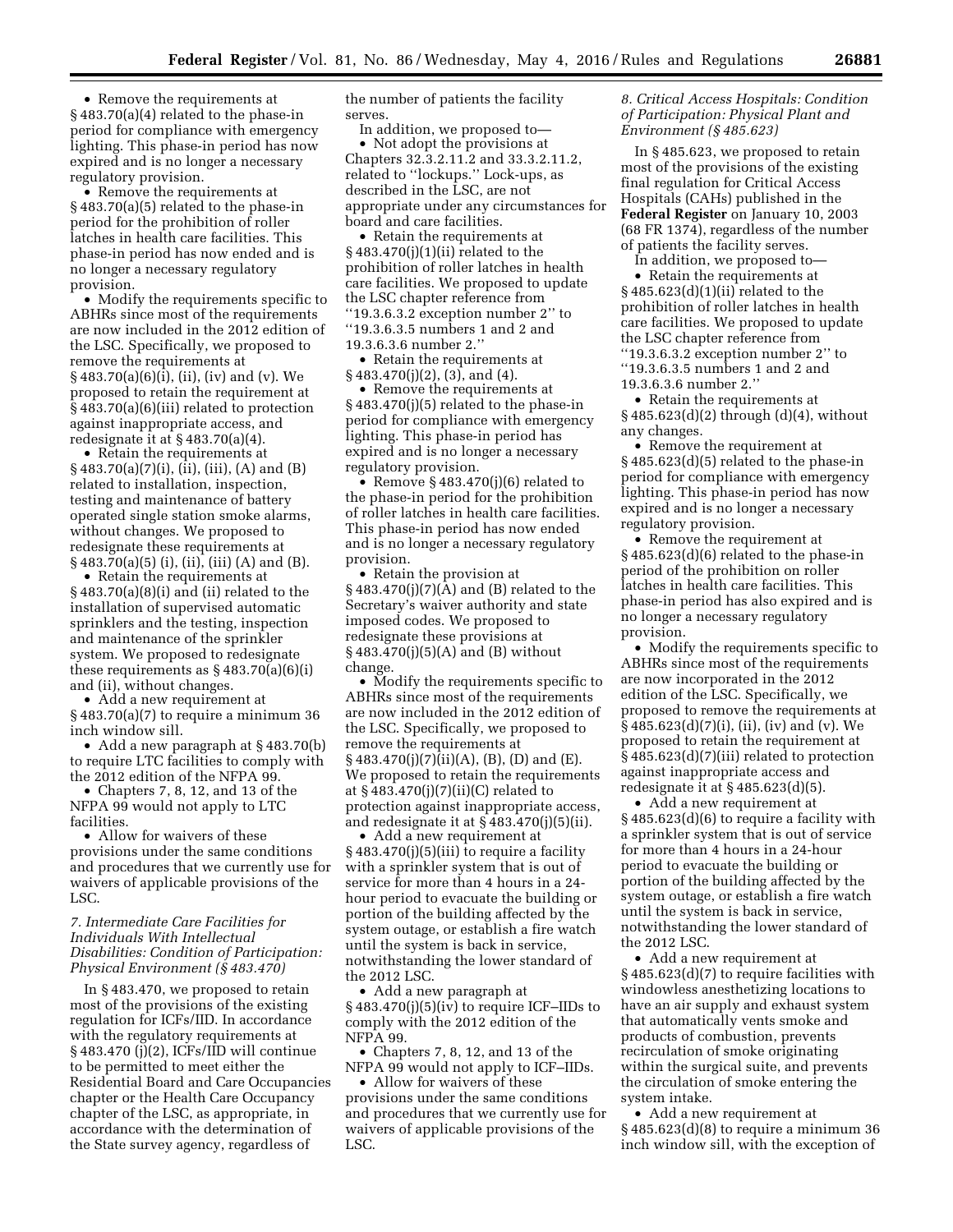newborn nurseries, rooms intended for occupancy for less than 24 hours, and special nursing care areas. Windows in atrium walls are considered outside windows for the purposes of this provision.

• Add a new paragraph at § 485.623(e) requiring CAHs to comply with the 2012 edition of the NFPA 99.

• Chapters 7, 8, 12, and 13 of the NFPA 99 would not apply to CAHs. • Allow for waivers of these

provisions under the same conditions and procedures that we currently use for waivers of applicable provisions of the LSC.

#### **III. Analysis of and Responses to Public Comments**

We received over 362 public comments concerning the LSC proposed rule, ''Fire Safety Requirements for Certain Health Care Facilities'' (79 FR 21552), which this rule is finalizing. The majority of the comments were from medical societies, hospital associations, hospitals, medical centers, LTC facilities, and advocate groups for different provider types. The remaining comments were from individual physicians, nurses, facility engineers, and private citizens. A summary of the major issues and our responses follow:

#### *LSC—Health Care Occupancies*

We note that only the following CMSregulated facilities would be subject to these comments, unless otherwise specified: Hospitals, CAHs, LTC facilities, hospices, RNHCIs, and PACE facilities.

*Comment:* One commenter recommended adding language to the LTC requirements at § 483.70, similar to other provider sections, about establishing a firewatch or evacuating a building when a sprinkler system is out of service for more than 4 hours in a 24 hour period. The commenter stated that adding this requirement to the LTC regulations would provide protection for the residents of nursing homes when the sprinkler system is out of service.

*Response:* We thank the commenter for their comment. We agree that requiring additional safety measures when a sprinkler system is out of service for a significant amount of time is important in the LTC facility environment. We originally intended to include this regulatory requirement in the proposed rule; however, it was inadvertently left out of regulations text. We would like to clarify that we have removed the 4 hour requirement and are now following the LSC requirement of implementing a fire watch or building evacuation if the sprinkler system is out for more than 10 hours in a 24-hour

period. We have made the appropriate correction in this final rule, and have included the appropriate language in the regulation text at  $\S 483.70(a)(8)$ .

*Comment:* One commenter stated that the proposed rule does not address whether a hospital that is not fully sprinklered and provides swing beds needs to meet the more stringent requirements from S & C–13–55–LSC that applies to hospitals.

*Response:* The survey and certification memorandum that the commenter references is related to the requirements for the installation and maintenance of automatic sprinkler systems in LTC facilities. Swing beds are not considered to be LTC facilities. Rather, swing beds are part of a hospital or CAH and must meet the LSC provisions applicable to those facilitytypes. Therefore, swing beds are only required to meet certain specified regulations for LTC facilities, not including the LTC facility sprinkler system requirements.

*Comment:* CMS solicited public comment to determine if a phase-in period of 12 years is enough time for facilities to install fully compliant sprinkler systems in high-rise buildings, and asked whether other provider types are, or may be, located in a high-rise building. We received very few responses to this solicitation. The majority of the commenters who responded stated that 12 years was enough time to fully sprinkler a highrise healthcare facility, and some commenters stated that 12 years was more than enough time. We did not receive any comments stating that this was not enough time to install sprinkler systems in high-rise buildings. Commenters also stated that ambulatory care and residential board and care occupancies may also be located within high-rise hospital buildings.

*Response:* We agree with commenters that 12 years is an appropriate phase-in period, and we are finalizing this proposal with a phase-in period of 12 years from the publication date of this rule. We thank the commenters for the input on other occupancy types that could be located in high-rise buildings. Since these occupancy types are located in hospital buildings, we have already accounted for them in our total number of high-rise hospital buildings.

*Comment:* One commenter asked whether an alternative care setting used to provide services to PACE participants would be required to meet the ABHR requirements and the sprinkler system outage requirement.

*Response:* All PACE center facilities are required to meet the requirements found at 42 CFR 460.72, ''Physical

Environment''. This includes meeting all the requirements for the specific occupancy type they fall under within the LSC. This requirement also applies to the type of setting in which a center is located, which would include alternative care settings.

*Comment:* Some commenters have expressed concern regarding cooking facilities that are open to the corridor. One commenter did not support cooking facilities being open to the corridor and believes that it could increase the number of fires in these facilities due to misuse. Other commenters supported having cooking facilities that are open to the corridor and believed it would promote person-centered care and make for a more home-like atmosphere. A few commenters suggested changes to this requirement, including—

• Requiring that an operational exhaust hood for the cooking facility should not contribute to nor create an egress corridor return air plenum (an air pressure differential between different parts of a building);

• Requiring that the activate/ deactivate switch be hidden from view;

• Requiring that staff must be present when a range hood or stovetop is in use; and

• Requiring that cooking facilities be screened off when not in use to prevent resident access.

*Response:* We appreciate the suggestions concerning cooking facilities in LTC facilities; however we feel that the LSC includes many requirements to make sure that cooking facilities are safe. All facilities are ultimately responsible for assuring the safety of all residents at all times, and they may choose to implement additional safety precautions, such as those described above, to further assure safety. Since other fire safety standards prohibit the use of a corridor as a plenum in the facility ventilation system, the introduction of a cooking exhaust fan would need to be accounted for in the design and not create a corridor plenum situation.

*Comment:* One commenter suggested that, in addition to installing sprinklers in existing high-rise health care occupancies, we should also require existing non high-rise health care occupancies to install sprinkler systems throughout their buildings.

*Response:* While we encourage all facilities to install sprinklers, there is not enough evidence for CMS to support requiring all facilities to be retrofitted for sprinklers. In the event that the NFPA should incorporate a requirement for universal sprinklers into a future edition of the LSC, we would strongly consider adopting such a change.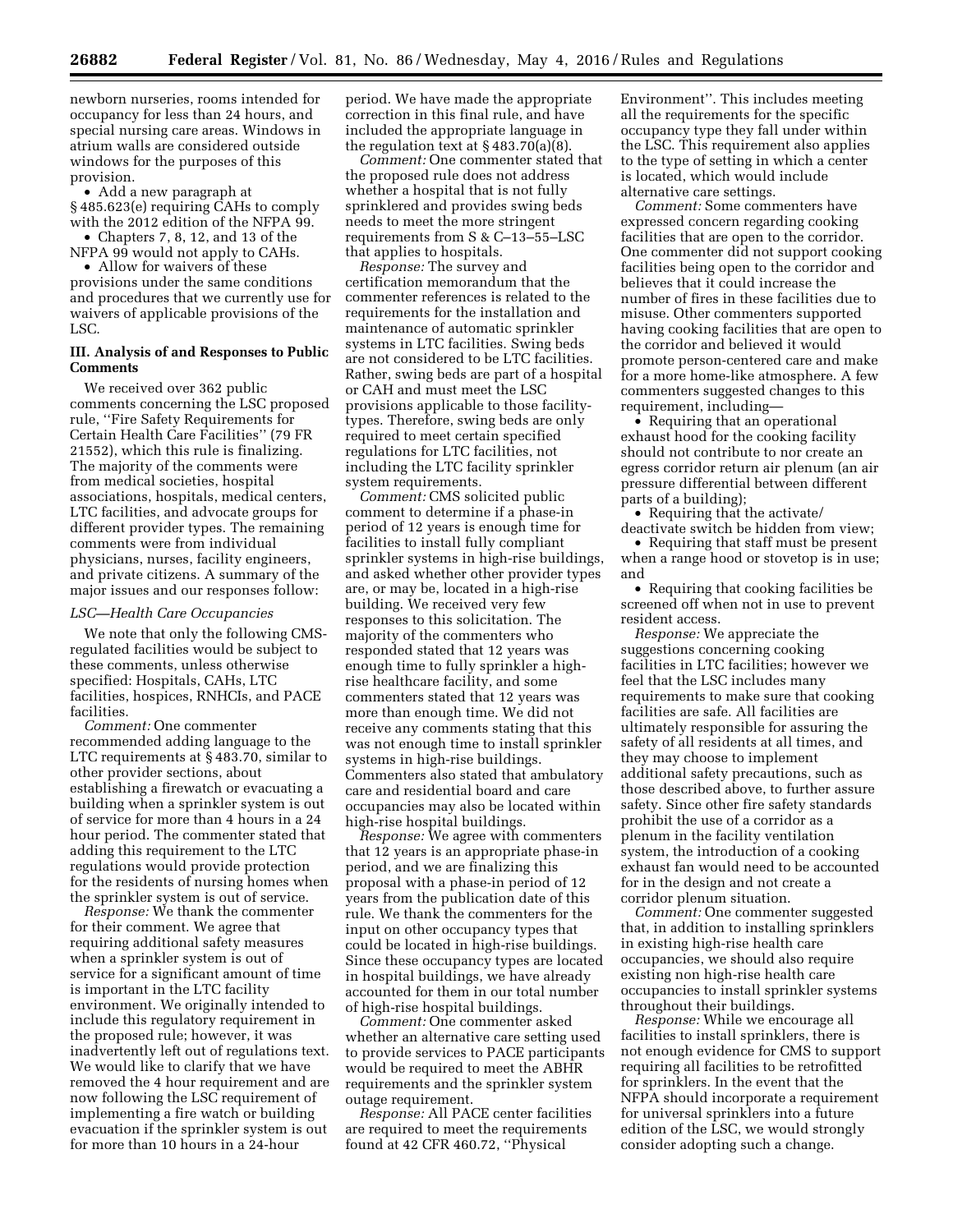*Comment:* Some commenters stated that medical equipment should not be permanently fixed in the corridors. This could present a safety issue during a fire or evacuation and also makes the corridor smaller in size.

*Response:* We follow the LSC requirement for medical equipment in the corridors, which allows any equipment that is in use, including medical emergency equipment and patient lift and transportation equipment to be permitted to be kept in the corridors for more timely patient care. Facilities may place fixed furniture in the corridors, although the placement of furniture or equipment must not obstruct accessible routes required by the ADA. The potential risks of this change are low because the LSC has shifted to a ''defend in place'' approach that does not rely upon evacuation as the primary means of fire safety.

*Comment:* One commenter suggested that CMS only permit decorations in rooms that have sprinklers in them. Furthermore, the commenter stated that, with such sprinkler protection, there would not be a need to mandate a maximum percentage of space that could be covered by decorations.

*Response:* The NFPA, through its committee of experts and consensus process, determined that decorations may not exceed—(1) 20 percent of the wall, ceiling and doors, in any room that is not protected by an approved automatic sprinkler system; (2) 30 percent of the wall, ceiling and doors, in any room that is not protected by an approved, supervised automatic sprinkler system; and (3) 50 percent of the wall, ceiling and doors, in any room with a capacity of 4 people (the actual number of occupants in the room may be less than its capacity) that is not protected by an approved, supervised automatic sprinkler system. We believe that it is appropriate to adopt these consensus standards. We also note that the health care occupancy type that is most likely to have a significant amount of room décor is a LTC facility, given that patients reside in such facilities for longer periods of time, and that all LTC facilities are required to have sprinklers installed throughout their buildings.

*Comment:* One commenter recommended that two smoke detectors be located no closer than 20 feet and not further than 25 feet from a fireplace.

*Response:* There are currently no requirements for smoke detectors within a certain distance of a fireplace. If a facility wants to add additional smoke detectors closer to fireplaces they are free to do so. An electrically supervised (connected to the facility fire alarm panel) carbon monoxide detector is

required in the room containing the fireplace to increase the level of safety for the residents or patients in the facility. We believe that the current requirements for sprinklers and smoke detectors are sufficient to assure resident safety, particularly because fireplaces are only in open areas and not permitted in resident rooms. The health care occupancy type that is most likely to have a fireplace is a LTC facility, because there are more options for the location of fireplaces in LTC facilities, making the facilities feel more homelike. All LTC facilities should be fully sprinklered, with smoke detectors in designated areas of the facilities, such as corridors and resident sleeping areas.

#### *LSC—ASC*

We note that the only CMS-regulated facilities that would be subject to these comments would be ambulatory surgical centers, which are regulated under 42 CFR part 416.

*Comment:* One commenter believes that we should allow grandfathering for ASCs that meet previous editions of the LSC. The commenter states that trying to modify an existing facility to meet provisions in the 2012 edition of the LSC would have significant cost implications for existing ASCs, and may cause ASCs to close.

*Response:* For existing ASCs, most provisions in the 2012 edition of the LSC are similar to past editions. Furthermore, existing facilities in compliance with previous editions of the LSC are not required to upgrade to a later edition of the LSC for certain provisions, unless there is a building renovation, which could require compliance with new occupancy chapters. In addition, an ASC may also request a waiver for a specific provision of the LSC, further reducing the exposure to additional costs and burden for ASCs with unique situations that can justify the application of waivers and will not endanger the health and safety of patients. A waiver may be granted for a specific LSC requirement if we determine: (1) The waiver would not adversely affect patient and staff health and safety; and (2) it would impose an unreasonable hardship on the facility to meet a specific LSC requirement.

*Comment:* One commenter suggested an increase to Medicare reimbursements to freestanding ASCs, stating that the current reimbursement model is not sufficient.

*Response:* We thank the commenter for this comment; however, reimbursement rates are beyond the scope of this rule. We recommend submitting such comments separately to CMS or commenting on the next

Outpatient Prospective Payment System/Ambulatory Surgical Centers (OPPS/ASC) proposed rule.

#### *LSC—Board & Care*

We note that the only CMS-regulated facilities that would be subject to these comments would be intermediate care facilities for individuals with intellectual disabilities (ICF–IIDs), which are regulated under 42 CFR part 483, subpart I.

*Comment:* One commenter expressed concern about a process that permits board and care occupancies to assess their own evacuation capacity. The commenter notes that facilities have strong incentive to overestimate their evacuation capability in order to avoid more stringent requirements. The commenter believes that this provision would undermine CMS' efforts to improve safety.

*Response:* CMS looks at the assessment of evacuation capabilities as part of the survey process to verify the accuracy of the self-evaluation. CMS requires surveyors to independently determine the evacuation difficulty score at each survey and use the determined evacuation difficulty score to perform the survey.

*Comment:* CMS solicited comments regarding whether or not CMS should require existing facilities to install smoke alarms in accordance with section 9.6.2.10, which would require the addition of smoke alarms inside sleeping rooms, outside every sleeping area, in the immediate vicinity of the bedrooms, and on all levels within the resident units. The commenters who responded to this solicitation unanimously agreed that CMS should not require existing residential board and care facilities to install smoke alarms inside sleeping rooms, outside every sleeping area, in the immediate vicinity of the bedrooms, and on all levels within the resident units. All of the commenters believed that it would be an undue burden, and suggested that, in order for them to meet this requirement, a payment rate adjustment would be in order.

*Response:* We agree that a regulation to require smoke alarms is not necessary at this time, as there is not enough evidence for us to make it a requirement to upgrade existing facilities. We strongly encourage existing residential board and care facilities to install smoke alarms inside sleeping rooms, outside every sleeping area, in the immediate vicinity of the bedrooms, and on all levels within the resident units to provide an additional level of safety. With regards to any payment rate adjustment, we remind commenters that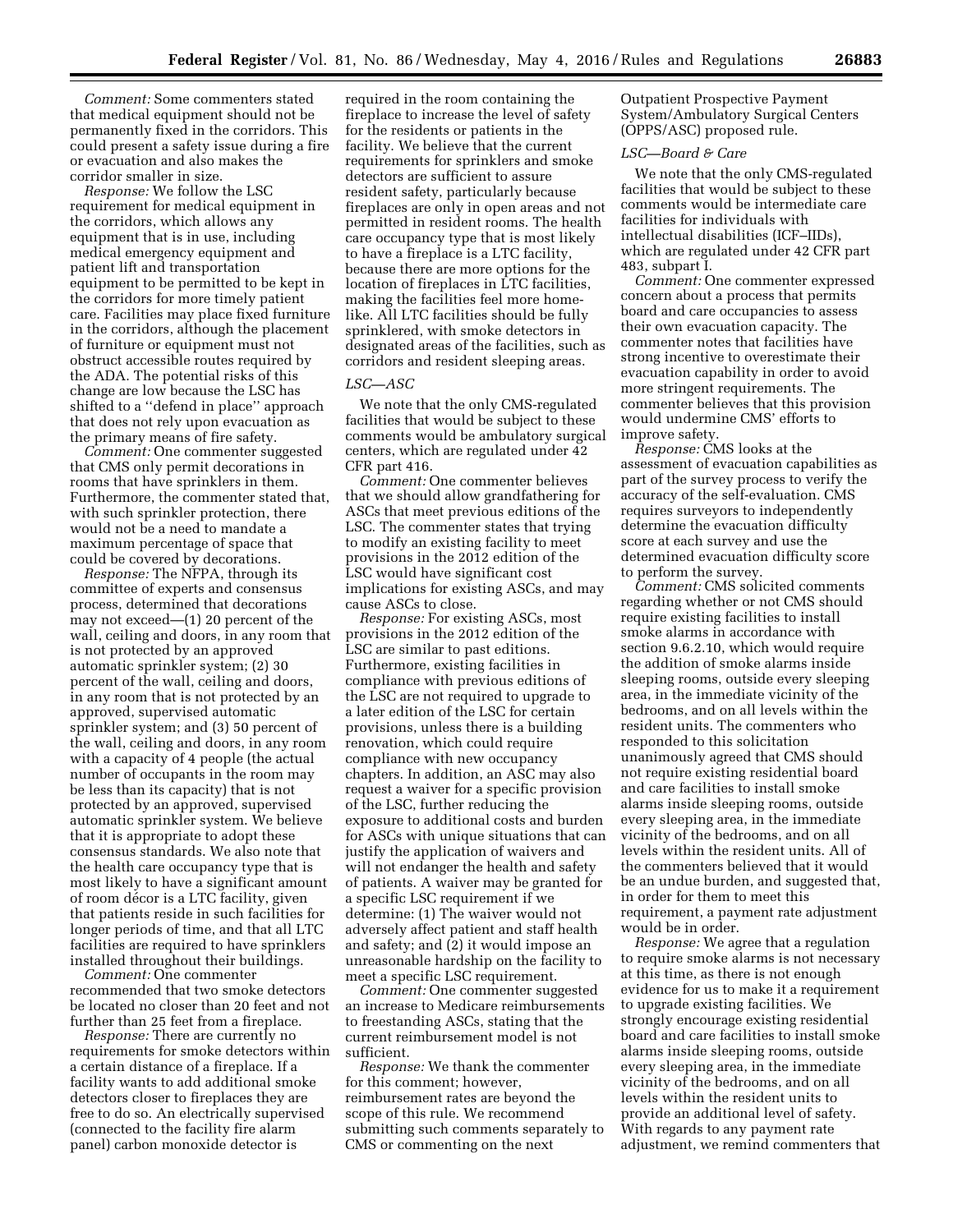payment rates are not within the scope of this rule, but recommend submitting comments on such issues separately to CMS.

*Comment:* The LSC requires newly constructed residential board and care occupancies to install sprinklers in habitable areas, closets, roofed porches, balconies and decks. In the proposed rule, CMS recommended that existing facilities also install sprinklers in the same areas. Commenters stated that CMS should continue to recommend, but not require, sprinklers for existing residential board and care. The commenters also stated that if CMS were to require the installation of sprinklers in those areas that they would need to have at least a 5 year phase-in period, and that a payment rate adjustment would be in order for affected facilities.

*Response:* We thank the commenters for their comments regarding this topic. We would like to clarify that sprinklers are only required for new residential board and care construction and existing facilities rated as impractical evacuation capability. The facility itself determines their evacuation capability, and must ensure that the appropriate safety protections are in place to protect the patients and staff within the building, if they are determined to have an impractical evacuation capabilities. CMS regulations require the use of NFPA 101A, Guide on Alternative Approaches to Life Safety, 2010 Edition, Chapter 6, Evacuation Capability Determination for Board and Care Occupancies to determine the evacuation difficulty index. CMS continues to recommend that existing facilities install sprinklers in habitable areas, closets, roofed porches, balconies and decks as an additional safety precaution. Decks being an exterior floor supported on at least two opposing sides by an adjacent structure and/or posts, piers, or other independent supports and, porches being an outside walking area having a floor that is elevated more than 8 in. (203 mm) above grade. With regards to any payment rate adjustment, we remind commenters that payment rates are not within the scope of this rule, but recommend submitting such comments separately to CMS.

*Comment:* A few commenters expressed concern with having to install sprinklers in attics used for living purposes, storage, or housing of fuelfired equipment. Commenters also expressed concern with having to install either a heat detection system that activates the building fire alarm, or having automatic sprinklers, or constructing attics of noncombustible or

limited-combustible construction or constructing attics of fire-retardanttreated-wood if the attic is used for other purposes. The commenters stated that compliance with this provision would be expensive and possibly warrant a payment rate adjustment. The commenters requested a minimum 5 year phase-in period to install new protection systems in attics.

*Response:* A 5-year phase-in period is, we believe, significantly more time than is actually needed to meet this requirement. According to the information gathered by CMS from the installation of sprinklers in LTC facilities requirement, which was required to be in compliance by August 13, 2013, most LTC facilities were able to install sprinklers throughout their entire buildings in 5 years. Attics have much less square footage than an entire building. We believe that 3 years from the effective date of this rule would be an ample amount of time to come into compliance with this requirement, therefore, we are finalizing a 3-year phase-in period. With regards to any payment rate adjustment, we remind commenters that payment rates are not within the scope of this rule, but recommend submitting such comments separately to CMS.

*Comment:* One commenter requested additional explanation regarding our proposed exclusion of the lock-up provisions contained within the board and care occupancy chapters of the LSC. The commenter proposed an alternative to this exclusion, which would allow lock-ups while requiring a specific staffing ratio requirement.

*Response:* Lock-ups are incidental use areas where occupants are restrained and such occupants are mostly incapable of self-preservation because of security measures not under the occupants' control. Lock-ups are prohibited in Medicare and Medicaid participating ICF–IID facilities. The health and safety regulations for ICF– IIDs at 42 CFR 483.450 effectively prohibit the use of lock-up spaces as described in the LSC; therefore, there should be no lock-up space in the building.

#### *LSC—General*

*Comment:* Some commenters questioned whether Tentative Interim Amendments (TIAs) that have been written with regards to the NFPA 101 and NFPA 99 apply, since some of them were published after CMS published the proposed rule.

*Response:* Because the TIAs are considered a component of the LSC, the following TIAs issued prior to the publication of the proposed rule on

April 16, 2014, will apply to all facilities. We have also included language in the final regulations text to this effect. The following TIAs will apply:

- (i) TIA 12–1 to NFPA 101, issued August 11, 2011.
- (ii) TIA 12–2 to NFPA 101, issued October 30, 2012.
- (iii) TIA 12–3 to NFPA 101, issued October 22, 2013.

(iv) TIA 12–4 to NFPA 101, issued October 22, 2013.

(v) TIA 12–2 to NFPA 99, issued August 11, 2011.

(vi) TIA 12–3 to NFPA 99, issued August 9, 2012.

(vii) TIA 12–4 to NFPA 99, issued March 7, 2013.

(viii) TIA 12–5 to NFPA 99, issued August 1, 2013.

(ix) TIA 12–6 to NFPA 99, issued March 3, 2014.

*Comment:* Some commenters agree with the continued prohibition of roller latches in facilities, as they are a safety concern. However, some commenters stated that some doors are not required to latch (that is, toilet rooms, bathrooms) and that roller latches should be allowed on those particular doors with no penalty. A few commenters also discussed the importance of roller latches in psychiatric units. Those commenters stated that roller latches have limited uses on psychiatric units to address patients barricading themselves in their rooms or using hanging points (on the levers) for potential suicides.

*Response:* CMS would like to clarify that roller latches are prohibited on all corridor doors. However, doors to toilet rooms, bathrooms, shower rooms, sink closets, and similar auxiliary spaces that do not contain flammable or combustible materials would be allowed to have roller latches. We do not believe that permitting the use of roller latches in auxiliary spaces presents a danger to patients or staff. Therefore, we have revised the proposed regulatory requirement throughout this rule to clarify this distinction. We note that this requirement is different than the 2012 LSC requirement for door latching.

*Comment:* A few commenters expressed concern with Chapter 43, ''Renovation'', of the NFPA 101. The commenters suggested that the date of submission of construction plans to the State for plan review should be the ''trigger'' to apply chapter 43. They also stated that facilities have no control over when plans are actually reviewed; for example, a building may be designed under the current 2000 NFPA 101 code, but may not be approved until after the final publication of this rule, which means they would have to meet the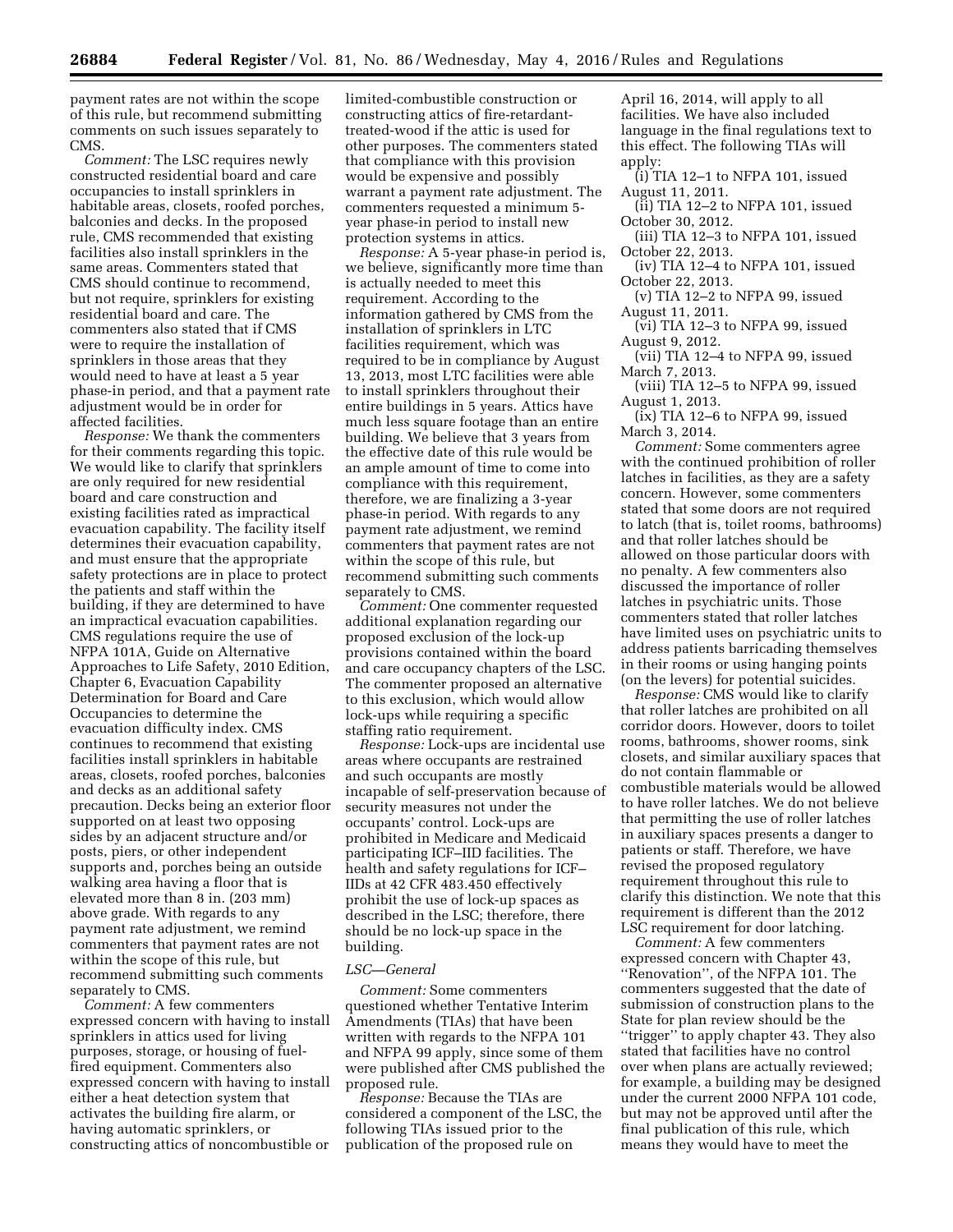2012 NFPA 101 code. Commenters also asked CMS to define ''constructed'' in reference to determining whether a building is consider new or existing.

*Response:* Buildings that have not yet received all pre-construction governmental approvals required by the jurisdictions in which the building is to be built before the rule's effective date, or those buildings that begin construction after the effective date of this regulation, would be required to meet the New Occupancy chapters of the 2012 edition of the LSC. While we share the commenter's concern regarding plans that may be under review for a lengthy period of time, we do not believe that it is in the best interest of patient and staff safety to permit constructing of a building that does not meet the codes that are effective as of the day that construction begins.

*Comment:* One commenter suggested that hospitals and ASCs should be required to test their emergency generators when they are disconnected from the normal utility.

*Response:* Facilities are required to test their load emergency power systems on a monthly basis, per the requirements of section 8.4.1, 2010 edition of NFPA 110, Standard for Emergency and Standby Power Systems.

*Comment:* Some commenters suggested that CMS should provide training for surveyors and providers regarding the new codes, updated guidance, and forms. One commenter suggested that CMS not only provide training for State fire authorities, but also for architects, engineers, and building officials.

*Response:* CMS agrees that training is very important, and does provide training for state surveyors who work with CMS to enforce these regulations. However, we do not provide training for any provider/supplier type for any health and safety rules, including those related to the LSC. We encourage providers/suppliers, architects, engineers or building officials to contact the NFPA and their relevant industry associations to identify their specific training needs and appropriate offerings that may address those needs with regards to the LSC.

*Comment:* Many commenters support the adoption of the 2012 NFPA 101 LSC. However, the majority of those commenters also stated that CMS should adopt the 2012 NFPA 101 in its entirety, without any changes to the provisions.

*Response:* Through our surveys, comments, and experience, we have determined that for the health and safety of patients and staff we could not

adopt the LSC in its entirety. We believe that the provisions that we have not adopted are not appropriate for Medicare and Medicaid providers and suppliers. For example, we continue to prohibit roller latches on corridor doors because, in our view, they present a safety hazard. Also, we are not adopting the provision regarding lock-ups because lock-ups are prohibited in the ICF–IIDs regulations, separate from the LSC. This practice is permitted under the National Technology Transfer and Advancement Act (*[http://www.gpo.gov/](http://www.gpo.gov/fdsys/pkg/PLAW-104publ113/pdf/PLAW-104publ113.pdf)  [fdsys/pkg/PLAW-104publ113/pdf/](http://www.gpo.gov/fdsys/pkg/PLAW-104publ113/pdf/PLAW-104publ113.pdf) [PLAW-104publ113.pdf](http://www.gpo.gov/fdsys/pkg/PLAW-104publ113/pdf/PLAW-104publ113.pdf)*), which does not mandate that we use an entire code without exceptions if we determine it is impractical or unnecessary to do so.

*Comment:* Several commenters requested CMS to revise the rule to allow health care facilities to choose other codes that are nationally recognized, such as the International Building Code and International Fire Code. The commenters asserted that referencing only the NFPA's LSC creates conflict for many jurisdictions that enforce other equivalent or more stringent fire and life safety requirements. The commenters further stated that, by not referencing other applicable codes, CMS favors one code to the detriment of other codes.

*Response:* We continue to specifically cite the LSC because under sections 1819(d)(2)(B) and 1919(d)(2)(B) of the Act, nursing homes must meet the provisions of ''such edition (as specified by the Secretary in regulation) of the LSC of the National Fire Protection Association . . . . '' To avoid confusion, and to be consistent for all provider types, we require the LSC for all facilities. This is especially applicable for facilities with mixed occupancies. For example, a health care facility's west wing could be a nursing home while the rest of the facility is a hospital. It would be impractical as well as burdensome for the facility to follow the LSC for the nursing home and another health and safety code for the hospital. The regulation reflects this by requiring a single code for all health care facilities. The NFPA and the IBC organizations try to align their respective requirements as much as possible and the 2012 LSC is a reflection of that effort. We also note that jurisdictions are permitted to enforce more stringent requirements on top of those required by the Federal LSC requirements.

*Comment:* Some commenters requested CMS to adopt updated versions of the LSC more quickly in the future. One commenter requested that CMS should adopt any updated version of the LSC within 90 days of the LSC publication.

*Response:* We cannot adopt the LSC within 90 days of the LSC publication because we are required to give notice to the public that we are proposing to revise a regulation. Once we notify the public of the proposal, the public must have the opportunity to comment on the revisions, and we must respond to the comments before the update becomes final and legally enforceable. We do review each edition of the NFPA 101 and NFPA 99 every 3 years to see if there are any significant provisions that we need to adopt and will continue to do so. We have reviewed the 2015 edition of the LSC and do not feel that there are any significant provisions that need to be addressed at this time.

*Comment:* Many commenters have suggested that CMS develop a process to be able to permit a facility to apply for a waiver prior to being cited for a deficiency. The commenters stated that it is currently standard practice for CMS to decline to review any requests for waivers filed before there has been a deficiency cited during a survey.

*Response:* We agree and have implemented a process to approve categorical waivers. We do not consider it always necessary for a facility to be cited for a deficiency before it can apply for or receive a waiver. This is particularly the case when we have evaluated specific provisions of the LSC, determined that a waiver would apply to all similarly-situated facilities with respect to the LSC requirement in question, and issued a public communication describing the specifics of such a categorical waiver, including any particular requirements that must be met in order for the waiver to apply to a facility. Facilities may still submit requests for non-categorical waivers, which is currently done after a citation of a deficiency is found on a fire safety survey. The waiver request includes the reason why the waiver of a specific life safety requirement cannot be complied with, and is submitted as part of the facility Plan of Correction of Deficiencies found on the survey to the State Agency or Regional Office for review and approval/disapproval by the CMS Regional Office. For example, CMS released the following Survey & Cert (S&C) Memos on categorical waivers, and the application process:

• April 19, 2013—S&C: 13–25: Relative Humidity (RH): Waiver of LSC Anesthetizing Location Requirements; Discussion of Ambulatory Surgical Center (ASC) Operating Room Requirements *[http://www.cms.gov/](http://www.cms.gov/Medicare/Provider-Enrollment-and-Certification/SurveyCertificationGenInfo/Downloads/Survey-and-Cert-Letter-13-25.pdf) [Medicare/Provider-Enrollment-and-](http://www.cms.gov/Medicare/Provider-Enrollment-and-Certification/SurveyCertificationGenInfo/Downloads/Survey-and-Cert-Letter-13-25.pdf)*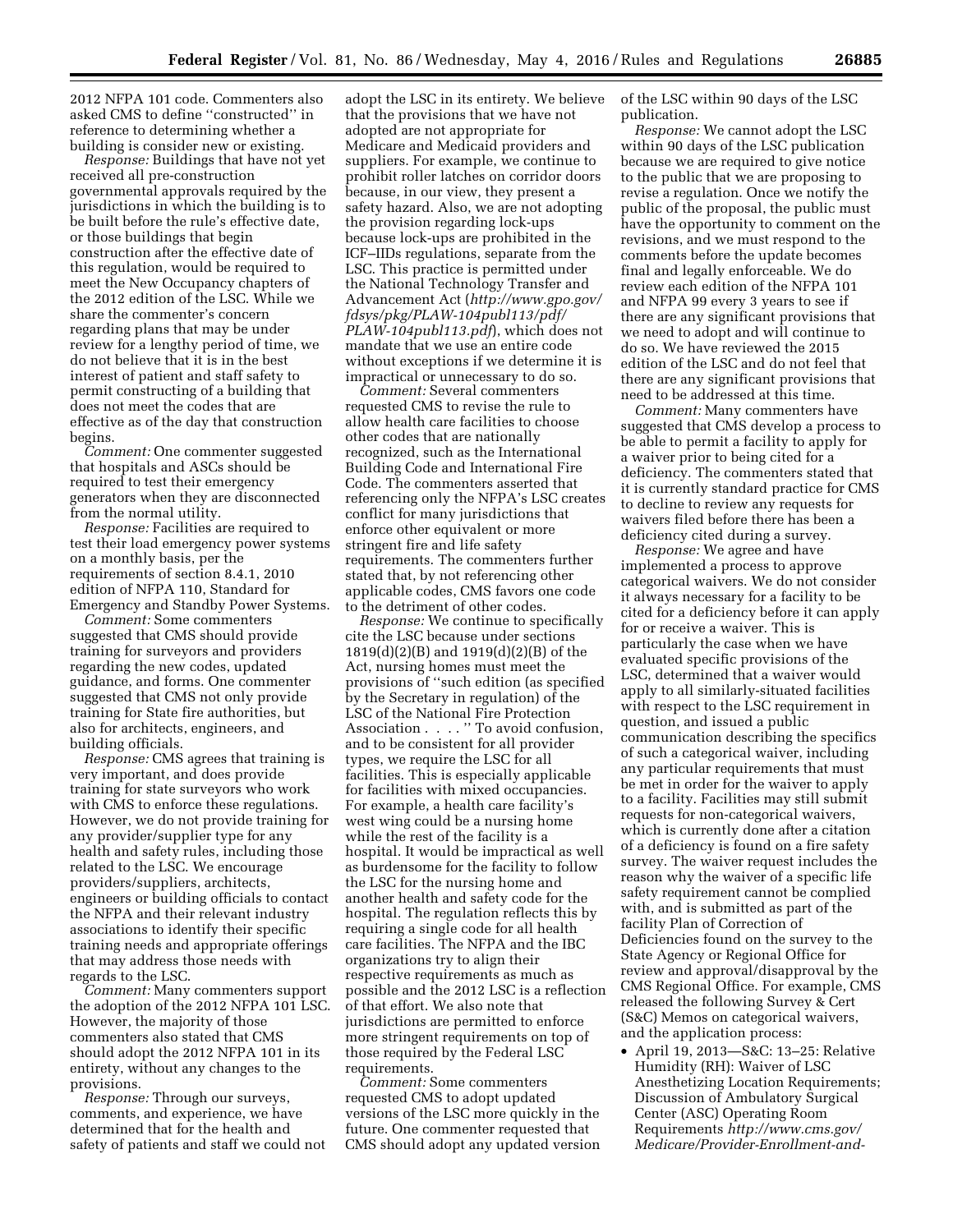*Certification/ SurveyCertificationGenInfo/ [Downloads/Survey-and-Cert-Letter-](http://www.cms.gov/Medicare/Provider-Enrollment-and-Certification/SurveyCertificationGenInfo/Downloads/Survey-and-Cert-Letter-13-25.pdf)13-25.pdf*.

- August 30, 2013—S&C: 13–58: 2000 Edition National Fire Protection Association (NFPA) 101® LSC Waivers *[http://www.cms.gov/](http://www.cms.gov/Medicare/Provider-Enrollment-and-Certification/SurveyCertificationGenInfo/Downloads/Survey-and-Cert-Letter-13-58.pdf) [Medicare/Provider-Enrollment-and-](http://www.cms.gov/Medicare/Provider-Enrollment-and-Certification/SurveyCertificationGenInfo/Downloads/Survey-and-Cert-Letter-13-58.pdf)[Certification/](http://www.cms.gov/Medicare/Provider-Enrollment-and-Certification/SurveyCertificationGenInfo/Downloads/Survey-and-Cert-Letter-13-58.pdf) [SurveyCertificationGenInfo/](http://www.cms.gov/Medicare/Provider-Enrollment-and-Certification/SurveyCertificationGenInfo/Downloads/Survey-and-Cert-Letter-13-58.pdf) [Downloads/Survey-and-Cert-Letter-](http://www.cms.gov/Medicare/Provider-Enrollment-and-Certification/SurveyCertificationGenInfo/Downloads/Survey-and-Cert-Letter-13-58.pdf)[13-58.pdf](http://www.cms.gov/Medicare/Provider-Enrollment-and-Certification/SurveyCertificationGenInfo/Downloads/Survey-and-Cert-Letter-13-58.pdf)*.
- September 26, 2014—S&C: 14–46 Categorical Waiver for Power Strips Use in Patient Care Areas *[http://](http://www.cms.gov/Medicare/Provider-Enrollment-and-Certification/SurveyCertificationGenInfo/Downloads/Survey-and-Cert-Letter-14-46.pdf) [www.cms.gov/Medicare/Provider-](http://www.cms.gov/Medicare/Provider-Enrollment-and-Certification/SurveyCertificationGenInfo/Downloads/Survey-and-Cert-Letter-14-46.pdf)[Enrollment-and-Certification/](http://www.cms.gov/Medicare/Provider-Enrollment-and-Certification/SurveyCertificationGenInfo/Downloads/Survey-and-Cert-Letter-14-46.pdf) [SurveyCertificationGenInfo/](http://www.cms.gov/Medicare/Provider-Enrollment-and-Certification/SurveyCertificationGenInfo/Downloads/Survey-and-Cert-Letter-14-46.pdf) [Downloads/Survey-and-Cert-Letter-](http://www.cms.gov/Medicare/Provider-Enrollment-and-Certification/SurveyCertificationGenInfo/Downloads/Survey-and-Cert-Letter-14-46.pdf)[14-46.pdf](http://www.cms.gov/Medicare/Provider-Enrollment-and-Certification/SurveyCertificationGenInfo/Downloads/Survey-and-Cert-Letter-14-46.pdf)*.

*Comment:* One commenter expressed concern with the proposal that facilities maintain antifreeze in their sprinkler systems in certain proportions. The commenter recommended that CMS withdraw this requirement, or reconsider its inclusion, until products become available which do not require more than 50 percent antifreeze (in compliance with the proposed rule), but which would still keep the sprinkler systems from freezing.

*Response:* Where traditional antifreeze solutions for existing systems remain an option, consideration should be given to alternatives to using antifreeze. Antifreeze is not required to prevent the freezing of systems. Owners should investigate alternative methods to prevent the freezing of wet pipe systems in environments or locations that may be subject to freezing.

*Comment:* A few commenters suggested that CMS allow facilities the opportunity to apply for a waiver rather than install sprinklers if they can show that staff and patients can be quickly evacuated or that they offer the same level of protection without the sprinklers.

*Response:* Sprinklers are considered to be a basic level of protection for new and certain rehabilitated buildings, and we do not believe that it would be in the best interest of building occupants to waive these sprinkler requirements. Furthermore, we only require universal retrofitting to add sprinklers in high-rise health care occupancies, LTC facilities, in the attics of board and care facilities. Impractical evacuation capability facilities are all required to be protected throughout by an approved automatic sprinkler system. There is strong evidence that sprinklers in these particular environments are an essential fire safety feature; therefore we do not

believe it is in the best interest of patients and staff to waive these requirements under any circumstances. *[http://www.facilitiesnet.com/firesafety/](http://www.facilitiesnet.com/firesafety/article/Fire-Safety-Facilities-Management-Fire-Safety-Feature-1620) [article/Fire-Safety-Facilities-](http://www.facilitiesnet.com/firesafety/article/Fire-Safety-Facilities-Management-Fire-Safety-Feature-1620)[Management-Fire-Safety-Feature-1620](http://www.facilitiesnet.com/firesafety/article/Fire-Safety-Facilities-Management-Fire-Safety-Feature-1620)*.

*Comment:* Some commenters expressed concern with the use of the term ''inappropriate access'' in regards to the placement of ABHRs. The commenters requested clarification of what is meant by the regulatory requirement that dispensers are installed in a manner that adequately protects against inappropriate access.

*Response:* As stated in the ABHR final rule published in September 22, 2006 (71 FR 55326), there are certain patients or resident populations, such as residents of dementia wards, who may misuse ABHR solutions, which are both toxic and flammable. As a toxic substance, ABHR solutions are very dangerous if they are ingested, placed in the eyes, or otherwise misused. As a flammable substance, ABHR solutions could be used to start fires that endanger lives and destroy property. Due to disability or disease, some patients are more likely to harm themselves or others by inappropriately using ABHR solutions. In order to avoid any and all dangerous situations, a facility will have to take all appropriate precautions to secure the ABHR dispensers from inappropriate access. This may mean that facilities choose to not install ABHR dispensers in corridors in or near dementia or psychiatric units. It may also mean that facilities choose to install ABHR dispensers only in areas that can be easily and frequently monitored, such as in view of a nursing station or a continuously monitored security camera. These are just a few of the many options that facilities may choose to utilize in securing ABHR dispensers against inappropriate access.

*Comment:* A few commenters expressed concern with the requirement in Chapter 8 of the 2012 edition of NFPA 101, which stipulates that all penetrations of a fire-rated wall or floor must be protected by an ''Approved Fire Stop System or Device,'' instead of simply offering protection equivalent to the surfaces penetrated, as was required in the 2000 edition of NFPA 101. The commenters stated that this requirement would result in higher costs for new facilities required to use proprietary devices or systems. If CMS requires an existing facility to meet this new standard due to application for a new provider agreement, the cost implications could be even greater as existing wires and other penetrating elements would need to be removed then reinstalled as necessary in order to

comply. The commenters requested that existing facilities be exempted from this requirement.

*Response:* The 2012 edition of NFPA 101, Section 8.3.5 states ''The provisions of 8.3.5 shall not apply to approved existing materials and methods of construction used to protect existing through-penetrations and existing membrane penetrations in fire walls, fire barrier walls, or fire resistance–rated horizontal assemblies, unless otherwise required by Chapters 11 through 43.'' Section 8.3.5.1 requires firestop systems and devices; therefore, this requirement would not be applicable to existing installations.

*Comment:* Many commenters expressed concerns with our proposed regulation regarding fire watches. We proposed to require a fire watch if a sprinkler system is out for more than 4 hours. Commenters explained that most system maintenance extends over an 8 hour period of time during a normal workday, and that, during the outage additional staff with expertise in sprinkler system operation are present to address sprinkler system problems. Additionally, during a sprinkler system outage, the fire alarms are still functioning to detect a fire. Therefore, commenters recommend only requiring the fire watch if the system will be out of service for 10 hours or more.

*Response:* We agree that most sprinkler system outages occur during a regular work day with sufficient staff levels to provide appropriate monitoring and assure patient safety from fire. Therefore, we are withdrawing the proposal that all system shutdowns of more than 4 hours would require a fire watch. We believe a fire watch would consist of dedicated staff with no other duties constantly circulating throughout the facility or the portion of the facility affected by the sprinkler system impairment looking for a fire, fire hazards or hazardous conditions that may affect the fire safety of the facility. Facilities may wish to maintain documentation of the rounds of a fire watch, but this is not required.

*Comment:* The 2000 edition of the NFPA 99 required separate ventilation systems for windowless anesthetizing locations in all newly constructed health care occupancies. Although the NFPA removed the ventilation system requirement from the 2012 edition of the NFPA 99, CMS proposed to retain the ventilation requirement for all hospitals and ASCs. Approximately one third of commenters who submitted comments on this rule commented on this proposal. With the exception of two commenters who supported the proposal, the vast majority of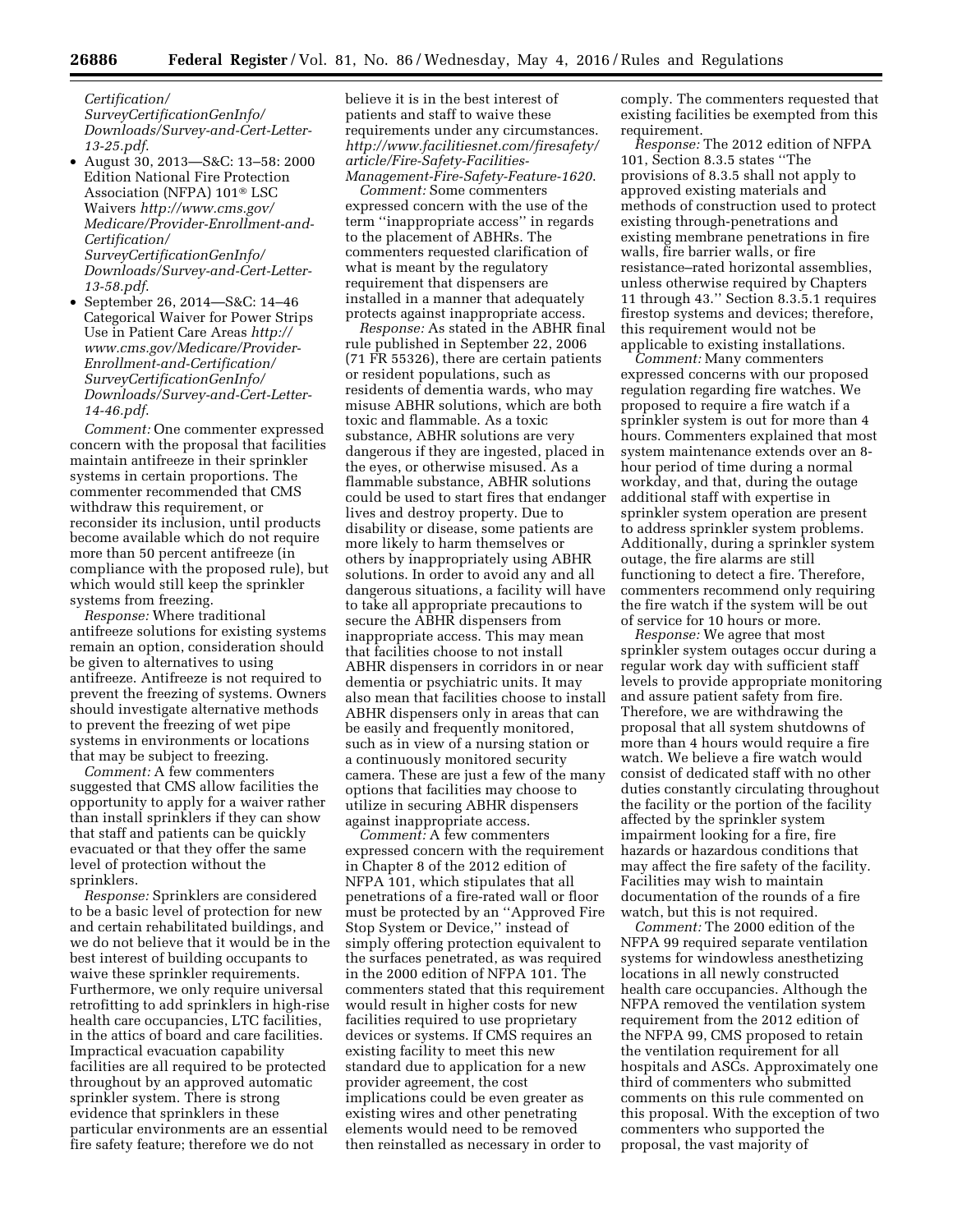commenters who commented on this issue strongly disagreed with this proposal. The commenters stated that installing and maintaining separate ventilation systems in windowless anesthetizing locations in existing buildings would be a significant expense, with estimates of \$30,000 per system per anesthetizing location. The commenters stated that installing and maintaining separate ventilation systems as part of constructing a new building is also a significant expense, with estimates ranging from \$75,000 to \$100,000 per anesthetizing location. The commenters stated that installing and maintaining ventilation systems in windowless anesthetizing locations, and thus incurring this large expense, is unnecessary for the following reasons:

• Of the millions of surgical procedures performed each year, 0.00092 percent per year results in surgical fires;

• Surgical fires are largely preventable, and training on prevention of and prompt response to fires is much more likely to be effective for patient safety than installing and maintaining ventilation systems;

• While anesthetics used to be flammable, they are not flammable anymore, which significantly reduces the risk of fires in anesthetizing locations;

• Most anesthetizing locations have quick response sprinklers present to extinguish any fire that may occur, eliminating the need for a smoke ventilation system. Healthcare occupancies required to install sprinklers to fulfill new construction or renovation requirements would need to install quick response sprinklers through smoke compartments containing patient rooms. If an anesthetizing location is located in the same compartment as the patient sleeping rooms, then the anesthetizing location would require quick response sprinklers;

• The types of fires that occur in anesthetizing locations produce such a small amount of smoke that the smoke would not compromise the ability of staff to implement emergency interventions to extinguish a fire;

• Staff in anesthetizing locations have training in updated techniques to quickly extinguish any fire that may occur;

• Some facilities have smoke purge systems that are just as capable of smoke control as the proposed ventilation system; and

• The proposed smoke ventilation system may, under certain circumstances, create an increased risk for surgical infections in the affected anesthetizing locations.

*Response:* In light of the concerns raised by commenters, we agree that requiring the installation of smoke ventilation systems would not be an effective use of hospital and ASC resources. We agree that a focus on preventing and quickly extinguishing surgical fires will likely have a more significant positive impact on patient safety, and encourage hospitals, CAHs, and ASCs to continue this important work. We also agree that the presence of quick response sprinkler heads, alternative smoke purge systems, which can continue to be used, and the use of non-flammable anesthetics all contribute to a very minimal risk of smoke requiring ventilation in the first place. Therefore, we have removed this requirement from the regulations text for hospitals, CAHs, and ASCs.

*Comment:* The LSC applies a specific occupancy type to a facility that has 4 or more patients. Many commenters disagreed with our proposal to require all facilities to meet the occupancy requirements regardless of the number of patients because it would require small facilities to meet more stringent requirements. Commenters stated that there is no evidence to support the need for additional safety measures in these facilities.

*Response:* We agree with the commenters that meeting a more stringent occupancy classification is not necessary for very small health care occupancies with less than 4 patients at any given time, and therefore, are withdrawing our proposal. This will not affect any facilities as we are keeping the requirement as it was in the 2000 edition of the LSC and are not making any changes. ASCs continue to be required to meet the occupancy requirements for ambulatory care occupancies ''regardless of the number of patients served.'' While this requirement is different from the definition of ambulatory care occupancy in the LSC, it is consistent with the previous rule adopting the 2000 edition of the NFPA 101 (68 FR 1374), which applied the ambulatory care occupancy chapter to all ASCs, regardless of the number of patients served.

*Comment:* Many commenters expressed concern with the window sill height requirement. The 2000 edition of the LSC required that newly constructed health care occupancies cannot have a sill height exceeding 36 inches above the floor (with certain exceptions). The NFPA removed this requirement from the 2012 edition of the LSC. However, CMS proposed to retain this requirement and apply it to all facilities,

whether they were new or existing construction. The vast majority of the commenters expressed concern with retrofitting existing facilities to meet this proposed requirement, and the financial burden they would incur. Commenters also disagreed with the justification for the proposal.

*Response:* We agree with commenters that requiring existing facilities to change their existing window structures to meet this requirement would be an undue burden. We have revised the regulation to assure that any facilities built after the effective date of this final rule will have to meet the 36 inch window sill height requirement, in accordance with the 2000 edition of the LSC. Existing facilities that were not required to meet this specification at the time of construction would not be required to change window sill heights at this time. The Secretary does not have statutory authority to require a minimum window sill requirement, however we believe that while window sill height is not directly associated with fire safety, but it is important to quality of life and beneficial to the healing process.

*Comment:* Many commenters expressed concern with the corridor projections requirement. The LSC allows for 6″ corridor projections, but the 2010 ADA Standards for Accessible Design (2010 Standards) only allow 4″ corridor projections. The commenters suggested only requiring 4″ corridor projections in new construction and newly renovated construction. The commenters also noted that ABHR dispensers, TV/computer monitors, and computer kiosks often project more than 4″ and would have to be moved. A few commenters stated that projections of 4″ or more should be allowed if alternative means are used such as vertical guards. Some commenters also asked why the LSC and CMS allows fixed furniture in corridors of LTC facilities up to 2 feet, but will not allow projections of more than 4″. One commenter suggested not adopting section 7.2.2.4.4.5 regarding the installation of handrails. This section requires handrails be mounted to provide a clearance of not less than 21⁄4 inches from the wall. The commenter states that this is not ADA compliant or IBC compliant, there is no maximum distance from the wall, that this wider gap increases the risk of entrapment if a person's hand slips while going down the stairs, and that this should also apply to existing construction. One commenter also questioned whether or not the ADA 4″ projections apply to areas that are not patient treatment areas, like mechanical or chemical rooms.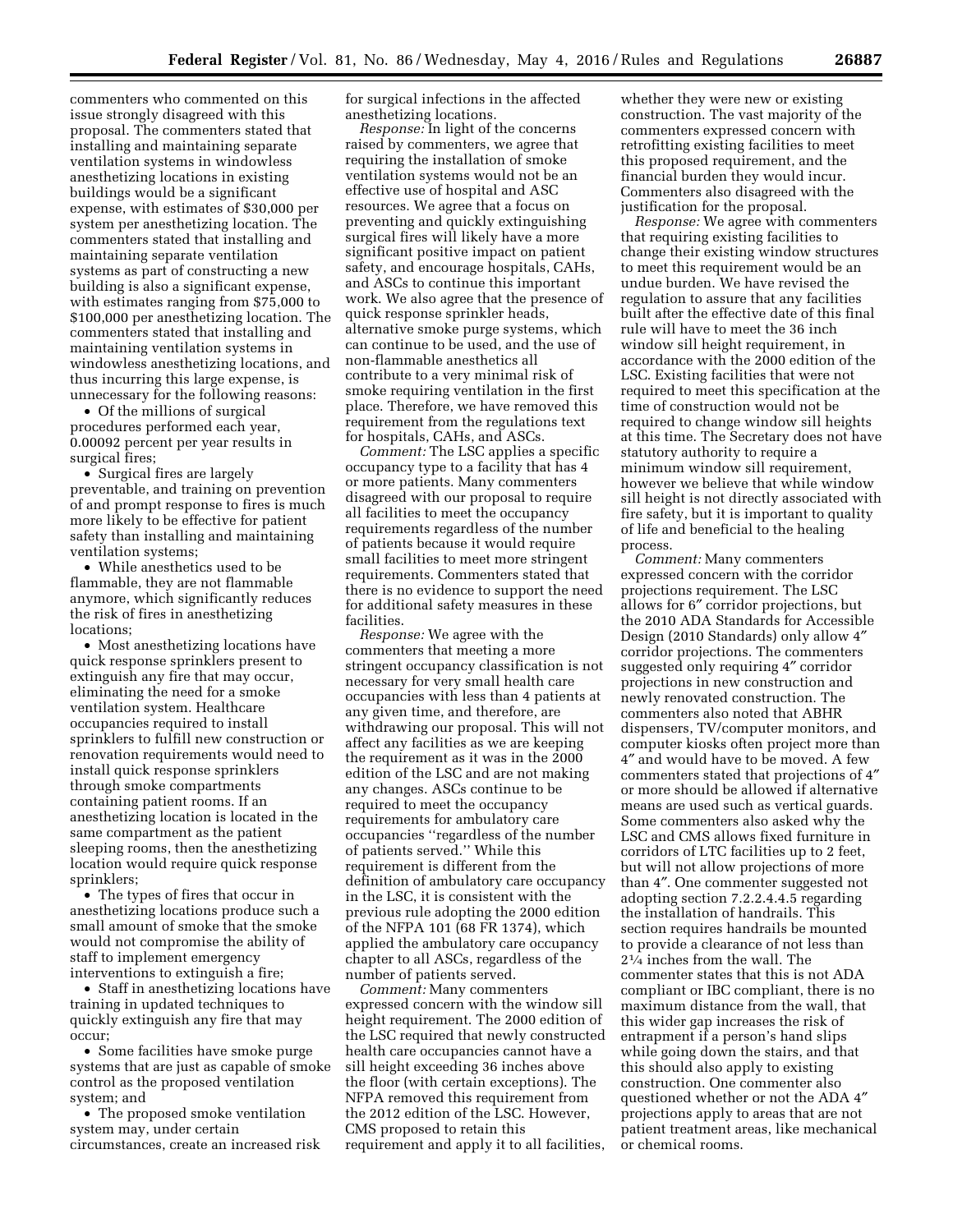*Response:* As noted, CMS recognizes that the LSC is not an accessibility code and stresses that compliance with this code is not a substitute for compliance with the ADA. The 2010 ADA standards address many concerns raised by commenters, including the clear floor width of walking surfaces in corridors and handrail clearance. See Section 403.5 and 505.5 of the 2010 ADA standards at *[http://www.ada.gov/](http://www.ada.gov/regs2010/2010ADAStandards/2010ADAStandards.htm) [regs2010/2010ADAStandards/](http://www.ada.gov/regs2010/2010ADAStandards/2010ADAStandards.htm) [2010ADAStandards.htm.](http://www.ada.gov/regs2010/2010ADAStandards/2010ADAStandards.htm)* In addition to following the requirements of the LSC, health care facilities are also required to follow all requirements of the ADA. Where there are conflicts between the LSC and the ADA, the more stringent standard takes precedence. Therefore, facilities must comply with the ADA's requirements for protruding objects, which establishes more stringent protrusion limits so that a person using a cane may avoid bodily harm. See section 307.2 of the 2010 ADA standards, available at *[http://](http://www.ada.gov/regs2010/2010ADAStandards/2010ADAStandards.htm) [www.ada.gov/regs2010/](http://www.ada.gov/regs2010/2010ADAStandards/2010ADAStandards.htm) [2010ADAStandards/](http://www.ada.gov/regs2010/2010ADAStandards/2010ADAStandards.htm)*

*[2010ADAStandards.htm](http://www.ada.gov/regs2010/2010ADAStandards/2010ADAStandards.htm)* (establishing a 4″ limit for wall-mounted protruding objects and a  $4\frac{1}{2}$ " limit for handrails). Title II of the ADA applies to health care programs and services of state and local governments; and Title III of the ADA applies to private entities providing health care services. When structural changes are made to existing facilities to provide program access required by Title II, the 2010 ADA standards are the applicable accessibility standard. Newly constructed or altered Title II and Title III facilities must also comply with the 2010 ADA standards. Existing Title III facilities are required to remove barriers to accessibility when barrier removal is readily achievable, and the 2010 ADA standards are the applicable accessibility standard. Changes to the 2010 ADA standards are beyond the scope of this rule. Any questions regarding the requirements of the ADA should be directed to DOJ. Technical assistance regarding ADA compliance can be obtained at *<http://www.ada.gov>*  or 1–800–514–0301 (voice) and 1–800– 514–0383 (TTY).

*Comment:* One commenter suggested that there be a requirement for each provider or supplier to conduct an annual inspection and maintenance of fire door assemblies. Another commenter explicitly disagreed with this recommendation, stating that the final rule should clarify that annual inspection of doors in an egress path is not required in healthcare, ambulatory care, and business occupancies. Specifically, the commenter stated that

hospitals are already performing visual inspection of these door assemblies and already assure latching and smooth operation at all times. The commenter asserted that conducting an additional annual inspection would be unnecessarily burdensome.

*Response:* As proposed, we will maintain the required annual inspection and maintenance of door assemblies. This rule will thus require documentation that the facility actually inspected and performed maintenance necessary on this important fire protection feature. This inspection could be combined with any other maintenance effort that the facility may be performing.

*Comment:* One commenter questioned whether the requirement that a recycling bin must be 96 gallons or less would apply to recycling bins that are stored outside.

*Response:* This requirement only applies to any recycling bins located within a building.

*Comment:* One commenter stated that 1 year is an adequate timeframe to allow facilities to make necessary changes to add smoke partitions around hazardous areas, and that this requirement will not require many facilities to make changes because building codes have required separation of hazardous areas for a long period of time.

*Response:* Since most building codes already require the separation of hazardous areas, and facilities are probably already meeting this requirement, we agree that a 1 year phase-in period from the effective date of this final rule is appropriate to enable affected facilities to comply with the requirement for hazardous areas separation. Affected facilities will have 1 year from the effective date of this final rule to add smoke partitions around hazardous areas that are not already protected by this feature.

*Comment:* We proposed to adopt the 2012 edition of the NFPA 101, which references the 2010 edition of NFPA 101A, Guide on Alternative Approaches to Life Safety. One commenter recommended that we adopt the 2013 edition of the NFPA 101A instead. The commenter believes that there are some very significant differences between the 2010 and 2013 editions of NFPA 101A, including:

- Section 4.3.2 ''Selection of Zones to be Evaluated''
- Section 4.6.9.3 ''Mechanically Assisted Systems''
- Section 4.7.10 "Step 10—Determine Equivalency Conclusion''
- Worksheet 4.7.11 ''Conclusions'' *Response:* In order to be consistent

with the 2012 edition of the LSC, we are

not separately adopting the 2013 edition of the NFPA 101A. We will continue to follow the 2010 edition of the NFPA 101A. If we adopt a newer version of the LSC in the future that also adopts the 2013 edition of the NFPA 101A, we will review that document at that time.

*Comment:* One commenter suggested that CMS and, by extension, those accreditation organizations that perform deeming surveys, should not cite LSC deficiencies that are self-identified by the provider or supplier. The commenter believes that a survey policy which encourages non-citation of selfidentified LSC deficiencies will provide an incentive to hospital facility managers to self-identify their LSC deficiencies, record them on a list, and manage the resolution of the deficiencies.

*Response:* We applaud facilities that self-identify LSC deficiencies; however, CMS is most concerned with the safety of patients and staff. Therefore, if the facility is able to self-identify deficiencies, they should be in the process of fixing those deficiencies and able to develop a suitable plan of correction for any deficiencies that are cited by surveyors.

*Comment:* A commenter is concerned that the 2012 edition of the LSC eases the requirements for smoke barriers in existing facilities with less than 30 beds. The commenter suggested that CMS should require any facilities with less than 30 beds that were originally built with or added a smoke barrier dividing the floor into at least two smoke compartments to keep that smoke barrier, even though the 2012 edition would allow the facility to remove the smoke barrier.

*Response:* We appreciate the suggestion. We do not anticipate facilities actively taking steps to remove existing smoke barriers in light of this change in the LSC. Should facilities undertake construction at a future date, they would still be required to meet the 2012 edition of the LSC. We believe that the 2012 edition of the LSC assures the appropriate level of safety for all residents/patients.

#### *NFPA 99—Health Care Facilities Code*

*Comment:* Many commenters support the adoption of the 2012 NFPA 99 Health Care Facilities code. However, many commenters expressed confusion as to why the NFPA 99 is not being adopted in full, and some chapters are being excluded.

*Response:* As stated in the proposed rule, we will not be adopting Chapters 7, 8 and 13 because we have no authority to regulate these specific topics in health care facilities.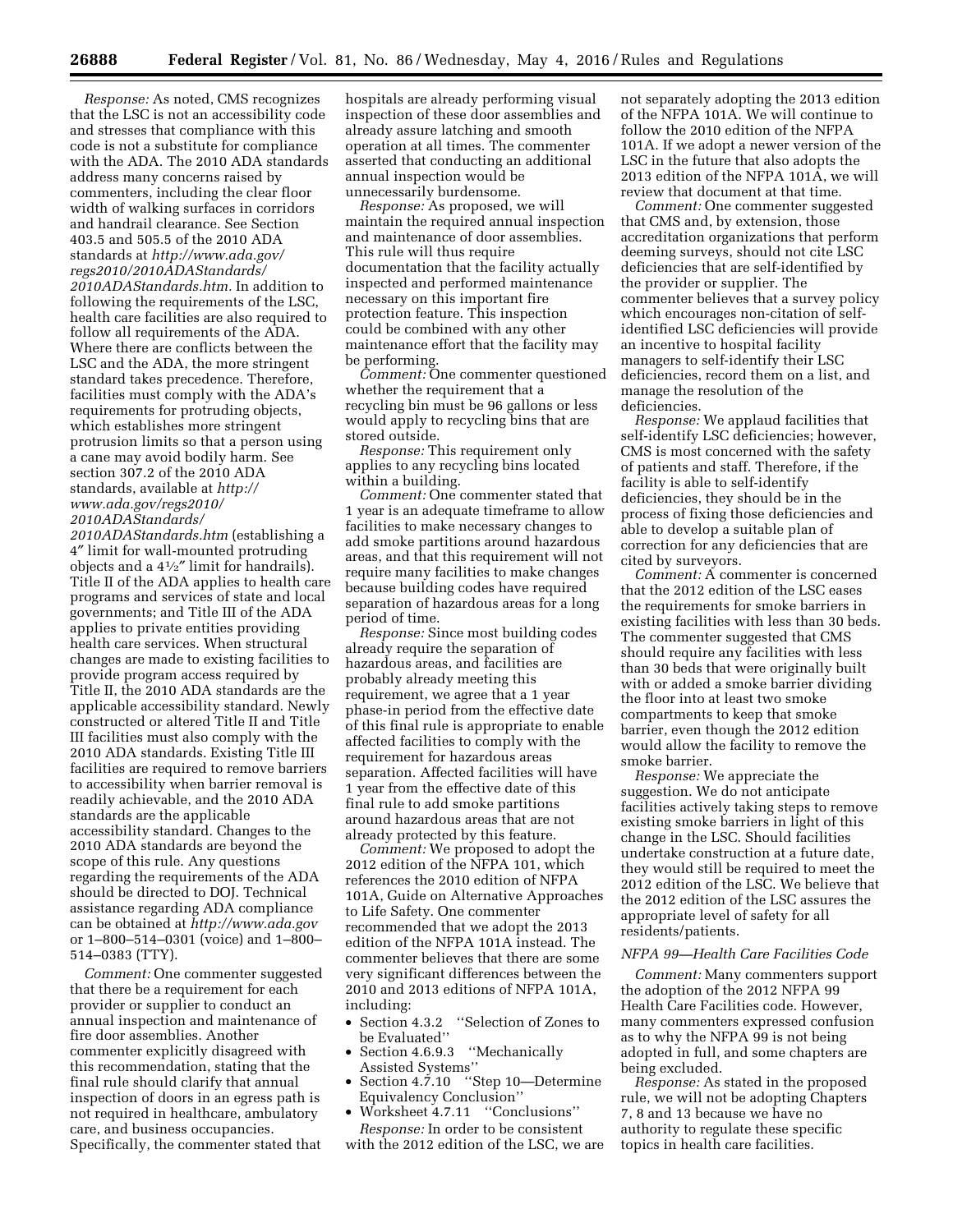Additionally, the content of Chapter 12, Emergency management, is already being addressed in a separate rule for emergency preparedness. Although, we have not adopted these chapters, providers may use these chapters for their individual facility needs.

*Comment:* Some commenters encouraged the adoption of the 2012 edition of the NFPA 99 Health Care Facilities code because it allows for the use of relocatable power taps, which provide additional electrical receptacles. The 1999 edition of the NFPA 99 does not allow the use of relocatable power taps.

*Response:* We appreciate the support of the commenters, and agree that relocatable power taps can be appropriately used in health care environments. Therefore, we are finalizing this change as proposed.

*Comment:* A few commenters expressed concerns with multiple issues found in the 2012 edition of the NFPA 99 that they believe would require a facility to upgrade to be in compliance with the following: Ductwork, HVAC system designs, electrical and medical gas system requirements, ground fault protection requirements, piped medical gas systems, and receptacle requirements. The commenters suggested that these sections be applied only to new facilities and facilities being remodeled.

*Response:* We appreciate the opportunity to clarify the requirements of NFPA 99. The 2012 edition of the NFPA 99 does not divide its chapters and requirements into new and existing. We note that in the 2012 edition of NFPA 99 Section 1.3.2 states ''Construction and equipment requirements shall be applied only to new construction and new equipment, except as modified in individual chapters.'' The sections described in the comments do not have any modified requirements; therefore, in accordance with the requirements of NFPA 99, these requirements only apply to new construction and new equipment.

#### *General or Other Comments*

*Comment:* One commenter suggested that we add a list of acronyms at the beginning of the rule.

*Response:* We have added a list of acronyms to the beginning of the document. We have also spelled out each acronym the first time it is used in the rule.

#### **IV. Provisions of the Final Regulations**

We are adopting the provisions of this rule as proposed, except for the following changes and clarifications:

*RNHCI—* 

We are clarifying that our adoption of the 2012 edition of the NFPA 101 and NFPA 99, includes the following TIAs issued prior to April 16, 2014:

(i) TIA 12–1 to NFPA 101, issued August 11, 2011.

(ii) TIA 12–2 to NFPA 101, issued October 30, 2012.

(iii) TIA 12–3 to NFPA 101, issued October 22, 2013.

(iv) TIA 12–4 to NFPA 101, issued October 22, 2013.

(v) TIA 12–2 to NFPA 99, issued August 11, 2011.

(vi) TIA 12–3 to NFPA 99, issued August 9, 2012.

(vi) TIA 12–4 to NFPA 99, issued March 7, 2013.

(viii) TIA 12–5 to NFPA 99, issued August 1, 2013

(ix) TIA 12–6 to NFPA 99, issued March 3, 2014.

• We are clarifying that the prohibition on roller latches applies only to doors to corridors and to rooms containing flammable or combustible materials.

• We are revising the requirements for the shutdown of a sprinkler system for an extended period of time.

• We are revising the window sill requirement for new construction only to indicate that such sills must not be higher than 36 inches above the floor.

#### *ASCs—*

We are clarifying that our adoption of the 2012 edition of the NFPA 101 and NFPA 99, includes the following TIAs issued prior to April 16, 2014, regardless of the number of patients served:

(i) TIA 12–1 to NFPA 101, issued August 11, 2011.

(ii) TIA 12–2 to NFPA 101, issued October 30, 2012.

(iii) TIA 12–3 to NFPA 101, issued October 22, 2013.

(iv) TIA 12–4 to NFPA 101, issued October 22, 2013.

(v) TIA 12–2 to NFPA 99, issued August 11, 2011.

(vi) TIA 12–3 to NFPA 99, issued August 9, 2012.

(vii) TIA 12–4 to NFPA 99, issued March 7, 2013.

(viii) TIA 12–5 to NFPA 99, issued August 1, 2013.

(ix) TIA 12–6 to NFPA 99, issued March 3, 2014.

• We are removing the requirements for the installation of a dedicated air supply and exhaust system in windowless anesthetizing locations.

• We are revising the requirements for door locking mechanisms on hazardous areas.

• We are revising the requirements for the shutdown of a sprinkler system for an extended period of time.

• We are revising the window sill requirements for new construction only to indicate that such sills must not be higher than 36 inches above the floor.

#### *Hospice—*

We are clarifying that our adoption of the 2012 edition of the NFPA 101 and NFPA 99, includes the following TIAs issued prior to April 16, 2014:

(i) TIA 12–1 to NFPA 101, issued August 11, 2011.

(ii) TIA 12–2 to NFPA 101, issued October 30, 2012.

(iii) TIA 12–3 to NFPA 101, issued October 22, 2013.

(iv) TIA 12–4 to NFPA 101, issued October 22, 2013.

(v) TIA 12–2 to NFPA 99, issued August 11, 2011.

(vi) TIA 12–3 to NFPA 99, issued August 9, 2012.

(vii) TIA 12–4 to NFPA 99, issued March 7, 2013.

(viii) TIA 12–5 to NFPA 99, issued August 1, 2013.

(ix) TIA 12–6 to NFPA 99, issued March 3, 2014.

• We are clarifying that the prohibition on roller latches applies only to doors to corridors and to rooms containing flammable or combustible materials.

• We are revising the requirements for the shutdown of a sprinkler system for an extended period of time.

• We are revising the window sill requirement for new construction only to indicate that such sills must not be higher than 36 inches above the floor.

#### *PACE—*

We are clarifying that our adoption of the 2012 edition of the NFPA 101 and NFPA 99, includes the following TIAs issued prior to April 16, 2014:

(i) TIA 12–1 to NFPA 101, issued August 11, 2011.

(ii) TIA 12–2 to NFPA 101, issued October 30, 2012.

(iii) TIA 12–3 to NFPA 101, issued October 22, 2013.

(iv) TIA 12–4 to NFPA 101, issued October 22, 2013.

(v) TIA 12–2 to NFPA 99, issued August 11, 2011.

(vi) TIA 12–3 to NFPA 99, issued August 9, 2012.

(vii) TIA 12–4 to NFPA 99, issued March 7, 2013.

(viii) TIA 12–5 to NFPA 99, issued August 1, 2013.

(ix) TIA 12–6 to NFPA 99, issued March 3, 2014.

• We are clarifying that the

prohibition on roller latches applies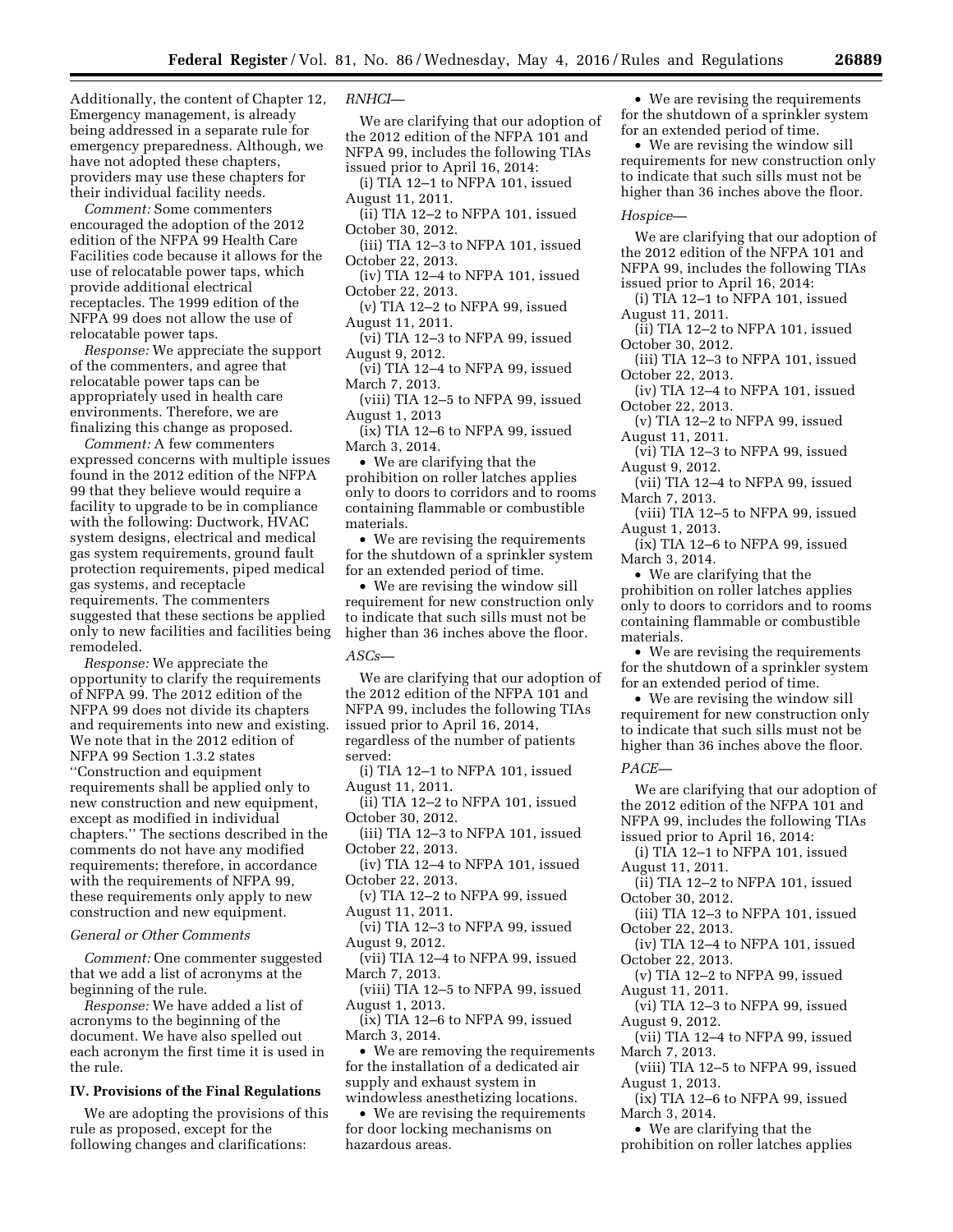only to doors to corridors and to rooms containing flammable or combustible materials.

• We are revising the requirements for the shutdown of a sprinkler system for an extended period of time.

#### *Hospitals—*

We are clarifying that our adoption of the 2012 edition of the NFPA 101 and NFPA 99, includes the following TIAs issued prior to April 16, 2014:

(i) TIA 12–1 to NFPA 101, issued August 11, 2011.

(ii) TIA 12–2 to NFPA 101, issued October 30, 2012.

(iii) TIA 12–3 to NFPA 101, issued October 22, 2013.

(iv) TIA 12–4 to NFPA 101, issued October 22, 2013.

(v) TIA 12–2 to NFPA 99, issued August 11, 2011.

(vi) TIA 12–3 to NFPA 99, issued August 9, 2012.

(vii) TIA 12–4 to NFPA 99, issued March 7, 2013.

(viii) TIA 12–5 to NFPA 99, issued August 1, 2013.

(ix) TIA 12–6 to NFPA 99, issued March 3, 2014.

• We are clarifying that the prohibition on roller latches applies only to doors to corridors and to rooms containing flammable or combustible materials.

• We are clarifying that all outpatient surgical departments must meet applicable provisions in Ambulatory Health Care occupancy chapter, regardless of the number of patients served.

• We are revising the requirements for the shutdown of a sprinkler system for an extended period of time.

• We are removing the requirement for installation of a dedicated air supply and exhaust system in windowless anesthetizing locations.

• We are revising the window sill requirement for new construction only to indicate that such sills must not be higher than 36 inches above the floor.

*LTC—* 

We are clarifying that our adoption of the 2012 edition of the NFPA 101 and NFPA 99, includes the following TIAs issued prior to April 16, 2014:

(i) TIA 12–1 to NFPA 101, issued August 11, 2011.

(ii) TIA 12–2 to NFPA 101, issued October 30, 2012.

(iii) TIA 12–3 to NFPA 101, issued October 22, 2013.

(iv) TIA 12–4 to NFPA 101, issued October 22, 2013.

(v) TIA 12–2 to NFPA 99, issued August 11, 2011.

(vi) TIA 12–3 to NFPA 99, issued August 9, 2012.

(vii) TIA 12–4 to NFPA 99, issued March 7, 2013.

(viii) TIA 12–5 to NFPA 99, issued August 1, 2013.

(ix) TIA 12–6 to NFPA 99, issued March 3, 2014.

• We are clarifying that the prohibition on roller latches applies only to doors leading into corridors and leading into rooms containing flammable or combustible materials.

• We are revising the requirements for the shutdown of a sprinkler system for an extended period of time.

#### *ICF–IIDs—*

We are clarifying that our adoption of the 2012 edition of the NFPA 101 and NFPA 99, includes the following TIAs issued prior to April 16, 2014:

(i) TIA 12–1 to NFPA 101, issued August 11, 2011.

(ii) TIA 12–2 to NFPA 101, issued October 30, 2012.

(iii) TIA 12–3 to NFPA 101, issued October 22, 2013.

(iv) TIA 12–4 to NFPA 101, issued October 22, 2013.

(v) TIA 12–2 to NFPA 99, issued August 11, 2011.

(vi) TIA 12–3 to NFPA 99, issued August 9, 2012.

(vii) TIA 12–4 to NFPA 99, issued March 7, 2013.

(viii) TIA 12–5 to NFPA 99, issued August 1, 2013.

(ix) TIA 12–6 to NFPA 99, issued March 3, 2014.

• We are clarifying that the prohibition on roller latches applies only to doors to corridors and to rooms containing flammable or combustible materials.

• We are revising the exclusion of provisions related to ''Lockups.''

• We are revising the requirements for the shutdown of a sprinkler system for an extended period of time.

• We are revising the window sill requirement for new construction only to indicate that such sills must not be higher than 36 inches above the floor.

#### *CAHs—*

We are clarifying that our adoption of the 2012 edition of the NFPA 101 and NFPA 99, includes the following TIAs issued prior to April 16, 2014:

(i)  $TIA$  12–1 to NFPA 101, issued August 11, 2011.

 $(iii)$  TIA 12–2 to NFPA 101, issued October 30, 2012.

(iii) TIA 12–3 to NFPA 101, issued October 22, 2013.

(iv) TIA 12–4 to NFPA 101, issued October 22, 2013.

(v) TIA 12–1 to NFPA 99, issued August 11, 2011.

(vi) TIA 12–2 to NFPA 99, issued August 11, 2011.

(vii) TIA 12–3 to NFPA 99, issued August 9, 2012.

(viii) TIA 12–4 to NFPA 99, issued March 7, 2013.

(ix) TIA 12–5 to NFPA 99, issued August 1, 2013.

 $(x)$  TIA 12–6 to NFPA 99, issued March 3, 2014.

• We are clarifying that the prohibition on roller latches applies only to doors to corridors and to rooms containing flammable or combustible materials.

• We are revising the requirements for the shutdown of a sprinkler system for an extended period of time.

• We are removing the requirement for installation of a dedicated air supply and exhaust system in windowless anesthetizing locations.

• We are revising the window sill requirement for new construction only to indicate that such sills must not be higher than 36 inches above the floor.

#### **V. Collection of Information Requirements**

This final rule does not impose any new reporting, recordkeeping or thirdparty disclosure requirements. However, this final rule does reference the NFPA 99 that has several non-reported recordkeeping requirements for medical gas and vacuum systems, and electrical equipment. We believe that documenting maintenance and testing is a usual and customary business practice in accordance with the implementing regulations of the Paperwork Reduction Act of 1995 (PRA) at 5 CFR 1320.3(b)(2), and it would not impose any additional information collection burden beyond that associated with the normal course of business. Consequently, it need not be reviewed by the Office of Management and Budget under the authority of the Paperwork Reduction Act of 1995.

#### **VI. Regulatory Impact Analysis**

In accordance with the provisions of Executive Order 12866, this regulation was reviewed by the Office of Management and Budget.

#### *A. Overall Impact*

We have examined the impacts of this rule as required by Executive Order 12866 on Regulatory Planning and Review (September 30, 1993), Executive Order 13563 on Improving Regulation and Regulatory Review (January 18, 2011), the Regulatory Flexibility Act (RFA) (September 19, 1980, Pub. L. 96– 354), section 1102(b) of the Social Security Act, section 202 of the Unfunded Mandates Reform Act of 1995 (March 22, 1995; Pub. L. 104–4), Executive Order 13132 on Federalism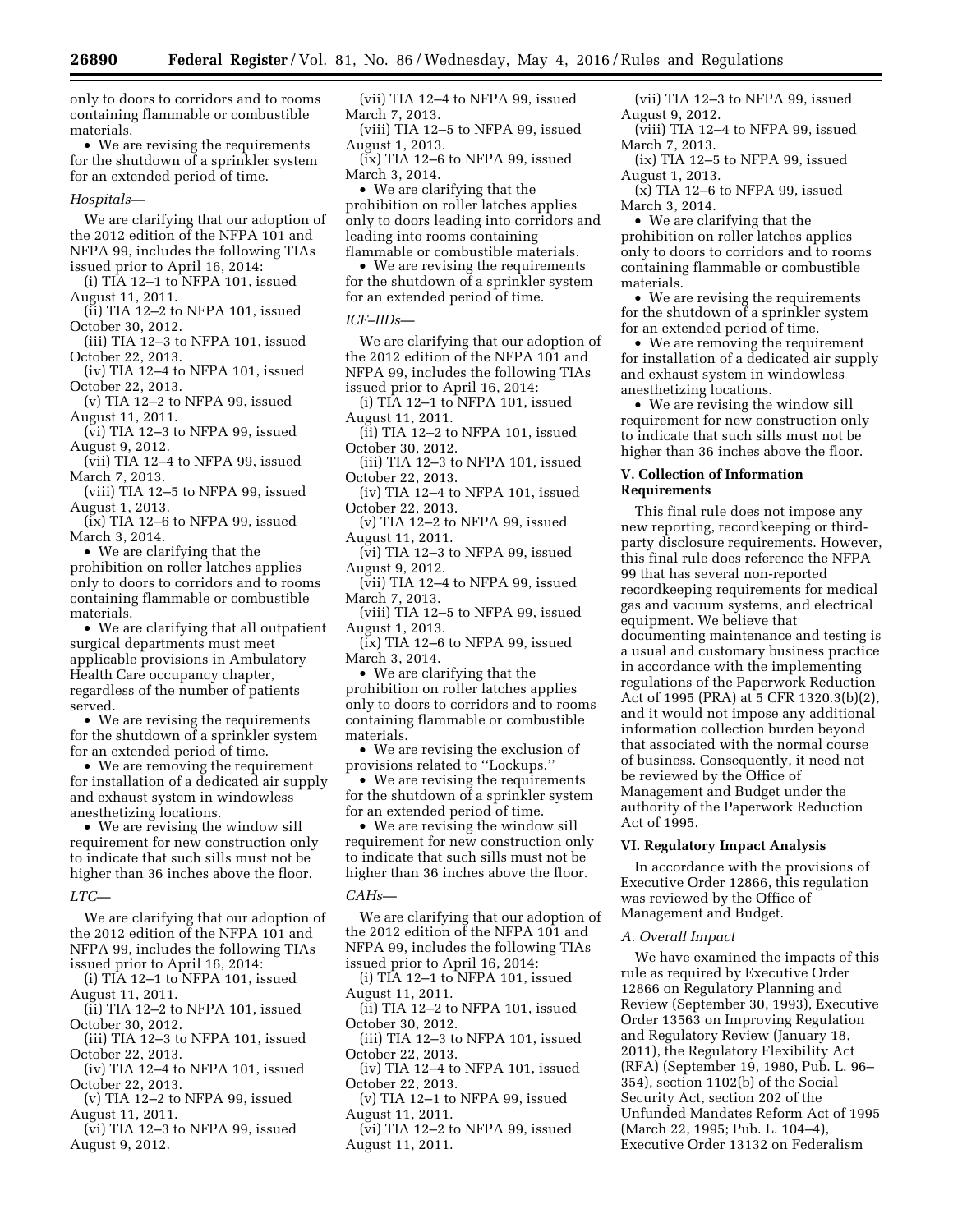(August 4, 1999) and the Congressional Review Act (5 U.S.C. 804(2).

Executive Orders 12866 and 13563 direct agencies to assess all costs and benefits of available regulatory alternatives and, if regulation is necessary, to select regulatory approaches that maximize net benefits (including potential economic, environmental, public health and safety effects, distributive impacts, and equity). Executive Order 13563 emphasizes the importance of quantifying both costs and benefits, of reducing costs, of harmonizing rules, and of promoting flexibility. A regulatory impact analysis (RIA) must be prepared for major rules with economically significant effects (\$100 million or more in any 1 year). The overall economic impact for this rule is estimated to be \$18 million in the first year of implementation, \$12 million, annually, for years 2 and 3 of implementation, and \$6 million, annually, for years 4–12 of implementation. We estimate that this rulemaking is not ''economically significant'' as measured by the \$100 million threshold, and hence not a major rule under the Congressional Review Act. Accordingly, we have prepared a Regulatory Impact Analysis (RIA) that, to the best of our ability, presents the costs and benefits of rulemaking.

### *B. Statement of Need*

The 2012 edition of the LSC includes new provisions that we believe are vital

to the health and safety of all patients and staff. Our intention is to ensure that patients and staff continue to experience the highest degree of fire safety possible. The use of earlier editions of the code can become problematic due to advances in safety and technology and changes made to each edition of the code. Newer buildings are typically built to comply with the newer versions of the LSC because state and local jurisdictions, as well as non-CMSapproved accreditation programs, often adopt and enforce newer versions of the code as they become available. We believe that adopting the 2012 LSC would simplify and modernize the construction and renovation process for affected health care providers and suppliers, reduce compliance-related burdens, and allow for more resources to be used for patient care. Many health care facilities complete unnecessary work and incur unnecessary expense without any gain in fire safety by continuing to comply with the 2000 edition of the LSC.

The 2012 edition of the NFPA 99, ''Health Care Facilities Code,'' addresses requirements for both health care occupancies and ambulatory care occupancies, and serves as a resource for those who are responsible for protecting health care facilities from fire and associated hazards. The purpose of this Code is to provide minimum requirements for the installation, inspection, testing, maintenance, performance, and safe practices for health care facility materials, equipment

and appliances. This Code is a compilation of documents that have been developed over a 40-year period by NFPA, and is intended to be used by those persons involved in the design, construction, inspection, and operation of health care facilities, and in the design, manufacture, and testing of appliances and equipment used in patient care areas of health care facilities. Many requirements of the LSC already cross reference the NFPA 99, and it addresses additional building safety topics that are related to important fire safety issues specific to health care facilities.

We believe that it is in the best interest of CMS to adopt the more recent 2012 edition of the NFPA 101 and the 2012 edition of the NFPA 99, in order to be up to date with all of the latest upgrades to health care facilities and safety requirements.

#### *C. Summary of Impacts*

#### TABLE 1—TOTAL ANNUAL COST OF IMPLEMENTATION FOR ALL YEARS

|                               | <b>Millions</b> |
|-------------------------------|-----------------|
| Year 1 of implementation      | \$18            |
| Years 2-3 of implementation   | 24              |
| Years 4-12 of implementation  | 53              |
| Total Years 1-12 of implemen- |                 |
| tation                        |                 |

**Note:** This cost may be less depending on the number of States that have already adopted the 2012 edition of the LSC.

#### TABLE 2—TOTAL ANNUAL COST FOR IMPLEMENTATION IN YEAR 1

| Requirement                                                                          | Provider type affected | Cost per<br>affected<br>provider | Cost for all<br>providers |
|--------------------------------------------------------------------------------------|------------------------|----------------------------------|---------------------------|
|                                                                                      |                        | \$34,075                         | \$4,429,783               |
|                                                                                      |                        | 117.028                          | 1,053,253                 |
| Self-closing or automatic closing doors on hazardous<br>areas.                       |                        | 1.047                            | 1.763.148                 |
| Sprinklers in attics (used for living purposes, storage<br>or fuel fired equipment). |                        | 4.500                            | 5.980.500                 |
| purposes).                                                                           |                        | 1.000                            | 212.333                   |
| Hazardous areas separated by smoke partitions                                        |                        | 1,000                            | 4,624,000                 |
|                                                                                      |                        | 1.000                            | 384.000                   |
| Total                                                                                |                        |                                  | 18.447.017                |

#### TABLE 3—TOTAL ANNUAL COST OF IMPLEMENTATION FOR YEARS 2–3

| Requirement                                       | Provider type affected | Cost per<br>affected<br>provider | Cost for all<br>providers |
|---------------------------------------------------|------------------------|----------------------------------|---------------------------|
|                                                   |                        | \$34.075                         | \$4.429.783               |
|                                                   |                        | 117.028                          | 1.053.253                 |
| Upgrade existing or install new fire alarm system |                        | 1.000                            | 384.000                   |
| or fuel fired equipment).                         |                        | 4.500                            | 5.980.500                 |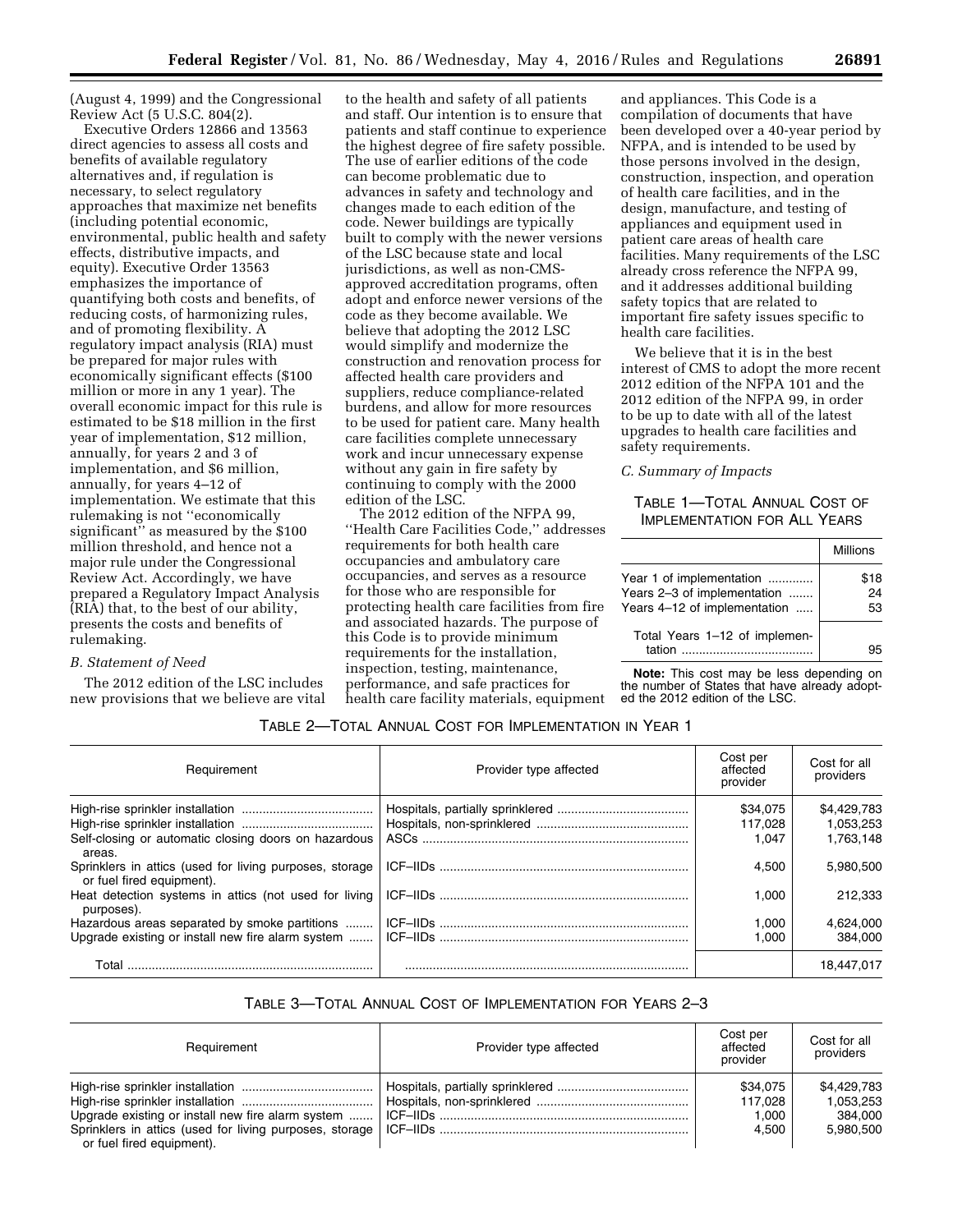#### TABLE 3—TOTAL ANNUAL COST OF IMPLEMENTATION FOR YEARS 2–3—Continued

| Requirement | Provider type affected | Cost per<br>affected<br>provider | Cost for all<br>providers |
|-------------|------------------------|----------------------------------|---------------------------|
| purposes).  |                        | 1.000                            | 212,333                   |
|             |                        |                                  | 12,059,869                |
|             |                        |                                  | 24,119,738                |

#### TABLE 4—TOTAL COST OF IMPLEMENTATION FOR YEARS 4–12

| Requirement | Provider type affected | Cost per<br>affected<br>provider | Cost for all<br>providers           |
|-------------|------------------------|----------------------------------|-------------------------------------|
|             |                        | \$34,075<br>117.028<br>1.000     | \$4,429,783<br>1.053.253<br>384.000 |
|             |                        |                                  | 5.867.036                           |
|             |                        |                                  | 52,803,324                          |

#### *D. Detailed Economic Analysis*

#### 1. Burden Assessment

Sprinklers in High-Rise Buildings

Section 19.4.2 of the LSC requires that all existing high-rise buildings containing health care occupancies be protected throughout by an approved, supervised automatic sprinkler system. We feel that this requirement will only affect hospitals and any other provider type located in the same building as a hospital (for example, an ASC that is located in a hospital building). This provision was added to the LSC in 2012 and we anticipate that there would be a cost associated with installing the sprinklers. Since this is a new provision for the 2012 edition of the LSC, 14 states have adopted this requirement, accounting for an estimated 142 highrise facilities.

To develop the most accurate estimate possible for this provision, we requested data from all 50 states regarding the sprinkler status of high-rise buildings containing health care occupancies, and the average square footage needing to be sprinklered. Of the 50 states, we received some data from 30 states.4 We calculated the average number of highrise hospitals for all of the states that responded. Overall, 15.64 percent of

hospitals were located in high-rise buildings. We also used the data submitted to determine the average number of fully, partially and nonsprinklered high-rise buildings in each state for which we have data. First, we calculated the percentages of fully, partially, and non-sprinklered hospitals for each state. We then averaged the percentage of fully, partially and nonsprinklered buildings across all states for which there was data, with a result of 84.66 percent of hospitals in high-rise buildings being fully sprinklered, 14.6 percent being partially sprinklered and 0.74 percent being non-sprinklered.

Next, we applied these percentages to the states that did not respond to our data request or that provided a limited amount of data. For example, Alabama has a total of 125 hospitals. Based on the data from states that submitted information, we know that, on average, 15.64 percent of hospitals have high-rise buildings, for an estimated 20 high-rise hospitals in Alabama. We used this same methodology to estimate the average number of high-rise hospitals in all of the states that did not respond to our data request or that provided only a limited amount of data, for a total of 179 high-rise hospitals. Of the 179 estimated high-rise hospitals in states that did not respond, we estimate there are 151 fully sprinklered, 26 partially sprinklered, and 2 non-sprinklered. We note that these numbers do not directly match because there was limited actual data available for the state of Massachusetts. The number of high-rise hospitals in Massachusetts is included in the count of states for which we have

reported data. However, because we did not receive a breakdown of those highrise hospitals by their current sprinkler status, we used the methodology described to estimate the distribution of fully sprinklered, partially sprinklered, and non-sprinklered high-rise hospitals in that state.

We combined this information with the information from the states that submitted data to develop an estimate of 515 high-rise facilities with health care occupancies throughout all 37 states and the District of Columbia that have not adopted the 2012 NFPA 101 (336 high-rise facilities in states that submitted data + 179 estimated highrise facilities in states that did not submit data). We estimate that 376 of those high-rise facilities are fully sprinklered, 130 are partially sprinklered, and 9 are not sprinklered.

We also requested that the 50 states and the District of Columbia submit information regarding the area (measured in square feet) per partially sprinklered and non-sprinklered facility that does not currently have sprinklers. Only 8 states supplied data regarding the area to be sprinklered in partially sprinklered facilities.<sup>5</sup> In addition, 3 states supplied data regarding the area to be sprinklered in non-sprinklered facilities.6 We did not specify size and

<sup>4</sup>The following states submitted data regarding the sprinkler status of high-rise buildings containing health care facilities—Arizona, Arkansas, California, Colorado, Delaware, Hawaii, Idaho, Iowa, Kansas, Louisiana, Maine, Maryland, Massachusetts, Minnesota, Missouri, Montana, Nebraska, Nevada, New Hampshire, New Mexico, North Dakota, Oklahoma, Pennsylvania, Rhode Island, South Dakota, Texas, Utah, Virginia, Washington, and Wyoming.

<sup>5</sup>The following states provided data regarding the average square footage for partially sprinklered high-rise facilities containing health care facilities— California, Hawaii, Iowa, Kansas, Nebraska, Pennsylvania, Virginia, and Washington.

<sup>6</sup>The following states provided data regarding the average square footage for non-sprinklered high-rise facilities containing health care facilities— California, Hawaii, and Iowa.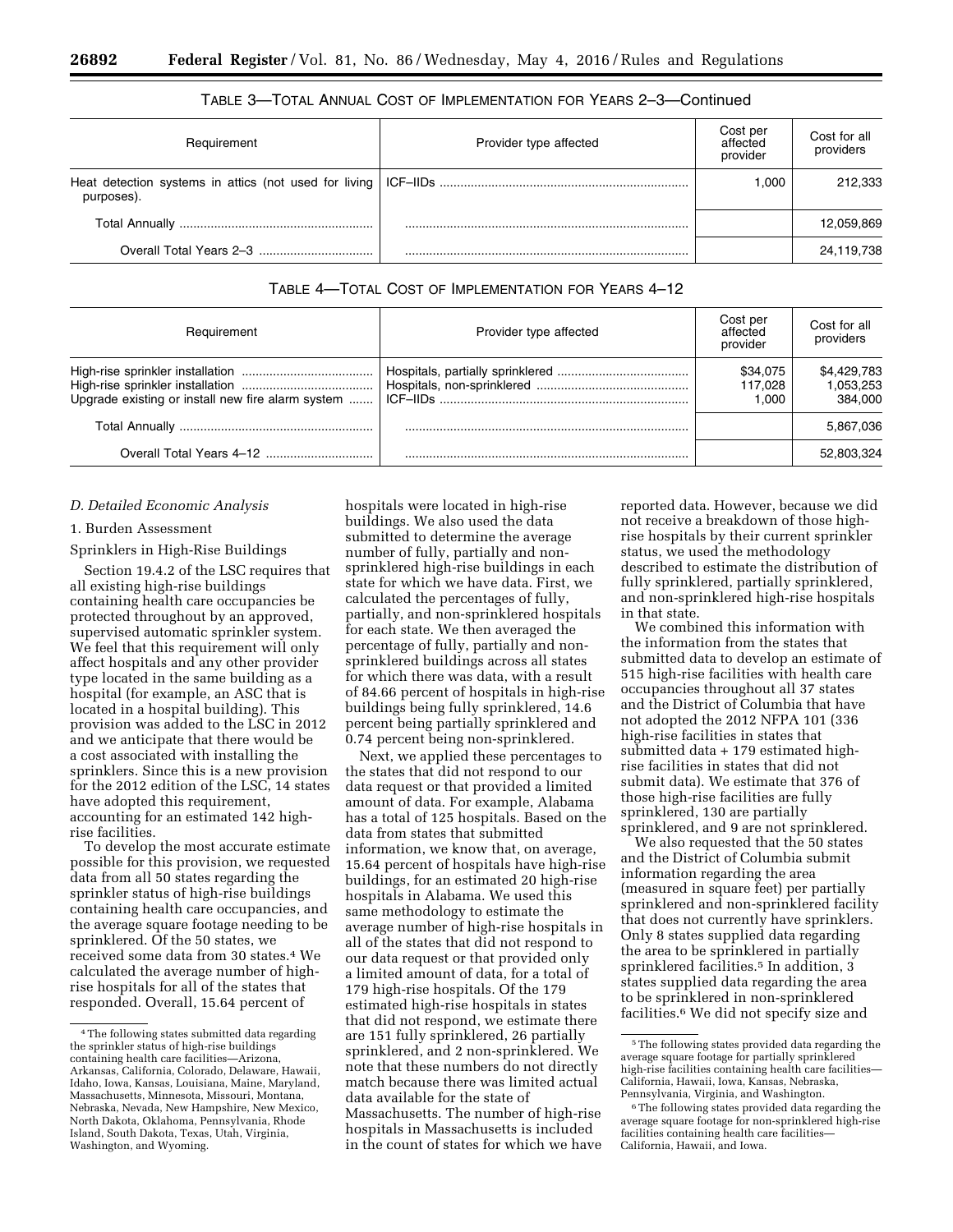age data. Of the states that responded with square footage data, we estimate that an average partially sprinklered facility would need to install sprinklers to protect 37,173 square feet, and an average non-sprinklered facility would need to install sprinklers to protect 127,667 square feet. Regardless of the square footage, any facility in a high-rise building 75′ or over is required to be sprinklered. We applied all of the data submitted and averages calculated to figure out the total average area that will need to be sprinklered in all partially sprinklered facilities and nonsprinklered facilities, and the cost associated with that installation. Based on the information provided by the public in comments received on the hospital conditions of participation (76 FR 65891), the cost per square foot to install sprinklers is approximately \$11. We estimated that there are 130 partially sprinklered facilities that would install sprinklers to cover an average of 37,173 square feet per facility, for a total of 4,832,490 square feet. At an estimated cost of \$11 per square foot to install sprinklers, we estimate a total cost of \$53,157,390 for all partially sprinklered facilities (4,832,490 square feet  $\times$  \$11 per square foot). We estimate that an average partially sprinklered facility would spend \$408,903 to complete the sprinkler installation (37,173 square feet per facility  $\times$  \$11 per square foot).

We estimated that there are 9 nonsprinklered facilities nationwide, and that an average non-sprinklered facility would install sprinklers for, 127,667 square feet, for a total of 1,149,003 square feet (9 facilities  $\times$  127,667 square feet per facility). At an estimated cost of \$11 per square foot to install sprinklers, we estimate that it would cost \$12,639,033 for all non-sprinklered facilities to install sprinklers in their facilities. We estimate that an average non-sprinklered facility would spend \$1,404,337 per facility (127,667 square feet  $\times$  \$11 per square foot).

Therefore, we estimate the total cost associated with the installation of sprinklers in partially sprinklered and non-sprinklered facilities to be \$65,796,423 (\$53,157,390 for all partially sprinklered facilities + \$12,639,033 for all non-sprinklered facilities). This cost would be distributed over a phase-in period of 12 years, per the phase-in period established within the LSC, or an average yearly cost of \$5.5 million.

Sprinklers Out of Service for More Than 10 Hours

We have removed the requirement for a fire watch or building evacuation if the sprinkler system is out of service for

more than 4 hours, and have adopted the LSC requirements of a fire watch or building evacuation if the sprinkler system is out for more than 10 hours in a 24-hour period. Based on comments received from stakeholders, associations and the public, sprinkler systems are generally only out of service for 8 hours in a 24-hour period. Therefore, we do not anticipate additional costs associated with this requirement. If there is an event where the sprinkler system would be out of service for more than 10 hours in a 24-hour period, we feel that it would be considered a standard business practice to implement a fire watch or building evacuation, as the previous requirement was more stringent and required a fire watch or building evacuation after the sprinkler system is out of service for more than 4 hours.

#### Doors to Hazardous Areas

Sections 20.3.2.1 and 21.3.2.1 of the LSC requires all doors to hazardous areas to be self-closing or automaticclosing. This requirement is only located in sections 20.3.2.1 and 21.3.2.1, which applies to Ambulatory health care. This provision was added to the LSC in 2003, and we anticipate that there would be a cost associated with installing the self-closing or automatic closing doors. Since 2003, 35 states have adopted this requirement, accounting for an estimated 3,684 ASCs. As of December 2013, there were 5,368 total Medicare and applicable Medicaid participating ASCs. The 1,684 remaining facilities would be required to upgrade their door closing mechanisms to meet this requirement. The estimated cost per door is \$349, and we would assume the average facility has 3 hazardous areas that would require a replacement door closing mechanism for a total cost of \$1,047 per facility. The anticipated cost is \$1,763,148.

Sprinklers or Heat Detection Systems in Attics

Sections 32.2.3.5.7 and 33.2.3.5.7 of the LSC requires attics of new and existing residential board and care occupancies, which, for our purposes, are ICF–IIDs to be sprinklered if the attic space is used for living purposes, including storage and fuel fired equipment. Facilities that do not use their attics for living purposes may choose to install a heat detection system in place of the sprinklers. This provision was added to the LSC in 2012. Since this is a new provision for the 2012 edition of the LSC, only 14 states have adopted this requirement, accounting for an estimated 1,750 ICF–

IIDs. We are not including those 1,750 facilities in our analysis. For purposes of this analysis only, we assume that about 10 percent (637) of facilities will install a heat detection system because they do not use the attic for living purposes. As of December 2013, there were 6,374 total Medicare participating ICF–IIDs. After excluding those facilities located in states that have already adopted this requirement and those that would install a heat detection system instead of sprinklers, the 3,987 remaining facilities would be required to install sprinklers in their attics to meet this requirement. Installing sprinklers into an unfinished attic is less complicated than installing sprinklers in a finished hospital, therefore the cost per square foot would be less to install in attics than hospitals. The estimated cost per square foot to install sprinklers in an attic is \$3.00, and the average estimated square footage per attic per facility is 1500 square feet, for a total of \$4,500 per ICF– IID. We estimate that all ICF–IIDs would spend \$17,941,500 to install sprinklers in their attic spaces. After soliciting public comment, we have decided to finalize a 3 year phase-in period, which would make the cost \$5,980,500 per year over 3 years.

Facilities that do not use their attics for living purposes may choose to install a heat detection system in the attic instead of sprinklers. As stated, for the purposes of this analysis only, we assume that about 10 percent (637) of facilities will install a heat detection system because they do not use the attic for living purposes. We estimate the cost to install a heat detection system to be \$1,000 per facility. The anticipated cost would be \$637,000 for all affected facilities to install heat detection systems. After soliciting public comment, we have decided to finalize a 3 year phase-in period, which would make the cost \$212,333 per year over 3 years.

#### Hazardous Area Separation

Section 33.3.3.2.3 of the LSC requires all hazardous areas in existing residential board and care occupancies (which, under our regulations, are ICF– IIDs) with impractical evacuation capabilities to be separated from other parts of the building by a smoke partition. This provision was added to the LSC in 2012 and we anticipate there being a cost associated with installing the smoke partition. Since this is a new provision for 2012, only 14 states have adopted this requirement, accounting for 1,750 ICF–IIDs. As of December 2013, there were 6,374 total Medicare and applicable Medicaid participating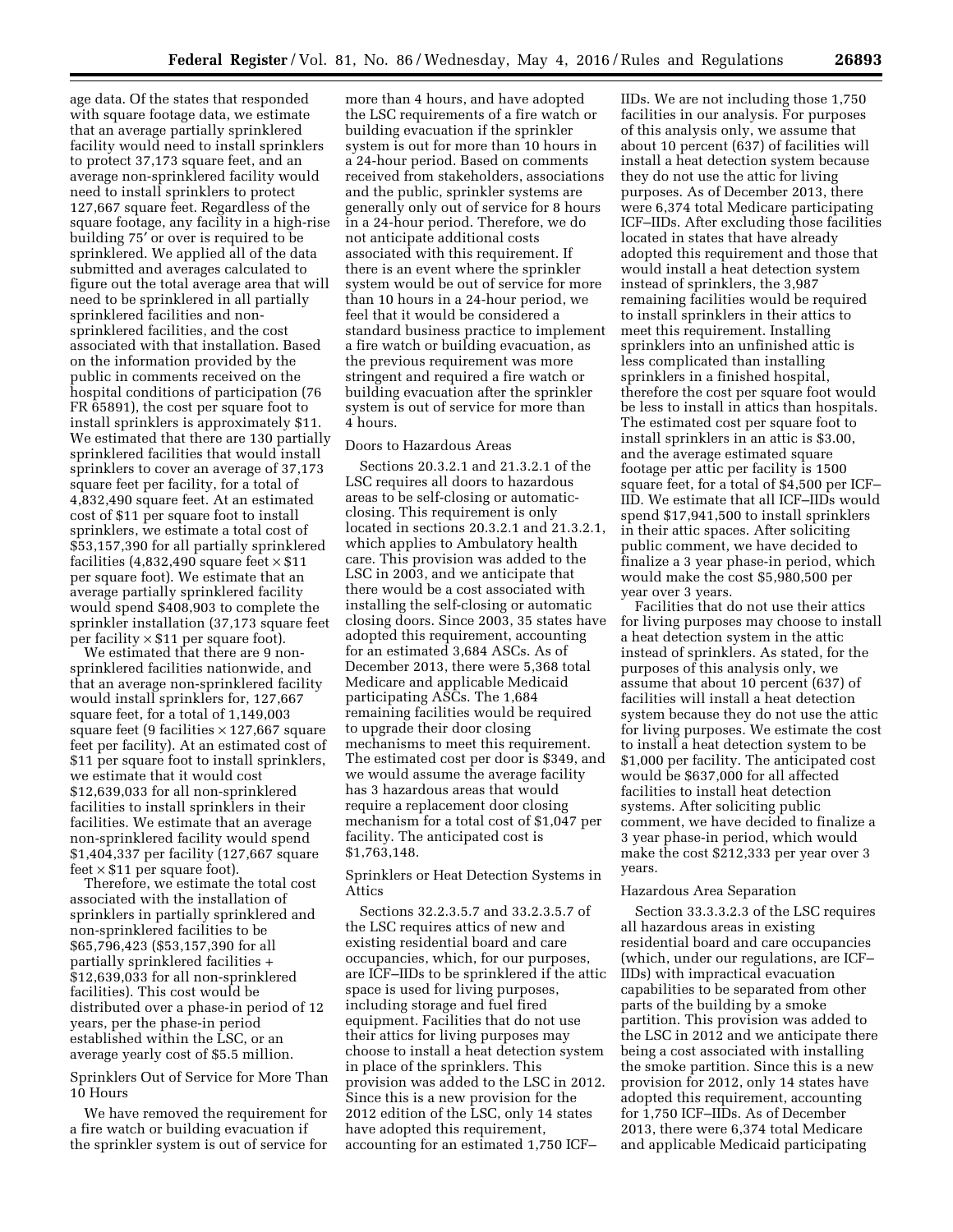ICF–IIDs. We do not collect data regarding the evacuation capability of each ICF–IID. Therefore, for purposes of this analysis only, we assume that the 4,624 remaining facilities will need to install a smoke partition around all hazardous areas to meet this requirement. The estimated cost per smoke partition is \$500, and we assume that an average ICF–IID would need to install 2 smoke partitions for a total of \$1,000 per facility. The anticipated cost is \$4,624,000.

#### Fire Alarm System Upgrade

Section 33.3.3.4.6.2 of the LSC requires that, when an existing residential board and care occupancy (that is, ICF–IIDs) installs a new fire alarm system, or the existing fire alarm system is replaced, notification of emergency forces should be handled in accordance with section 9.6.4. Section 9.6.4states that notification of emergency forces should alert the municipal fire department and fire brigade (if provided) of fire or other emergency. This provision was added to the LSC in 2012, and we anticipate there being a cost associated with upgrading a new or existing fire alarm system. Since this is a new provision for 2012, only 14 states have adopted this requirement, accounting for 1,750 ICF– IIDs. As of December 2013, there were 6,374 total Medicare participating ICF– IIDs. The 4,624 remaining facilities would be required to add emergency notifications capabilities when they choose to update or install a new fire alarm system. The estimated cost per upgrade is \$1,000. For purposes of this analysis only, we assume that about 8.3 percent (384) of facilities will do this in any given year, for an annual cost of \$384,000 over a 12-year period.

 $($1,000$  per upgraded alarm system  $\times$ 384 facilities in any given year = \$384,000)

#### 2. Benefits to Patients/Residents

As a result of this rule, we believe that there would be a decreased risk of premature death. A decreased risk of premature death is valuable to people and that value is symbolized by their willingness to pay for such benefits. The Department of Transportation found in a recent literature review that willingness to pay for reductions in the risk of premature death equivalent to saving one life in expectation is typically over \$9 million (*[http://](http://www.dot.gov/sites/dot.dev/files/docs/VSL%20Guidance%202013.pdf) [www.dot.gov/sites/dot.dev/files/docs/](http://www.dot.gov/sites/dot.dev/files/docs/VSL%20Guidance%202013.pdf) [VSL%20Guidance%202013.pdf](http://www.dot.gov/sites/dot.dev/files/docs/VSL%20Guidance%202013.pdf)*).

Although we are not quantifying the number of lives that would be saved upon implementation of this rule due to the lack of data that could provide a reliable point estimate, we believe that there is potential for such a result. In order to ''break even'' on the cost of this rule—in other words, in order for the total costs of implementing this rule to equal the total benefits of doing so—this rule would need to save 1.3 lives per year for 12 years at a 7 percent discount rate and a value of \$9 million per life saved would cause the rule to break even. It would take about 1.1 lives per year for 12 years at a 3 percent discount rate. Given our review of the current literature on fire safety in health care facilities, we are confident that implementing the 2012 LSC will save at least that number of lives.

#### *E. Alternatives Considered*

As a regulatory alternative, we could have chosen not to update our fire safety provisions. We believe that this is not an acceptable alternative because many health care facilities complete unnecessary work and incur unnecessary expense without any gain in fire safety by continuing to comply with the 2000 edition of the LSC. Many states have adopted subsequent editions of the LSC. This has caused confusion for, and imposed additional burdens on, health care facilities, that must request waivers or modify designs to meet the requirements of both the state- and federally-adopted editions of the LSC. Updating the LSC would not only relieve the regulatory burden on health care providers, but also assist in ensuring the health and safety of patients and staff.

We considered an alternative phase-in period for the requirement to install sprinklers in high rise health care occupancies. The LSC allows for a 12 year phase-in period, which would begin on the day a final rule is published. We considered shortening this period in order to accelerate compliance. However, based on our recent experience with requiring LTC facilities to install sprinklers within 5 years, and the difficulties that several facilities have faced in meeting this deadline, we have learned that a shorter phase-in period is not always feasible for facilities. We also considered a longer phase-in period, but believe that extending beyond 12 years set out in the LSC may not sufficiently convey the importance of this requirement to

improving patient and staff safety in these buildings.

We considered not including separate requirements for window sill heights. Although the NFPA has removed these requirements from the LSC, because the total concept approach of all health care facilities should be designed, constructed, maintained and operated to minimize the possibility of a fire emergency requiring the evacuation of occupants can be achieved without reliance on such window sill requirements, we felt that this was an important issues that still needed to be required for the safety of patients, visitors, and staff. Window sill height requirements were eliminated from the 2012 edition of the LSC. We believe that this requirement is essential to allow easier access for emergency personnel in the event of a fire or other emergency situation and it is important to quality of life and the healing process. This will, however, only be required in new facilities.

We considered not including the adoption of the NFPA 99 Health care Facilities code. However, many requirements of the LSC already crossreference the NFPA 99, therefore we decided to adopt the NFPA 99 because it addresses additional building safety topics that are related to important fire safety issues specific to health care facilities. The requirements of NFPA 99, like those in NFPA 101, will be legally enforceable to the extent specified in this rule.

We also considered adoption of chapters 7, 8, 12, and 13 of the NFPA 99, related to information technology, plumbing, emergency management, and security management. We believe that information technology, plumbing and security management are not within the scope of the conditions of participation and conditions for coverage. In addition, emergency management topics are addressed in our December 27, 2013 proposed rule, ''Medicare and Medicaid Programs: Emergency Preparedness Requirements for Medicare and Medicaid Participating Providers and Suppliers'' (78 FR 79081).

#### *F. Accounting Statement*

As required by OMB Circular A–4 (available at *[http://](http://www.whitehouse.gov/omb/circulars_a004_a-4) [www.whitehouse.gov/omb/circulars](http://www.whitehouse.gov/omb/circulars_a004_a-4)*\_ *[a004](http://www.whitehouse.gov/omb/circulars_a004_a-4)*\_*a-4*), we have prepared an accounting statement in Table X showing the classification of the transfers and costs associated with the provisions of this rule for CY 2015.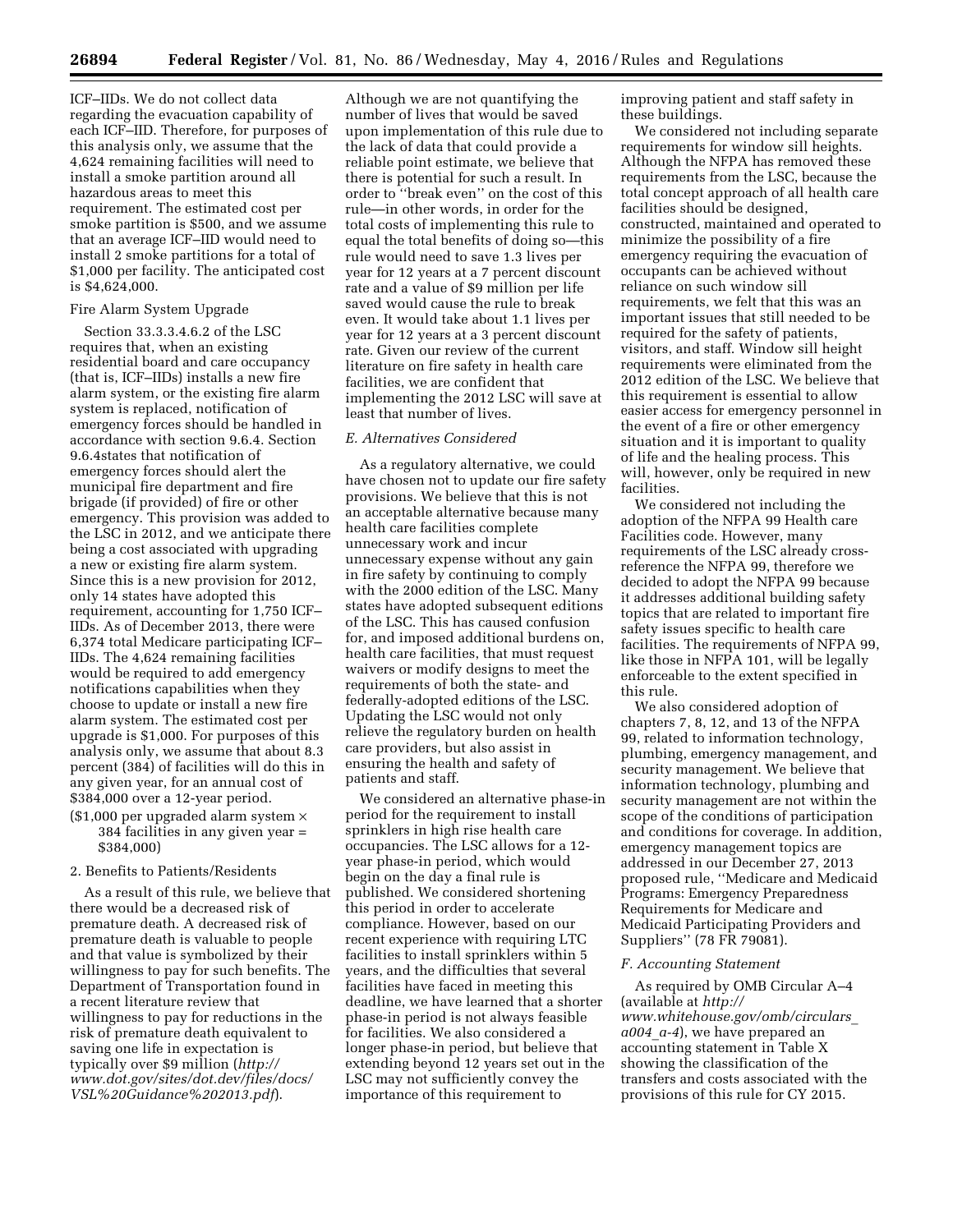#### TABLE 5—ACCOUNTING STATEMENT: CLASSIFICATION OF ESTIMATED COSTS BETWEEN 2016 AND 2027

| Category           | Estimates  | Units        |                       |                        |
|--------------------|------------|--------------|-----------------------|------------------------|
|                    |            | Year dollar  | Discount rate<br>(% ) | Period covered         |
| Costs <sup>*</sup> | 8.6<br>8.2 | 2015<br>2015 |                       | 2016-2027<br>2016-2027 |

\* Costs are associated with the provisions of the life safety code.

#### *G. Regulatory Flexibility Act (RFA)*

The RFA requires agencies to analyze options for regulatory relief of small entities, if a rule has a significant impact on a substantial number of small entities. For purposes of the RFA, small entities include small businesses, nonprofit organizations, and government agencies. Individuals and states are not included in the definition of a small entity. For purposes of the RFA, most of the providers and suppliers that would be affected by this rule (hospitals, ASCs, and ICF–IIDs) are considered to be small entities, either by virtue of their nonprofit or government status or by having yearly revenues below industry threshold established by the Small Business Administration (for details, see the Small Business Administration's Web site at *[http://](http://www.sba.gov/content/small-business-size-standards) [www.sba.gov/content/small-business](http://www.sba.gov/content/small-business-size-standards)[size-standards](http://www.sba.gov/content/small-business-size-standards)*).

• We estimate that the following affected facilities are expected to spend less than \$3,500 in any given year on a per average facility basis; all LTC facilities, all hospices with inpatient care facilities, all PACE facilities, all RNHCIs, all existing ASCs, all existing CAHs, and all existing fully sprinklered hospitals.

• We estimate that the average affected ICF–IID will spend \$5,400– \$8,900 in the first year, which requires the most significant investment and, by year four, that amount drops to \$3,400 per year.

• We estimate that the average affected partially sprinklered high-rise hospital and the average affected nonsprinklered high-rise hospitals will spend \$36,475–\$119,428 each year during the 12 year phase-in period to install sprinklers. After the installation of sprinklers, we estimate that the annual cost decreases to \$2,400 per year.

• We estimate that newly constructed hospitals will spend \$2,400, newly constructed CAHs will spend \$2,400 and newly constructed ASCs will spend \$2,400, respectively, in any given year.

The Department of Health and Human Services uses as its measure of significant economic impact on a

substantial number of small entities a change in revenues of more than 3 to 5 percent. Therefore, the Secretary proposes to certify that this rule will not have a significant impact on a substantial number of small entities, since the impact will be less than 3 percent of the revenue. The preceding economic analysis, together with the remainder of this preamble, constitutes that analysis.

In addition, section 1102(b) of the Act requires us to prepare a regulatory impact analysis if a rule may have a significant impact on the operations of a substantial number of small rural hospitals. This analysis must conform to the provisions of section 604 of the RFA. For purposes of section 1102(b) of the Act, we define a small rural hospital as a hospital that is located outside of a metropolitan statistical area and has fewer than 100 beds. We believe that this rule will not have a significant impact on the operations of a substantial number of small rural hospitals.

#### *H. Unfunded Mandates Reform Act (UMRA)*

Section 202 of the Unfunded Mandates Reform Act of 1995 (UMRA) also requires that agencies assess anticipated costs and benefits before issuing any rule whose mandates require spending in any 1 year of \$100 million in 1995 dollars, updated annually for inflation. In 2015, that threshold is approximately \$144 million. This rule will not have an impact on the expenditures of state, local, or tribal governments in the aggregate, or on the private sector of \$144 million in any one year.

#### *I. Federalism*

Executive Order 13132 establishes certain requirements that an agency must meet when it promulgates a proposed rule (and subsequent final rule) that imposes substantial direct requirement costs on state and local governments, preempts state law, or otherwise has Federalism implications. This rule has no Federalism implications.

#### *J. Congressional Review Act*

This regulation is subject to the Congressional Review Act provisions of the Small Business Regulatory Enforcement Fairness Act of 1996 (5 U.S.C. 801 *et seq.*) and has been transmitted to the Congress and the Comptroller General for review.

In accordance with the provisions of Executive Order 12866, this rule was reviewed by the Office of Management and Budget.

#### **List of Subjects**

#### *42 CFR Part 403*

Health insurance, Hospitals, Intergovernmental relations, Incorporation by reference, Medicare, Reporting and recordkeeping requirements.

#### *42 CFR Part 416*

Health facilities, Kidney diseases, Incorporation by reference, Medicare, Reporting and recordkeeping requirements.

#### *42 CFR Part 418*

Health facilities, Hospice care, Incorporation by reference, Medicare, Reporting and recordkeeping requirements.

#### *42 CFR Part 460*

Aged, Health, Incorporation by reference, Medicare, Medicaid, Reporting and recordkeeping requirements.

#### *42 CFR Part 482*

Grant programs—health, Hospitals, Incorporation by reference, Medicaid, Medicare, Reporting and recordkeeping requirements.

#### *42 CFR Part 483*

Grant programs—health, Health facilities, Health professions, Health records, Incorporation by reference, Medicaid, Medicare, Nursing homes, Nutrition, Reporting and recordkeeping requirements, Safety.

#### *42 CFR Part 485*

Grant programs—health, Health facilities, Incorporation by reference,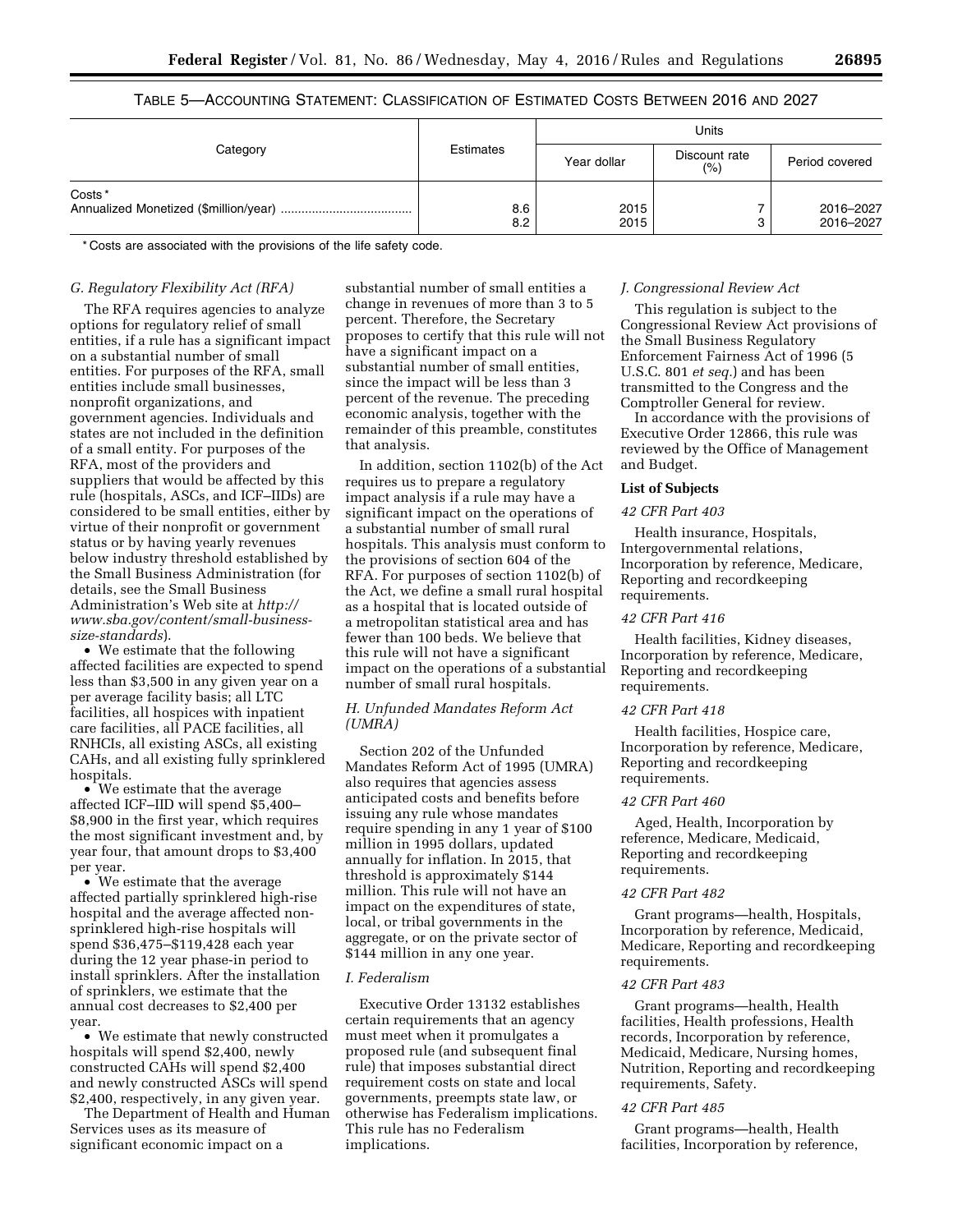Medicaid, Medicare, Reporting and recordkeeping requirements.

For the reasons set forth in the preamble, the Centers for Medicare & Medicaid Services amends 42 CFR chapter IV as set forth below:

#### **PART 403—SPECIAL PROGRAMS AND PROJECTS**

■ 1. The authority citation for part 403 continues to read as follows:

**Authority:** 42 U.S.C. 1395b–3 and Secs. 1102 and 1871 of the Social Security Act (42 U.S.C. 1302 and 1395hh).

■ 2. Amend § 403.744 by-

■ a. Revising paragraphs (a)(1)(i) and (ii).

 $\blacksquare$  b. Revising paragraph (a)(4).

■ c. Adding paragraphs (a)(5) and (6).

■ d. Revising paragraphs (b)(1) and (c). The revisions and additions read as

## follows:

#### **§ 403.744 Condition of participation: Life safety from fire.**

(a)

 $(1) * * * *$ 

(i) The RNHCI must meet the applicable provisions and must proceed in accordance with the Life Safety Code (NFPA 101 and Tentative Interim Amendments TIA 12–1, TIA 12–2, TIA 12–3, and TIA 12–4).

(ii) Notwithstanding paragraph (a)(1)(i) of this section, corridor doors and doors to rooms containing flammable or combustible materials must be provided with positive latching hardware. Roller latches are prohibited on such doors.

\* \* \* \* \* (4) The RNHCI may place alcoholbased hand rub dispensers in its facility if the dispensers are installed in a manner that adequately protects against

inappropriate access. (5) When a sprinkler system is shut down for more than 10 hours the RHNCI must:

(i) Evacuate the building or portion of the building affected by the system outage until the system is back in service, or

(ii) Establish a fire watch until the system is back in service.

(6) Building must have an outside window or outside door in every sleeping room, and for any building constructed after July 5, 2016 the sill height must not exceed 36 inches above the floor. Windows in atrium walls are considered outside windows for the purposes of this requirement.

(b) \* \* \*

(1) In consideration of a recommendation by the State survey agency or Accrediting Organization, or at the discretion of the Secretary, may

waive, for periods deemed appropriate, specific provisions of the Life Safety Code, which would result in unreasonable hardship upon a RNHCI facility, but only if the waiver will not adversely affect the health and safety of the patients.

\* \* \* \* \* (c) The standards incorporated by reference in this section are approved for incorporation by reference by the Director of the Office of the Federal Register in accordance with 5 U.S.C. 552(a) and 1 CFR part 51. You may inspect a copy at the CMS Information Resource Center, 7500 Security Boulevard, Baltimore, MD or at the National Archives and Records Administration (NARA). For information on the availability of this material at NARA, call 202–741–6030, or go to: *[http://www.archives.gov/](http://www.archives.gov/federal_register/code_of_federal_regulations/ibr_locations.html) federal*\_*[register/code](http://www.archives.gov/federal_register/code_of_federal_regulations/ibr_locations.html)*\_*of*\_*federal*\_ *regulations/ibr*\_*[locations.html.](http://www.archives.gov/federal_register/code_of_federal_regulations/ibr_locations.html)* If any changes in this edition of the Code are incorporated by reference, CMS will publish a document in the **Federal Register** to announce the changes.

(1) National Fire Protection Association, 1 Batterymarch Park, Quincy, MA 02169, *[www.nfpa.org](http://www.nfpa.org)*, 1.617.770.3000.

(i) NFPA 101, Life Safety Code, 2012 edition, issued August 11, 2011;

(ii) TIA 12–1 to NFPA 101, issued August 11, 2011.

(iii) TIA 12–2 to NFPA 101, issued October 30, 2012.

(iv) TIA 12–3 to NFPA 101, issued October 22, 2013.

(v) TIA 12–4 to NFPA 101, issued October 22, 2013.

(2) [Reserved]

■ 3. Add § 403.745 to read as follows:

#### **§ 403.745 Condition of participation: Building Safety.**

(a) *Standard: Building Safety.* Except as otherwise provided in this section the RNHCI must meet the applicable provisions and must proceed in accordance with the Health Care Facilities Code (NFPA 99 and Tentative Interim Amendments TIA 12–2, TIA 12– 3, TIA 12–4, TIA 12–5 and TIA 12–6).

*(b) Standard: Exceptions.* Chapters 7, 8, 12, and 13 of the adopted Health Care Facilities Code do not apply to a RNHCI.

(c) *Waiver.* If application of the Health Care Facilities Code required under paragraph (a) of this section would result in unreasonable hardship for the RNHCI, CMS may waive specific provisions of the Health Care Facilities Code, but only if the waiver does not adversely affect the health and safety of individuals.

(d) *Incorporation by reference.* The standards incorporated by reference in

this section are approved for incorporation by reference by the Director of the Office of the Federal Register in accordance with 5 U.S.C. 552(a) and 1 CFR part 51. You may inspect a copy at the CMS Information Resource Center, 7500 Security Boulevard, Baltimore, MD or at the National Archives and Records Administration (NARA). For information on the availability of this material at NARA, call 202–741–6030, or go to: *[http://www.archives.gov/](http://www.archives.gov/federal_register/code_of_federal_regulations/ibr_locations.html) federal*\_*[register/code](http://www.archives.gov/federal_register/code_of_federal_regulations/ibr_locations.html)*\_*of*\_*federal*\_ *regulations/ibr*\_*[locations.html.](http://www.archives.gov/federal_register/code_of_federal_regulations/ibr_locations.html)* If any changes in this edition of the Code are incorporated by reference, CMS will publish a document in the **Federal Register** to announce the changes.

(1) National Fire Protection Association, 1 Batterymarch Park, Quincy, MA 02169, *[www.nfpa.org](http://www.nfpa.org)*, 1.617.770.3000.

(i) NFPA 99, Standards for Health Care Facilities Code of the National Fire Protection Association 99, 2012 edition, issued August 11, 2011.

(ii) TIA 12–2 to NFPA 99, issued August 11, 2011.

(iii) TIA 12–3 to NFPA 99, issued August 9, 2012.

(iv) TIA 12–4 to NFPA 99, issued March 7, 2013.

- (v) TIA 12–5 to NFPA 99, issued August 1, 2013.
- (vi) TIA 12–6 to NFPA 99, issued March 3, 2014.

(2) [Reserved]

#### **PART 416—AMBULATORY SURGICAL SERVICES**

■ 4. The authority citation for part 416 continues to read as follows:

**Authority:** Secs. 1102 and 1871 of the Social Security Act (42 U.S.C. 1302 and 1395hh).

- 5. Amend § 416.44 by-
- a. Revising paragraphs (b)(1) and (2).
- $\blacksquare$  b. Removing paragraph (b)(4).

■ c. Redesignating paragraph (b)(5) as paragraph (b)(4).

- d. Revising newly redesignated paragraph (b)(4).
- 

■ e. Adding new paragraphs (b)(5), and (6).

■ f. Redesignating paragraphs (c) and (d) as paragraphs (d) and (e).

■ g. Adding new paragraphs (c) and (f). The revisions and additions read as follows:

#### **§ 416.44 Condition for coverage— Environment.**

- \* \* \* \* \*
- (b) \* \* \*

(1) Except as otherwise provided in this section, the ASC must meet the provisions applicable to Ambulatory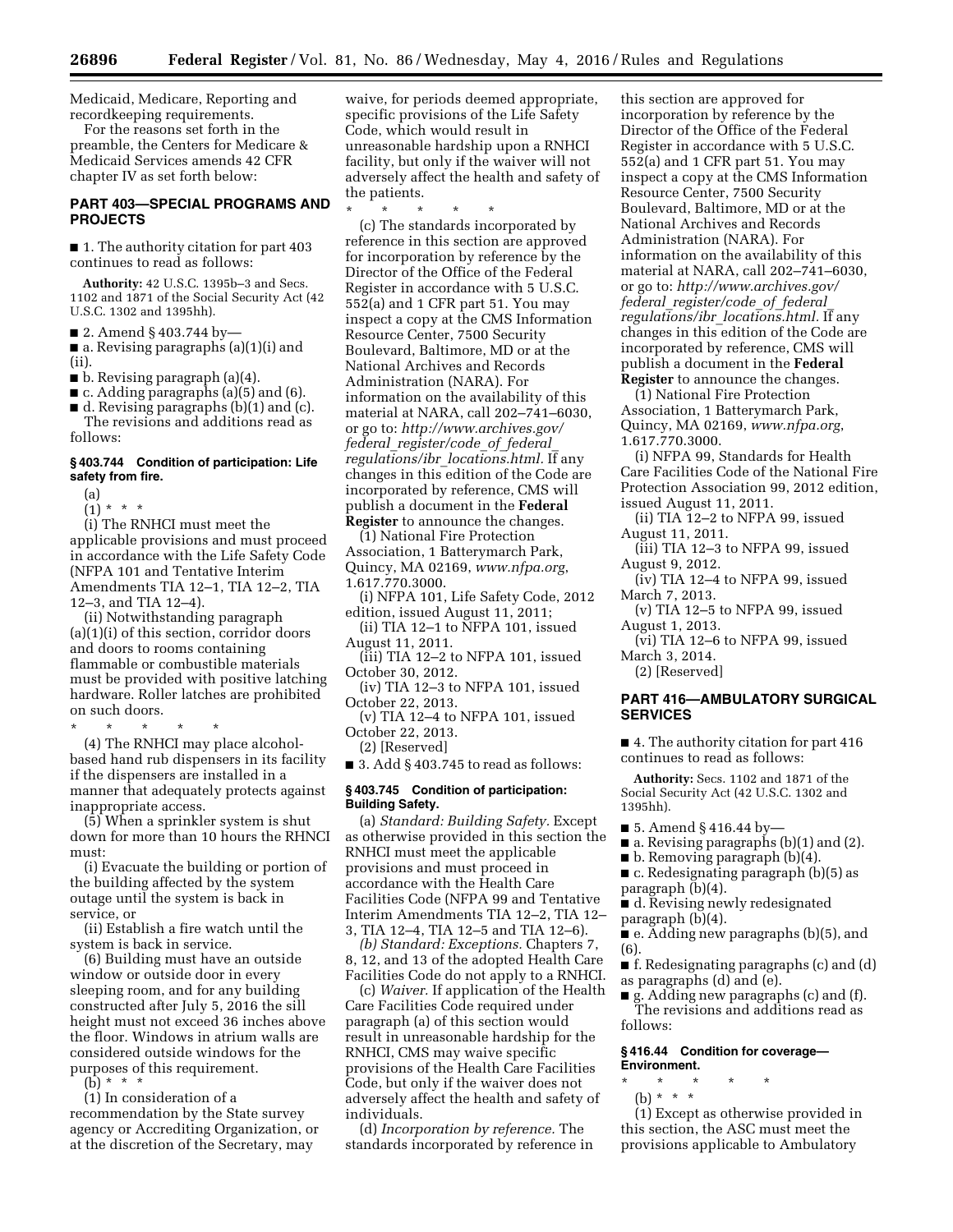Health Care Occupancies and must proceed in accordance with the Life Safety Code (NFPA 101 and Tentative Interim Amendments TIA 12–1, TIA 12– 2, TIA 12–3, and TIA 12–4).

(2) In consideration of a

recommendation by the State survey agency or Accrediting Organization or at the discretion of the Secretary, may waive, for periods deemed appropriate, specific provisions of the Life Safety Code, which would result in unreasonable hardship upon an ASC, but only if the waiver will not adversely affect the health and safety of the patients.

\* \* \*

(4) An ASC may place alcohol-based hand rub dispensers in its facility if the dispensers are installed in a manner that adequately protects against inappropriate access.

(5) When a sprinkler system is shut down for more than 10 hours, the ASC must:

(i) Evacuate the building or portion of the building affected by the system outage until the system is back in service, or

(ii) Establish a fire watch until the system is back in service.

(6) Beginning July 5, 2017, an ASC must be in compliance with Chapter 21.3.2.1, Doors to hazardous areas.

*(c) Standard: Building Safety.* Except as otherwise provided in this section, the ASC must meet the applicable provisions and must proceed in accordance with the 2012 edition of the Health Care Facilities Code (NFPA 99, and Tentative Interim Amendments TIA 12–2, TIA 12–3, TIA 12–4, TIA 12–5 and TIA 12–6).

(1) Chapters 7, 8, 12, and 13 of the adopted Health Care Facilities Code do not apply to an ASC.

(2) If application of the Health Care Facilities Code required under paragraph (c) of this section would result in unreasonable hardship for the ASC, CMS may waive specific provisions of the Health Care Facilities Code, but only if the waiver does not adversely affect the health and safety of patients.

\* \* \* \* \*

(f) The standards incorporated by reference in this section are approved for incorporation by reference by the Director of the Office of the Federal Register in accordance with 5 U.S.C. 552(a) and 1 CFR part 51. You may inspect a copy at the CMS Information Resource Center, 7500 Security Boulevard, Baltimore, MD or at the National Archives and Records Administration (NARA). For information on the availability of this

material at NARA, call 202–741–6030, or go to: *[http://www.archives.gov/](http://www.archives.gov/federal_register/code_of_federal_regulations/ibr_locations.html) federal*\_*[register/code](http://www.archives.gov/federal_register/code_of_federal_regulations/ibr_locations.html)*\_*of*\_*federal*\_ *regulations/ibr*\_*[locations.html.](http://www.archives.gov/federal_register/code_of_federal_regulations/ibr_locations.html)* If any changes in this edition of the Code are incorporated by reference, CMS will publish a document in the **Federal Register** to announce the changes.

(1) National Fire Protection Association, 1 Batterymarch Park, Quincy, MA 02169, *[www.nfpa.org](http://www.nfpa.org)*, 1.617.770.3000.

(i) NFPA 99, Standards for Health Care Facilities Code of the National Fire Protection Association 99, 2012 edition, issued August 11, 2011.

(ii) TIA 12–2 to NFPA 99, issued August 11, 2011.

(iii) TIA 12–3 to NFPA 99, issued August 9, 2012.

(iv) TIA 12–4 to NFPA 99, issued March 7, 2013.

(v) TIA 12–5 to NFPA 99, issued August 1, 2013.

 $\overline{v}$ i) TIA 12-6 to NFPA 99, issued March 3, 2014.

(vii) NFPA 101, Life Safety Code, 2012 edition, issued August 11, 2011;

(viii) TIA 12–1 to NFPA 101, issued August 11, 2011.

(ix) TIA 12–2 to NFPA 101, issued October 30, 2012.

(x) TIA 12–3 to NFPA 101, issued October 22, 2013.

(xi) TIA 12–4 to NFPA 101, issued October 22, 2013.

(2) [Reserved]

#### **PART 418—HOSPICE CARE**

■ 6. The authority citation for part 418 continues to read as follows:

**Authority:** Secs. 1102 and 1871 of the Social Security Act (42 U.S.C. 1302 and 1395hh).

#### **§ 418.108 [Amended]**

■ 7. Amend § 418.108 by-■ a. Amending paragraph (a)(2) by removing the reference ''§ 418.110(b) and (e)'' and by adding in its place the reference ''§ 418.110(b) and (f)''. ■ b. Amending paragraph (b)(1)(ii) by removing the reference ''§ 418.110(e)'' and by adding in its place the reference ''§ 418.110(f)''.

■ 8. Amend § 418.110 by-

■ a. Revising paragraphs (d)(1)(i) and (ii).

■ b. Revising paragraphs (d)(2) and (4).

 $\blacksquare$  c. Adding paragraphs (d)(5) and (6).

■ d. Redesignating paragraphs (e) through (o) as (f) through (p).

■ e. Adding new paragraph (e).

■ f. Amending newly redesignated paragraph (g)(4) introductory text by removing the reference ''paragraph  $(f)(2)(iv)$  and  $(f)(2)(v)$  of this section" and adding in its place the reference ''paragraphs (g)(2)(iv) and (g)(2)(v) of this section''.

■ g. Amending newly redesignated paragraph (n)(9) by removing the reference ''paragraph (n) of this section'' and adding in its place the reference ''paragraph (o) of this section''.

■ h. Amending newly redesignated paragraph (n)(13) by removing the reference ''§ 418.110(m)(11)'' and adding in its place the reference ''paragraph (n)(11) of this section''.

■ i. Adding paragraph (q).

The revisions and additions read as follows:

#### **§ 418.110 Condition of participation: Hospices that provide inpatient care directly.**

- \* \* \* \* \*
	- (d) \* \* \*
	- $(1) * * * *$

(i) The hospice must meet the applicable provisions and must proceed in accordance with the Life Safety Code (NFPA 101 and Tentative Interim Amendments TIA 12–1, TIA 12–2, TIA 12–3, and TIA 12–4.)

(ii) Notwithstanding paragraph (d)(1)(i) of this section, corridor doors and doors to rooms containing flammable or combustible materials must be provided with positive latching hardware. Roller latches are prohibited on such doors.

(2) In consideration of a recommendation by the State survey agency or Accrediting Organization or at the discretion of the Secretary, may waive, for periods deemed appropriate, specific provisions of the Life Safety Code, which would result in unreasonable hardship upon a hospice facility, but only if the waiver will not adversely affect the health and safety of the patients.

\* \* \* \* \*

(4) A hospice may place alcohol-based hand rub dispensers in its facility if the dispensers are installed in a manner that adequately protects against access by vulnerable populations.

(5) When a sprinkler system is shut down for more than 10 hours, the hospice must:

(i) Evacuate the building or portion of the building affected by the system outage until the system is back in service, or

(ii) Establish a fire watch until the system is back in service.

(6) Buildings must have an outside window or outside door in every sleeping room, and for any building constructed after July 5, 2016 the sill height must not exceed 36 inches above the floor. Windows in atrium walls are considered outside windows for the purposes of this requirement.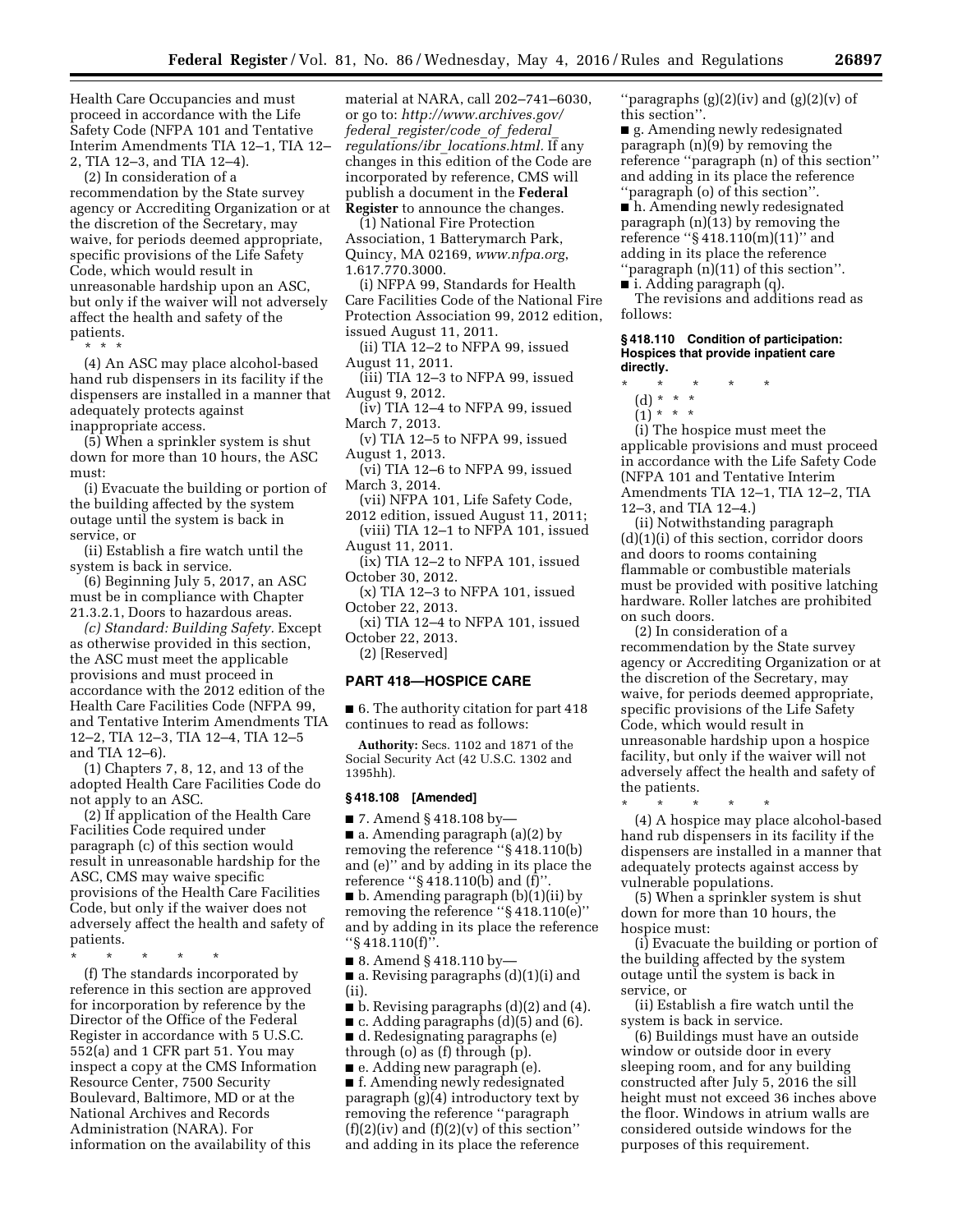*(e) Standard: Building Safety.* Except as otherwise provided in this section, the hospice must meet the applicable provisions and must proceed in accordance with the Health Care Facilities Code (NFPA 99 and Tentative Interim Amendments TIA 12–2, TIA 12– 3, TIA 12–4, TIA 12–5 and TIA 12–6).

(1) Chapters 7, 8, 12, and 13 of the adopted Health Care Facilities Code do not apply to a hospice.

(2) If application of the Health Care Facilities Code required under paragraph (e) of this section would result in unreasonable hardship for the hospice, CMS may waive specific provisions of the Health Care Facilities Code, but only if the waiver does not adversely affect the health and safety of patients.

\* \* \* \* \*

(q) The standards incorporated by reference in this section are approved for incorporation by reference by the Director of the Office of the Federal Register in accordance with 5 U.S.C. 552(a) and 1 CFR part 51. You may inspect a copy at the CMS Information Resource Center, 7500 Security Boulevard, Baltimore, MD or at the National Archives and Records Administration (NARA). For information on the availability of this material at NARA, call 202–741–6030, or go to: *[http://www.archives.gov/](http://www.archives.gov/federal_register/code_of_federal_regulations/ibr_locations.html) federal*\_*[register/code](http://www.archives.gov/federal_register/code_of_federal_regulations/ibr_locations.html)*\_*of*\_*federal*\_ *regulations/ibr*\_*[locations.html.](http://www.archives.gov/federal_register/code_of_federal_regulations/ibr_locations.html)* If any changes in this edition of the Code are incorporated by reference, CMS will publish a document in the **Federal Register** to announce the changes.

(1) National Fire Protection Association, 1 Batterymarch Park, Quincy, MA 02169, *[www.nfpa.org](http://www.nfpa.org)*, 1.617.770.3000.

(i) NFPA 99, Standards for Health Care Facilities Code of the National Fire Protection Association 99, 2012 edition, issued August 11, 2011.

(ii) TIA 12–2 to NFPA 99, issued August 11, 2011.

- (iii) TIA 12–3 to NFPA 99, issued August 9, 2012.
- (iv) TIA 12–4 to NFPA 99, issued March 7, 2013.
- (v) TIA 12–5 to NFPA 99, issued August 1, 2013.

(vi) TIA 12–6 to NFPA 99, issued March 3, 2014.

- (vii) NFPA 101, Life Safety Code,
- 2012 edition, issued August 11, 2011; (viii) TIA 12–1 to NFPA 101, issued August 11, 2011.

(ix) TIA 12–2 to NFPA 101, issued October 30, 2012.

(x) TIA 12–3 to NFPA 101, issued October 22, 2013.

(xi) TIA 12–4 to NFPA 101, issued October 22, 2013.

(2) [Reserved]

#### **PART 460—PROGRAMS OF ALL INCLUSIVE CARE FOR THE ELDERLY (PACE)**

■ 9. The authority citation for part 460 continues to read as follows:

**Authority:** Secs. 1102, 1871, 1894(f), and 1934(f) of the Social Security Act (42 U.S.C. 1302 and 1395, 1395eee(f), and 1396u–4(f)).

 $\blacksquare$  10. Amend § 460.72 by—

■ a. Revising paragraphs (b)(1)(i) and (ii).

■ b. Revising paragraph (b)(2)(ii)

■ c. Removing paragraphs (b)(3) and (4). ■ d. Redesignating paragraph (b)(5) as

paragraph (b)(3).

■ e. Revising newly redesignated paragraph (b)(3).

 $\blacksquare$  f. Adding new paragraphs (b)(4), (d), and (e).

The revisions and addition read as follows:

#### **§ 460.72 Physical environment.**

#### \* \* \* \* \*

(b) \* \* \*

 $(1) * * * *$ 

(i) A PACE center must meet the applicable provisions and must proceed in accordance with the Life Safety Code (NFPA 101 and Tentative Interim Amendments TIA 12–1, TIA 12–2, TIA 12–3, and TIA 12–4.)

(ii) Notwithstanding paragraph (b)(1)(i) of this section, corridor doors and doors to rooms containing flammable or combustible materials must be provided with positive latching hardware. Roller latches are prohibited on such doors.

 $(2) * * * *$ (ii) In consideration of a recommendation by the State survey agency or Accrediting Organization or at the discretion of the Secretary, may waive, for periods deemed appropriate, specific provisions of the Life Safety Code, which would result in unreasonable hardship upon a PACE facility, but only if the waiver will not adversely affect the health and safety of the patients.

(3) A PACE center may install alcohol-based hand rub dispensers in its facility if the dispensers are installed in a manner that adequately protects against inappropriate access.

(4) When a sprinkler system is shut down for more than 10 hours in a 24 hour period, the PACE must:

(i) Evacuate the building or portion of the building affected by the system outage until the system is back in service, or

(ii) Establish a fire watch until the system is back in service.

\* \* \* \* \*

*(d) Standard: Building Safety.* Except as otherwise provided in this section, a PACE center must meet the applicable provisions and must proceed in accordance with the Health Care Facilities Code (NFPA 99 and Tentative Interim Amendments TIA 12–2, TIA 12– 3, TIA 12–4, TIA 12–5 and TIA 12–6).

(1) Chapters 7, 8, 12, and 13 of the adopted Health Care Facilities Code do not apply to a PACE center.

(2) If application of the Health Care Facilities Code required under paragraph (d) of this section would result in unreasonable hardship for the PACE center, CMS may waive specific provisions of the Health Care Facilities Code, but only if the waiver does not adversely affect the health and safety of patients.

(e) The standards incorporated by reference in this section are approved for incorporation by reference by the Director of the Office of the Federal Register in accordance with 5 U.S.C. 552(a) and 1 CFR part 51. You may inspect a copy at the CMS Information Resource Center, 7500 Security Boulevard, Baltimore, MD or at the National Archives and Records Administration (NARA). For information on the availability of this material at NARA, call 202–741–6030, or go to: *[http://www.archives.gov/](http://www.archives.gov/federal_register/code_of_federal_regulations/ibr_locations.html) federal*\_*[register/code](http://www.archives.gov/federal_register/code_of_federal_regulations/ibr_locations.html)*\_*of*\_*federal*\_ *regulations/ibr*\_*[locations.html.](http://www.archives.gov/federal_register/code_of_federal_regulations/ibr_locations.html)* If any changes in this edition of the Code are incorporated by reference, CMS will publish a document in the **Federal Register** to announce the changes.

(1) National Fire Protection Association, 1 Batterymarch Park, Quincy, MA 02169, *[www.nfpa.org](http://www.nfpa.org)*, 1.617.770.3000.

(i) NFPA 99, Standards for Health Care Facilities Code of the National Fire Protection Association 99, 2012 edition, issued August 11, 2011.

(ii) TIA 12–2 to NFPA 99, issued August 11, 2011.

- (iii) TIA 12–3 to NFPA 99, issued August 9, 2012.
- (iv) TIA 12–4 to NFPA 99, issued March 7, 2013.
- (v) TIA 12–5 to NFPA 99, issued August 1, 2013.

(vi) TIA 12–6 to NFPA 99, issued March 3, 2014.

- (vii) NFPA 101, Life Safety Code,
- 2012 edition, issued August 11, 2011; (viii) TIA 12–1 to NFPA 101, issued
- August 11, 2011.
- (ix) TIA 12–2 to NFPA 101, issued October 30, 2012.
- (x) TIA 12–3 to NFPA 101, issued October 22, 2013.
- (xi) TIA 12–4 to NFPA 101, issued October 22, 2013.

(2) [Reserved]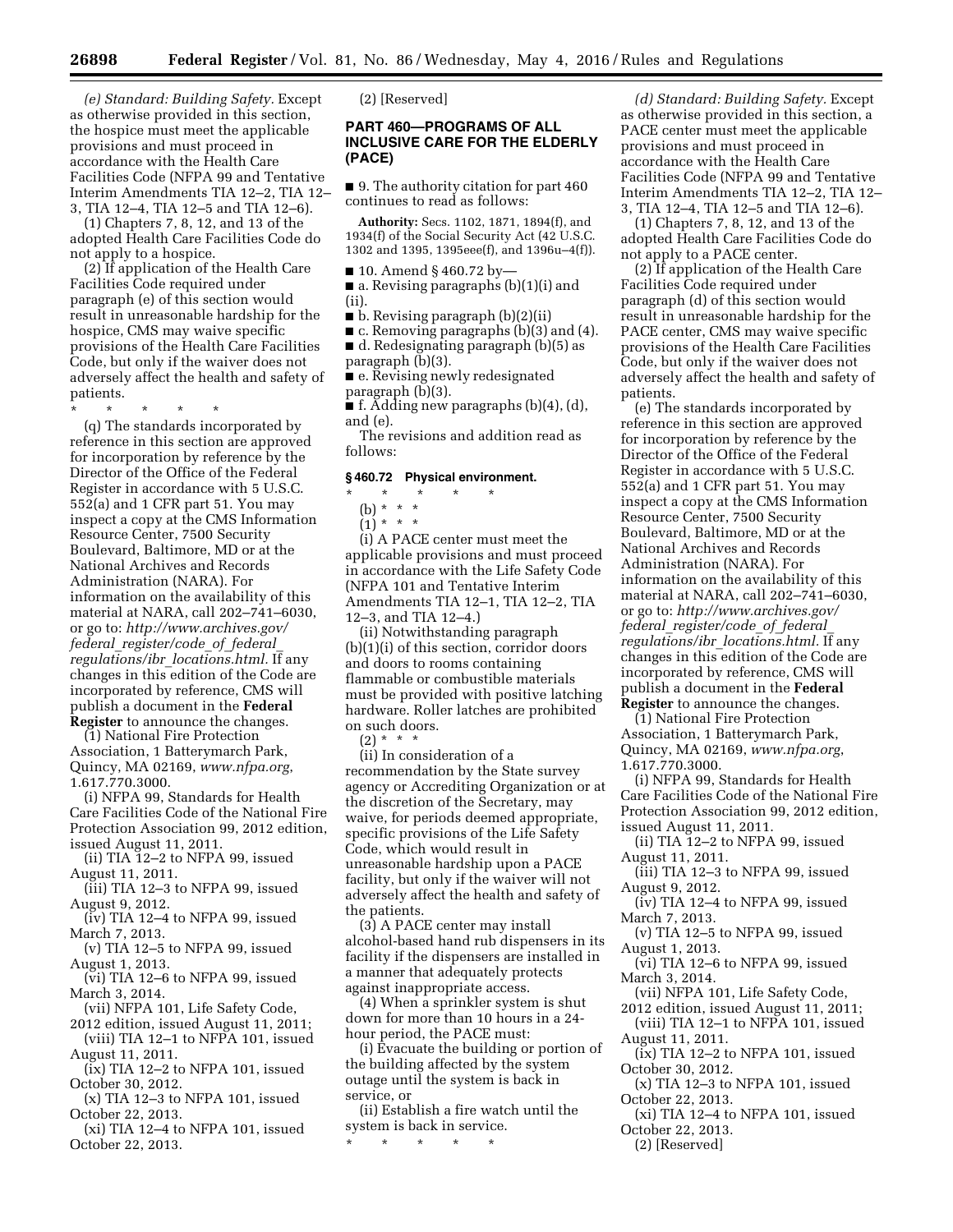#### **PART 482—CONDITIONS OF PARTICIPATION FOR HOSPITALS**

■ 11. The authority citation for part 482 continues to read as follows:

**Authority:** Secs. 1102, 1871, and 1881 of the Social Security Act (42 U.S.C. 1302, 1395hh, and 1395rr), unless otherwise noted.

- 12. Amend § 482.41 by-
- $\blacksquare$  a. Revising paragraphs (b)(1)(i) and ii).

■ b. Revising paragraph (b)(2).

■ c. Removing paragraphs (b)(4) and (b)(5).

■ d. Redesignating paragraphs (b)(6) through (9) as paragraphs (b)(4) through (7), respectively.

■ e. Revising newly redesignated paragraph (b)(7).

■ f. Adding new paragraphs (b)(8), and (9).

■ g. Redesignating paragraph (c) as paragraph (d).

■ h. Adding new paragraphs (c) and (e). The revisions and additions read as follows:

#### **§ 482.41 Condition of participation: Physical environment.**

- $\star$   $\star$   $\star$
- (b) \* \* \*
- $(1) * * * *$

(i) The hospital must meet the applicable provisions and must proceed in accordance with the Life Safety Code (NFPA 101 and Tentative Interim Amendments TIA 12–1, TIA 12–2, TIA 12–3, and TIA 12–4.)

(ii) Notwithstanding paragraph (b)(1)(i) of this section, corridor doors and doors to rooms containing flammable or combustible materials must be provided with positive latching hardware. Roller latches are prohibited on such doors.

(2) In consideration of a recommendation by the State survey agency or Accrediting Organization or at the discretion of the Secretary, may waive, for periods deemed appropriate, specific provisions of the Life Safety Code, which would result in unreasonable hardship upon a hospital, but only if the waiver will not adversely affect the health and safety of the patients.

\* \* \* \* \*

(7) A hospital may install alcoholbased hand rub dispensers in its facility if the dispensers are installed in a manner that adequately protects against inappropriate access;

(8) When a sprinkler system is shut down for more than 10 hours, the hospital must:

(i) Evacuate the building or portion of the building affected by the system outage until the system is back in service, or

(ii) Establish a fire watch until the system is back in service.

(9) Buildings must have an outside window or outside door in every sleeping room, and for any building constructed after July 5, 2016 the sill height must not exceed 36 inches above the floor. Windows in atrium walls are considered outside windows for the purposes of this requirement.

(i) The sill height requirement does not apply to newborn nurseries and rooms intended for occupancy for less than 24 hours.

(ii) The sill height in special nursing care areas of new occupancies must not exceed 60 inches.

(c) *Standard: Building safety.* Except as otherwise provided in this section, the hospital must meet the applicable provisions and must proceed in accordance with the Health Care Facilities Code (NFPA 99 and Tentative Interim Amendments TIA 12–2, TIA 12– 3, TIA 12–4, TIA 12–5 and TIA 12–6).

(1) Chapters 7, 8, 12, and 13 of the adopted Health Care Facilities Code do not apply to a hospital.

(2) If application of the Health Care Facilities Code required under paragraph (c) of this section would result in unreasonable hardship for the hospital, CMS may waive specific provisions of the Health Care Facilities Code, but only if the waiver does not adversely affect the health and safety of patients.

\* \* \* \* \*

(e) The standards incorporated by reference in this section are approved for incorporation by reference by the Director of the Office of the Federal Register in accordance with 5 U.S.C. 552(a) and 1 CFR part 51. You may inspect a copy at the CMS Information Resource Center, 7500 Security Boulevard, Baltimore, MD or at the National Archives and Records Administration (NARA). For information on the availability of this material at NARA, call 202–741–6030, or go to: *[http://www.archives.gov/](http://www.archives.gov/federal_register/code_of_federal_regulations/ibr_locations.html) federal*\_*[register/code](http://www.archives.gov/federal_register/code_of_federal_regulations/ibr_locations.html)*\_*of*\_*federal*\_ *regulations/ibr*\_*[locations.html.](http://www.archives.gov/federal_register/code_of_federal_regulations/ibr_locations.html)* If any changes in this edition of the Code are incorporated by reference, CMS will publish a document in the **Federal Register** to announce the changes.

(1) National Fire Protection Association, 1 Batterymarch Park, Quincy, MA 02169, *[www.nfpa.org,](http://www.nfpa.org)*  1.617.770.3000.

(i) NFPA 99, Standards for Health Care Facilities Code of the National Fire Protection Association 99, 2012 edition, issued August 11, 2011.

(ii) TIA 12–2 to NFPA 99, issued August 11, 2011.

- (iii) TIA 12–3 to NFPA 99, issued August 9, 2012.
- (iv) TIA 12–4 to NFPA 99, issued March 7, 2013.
- (v) TIA 12–5 to NFPA 99, issued August 1, 2013.
- (vi) TIA 12–6 to NFPA 99, issued March 3, 2014.
- (vii) NFPA 101, Life Safety Code,
- 2012 edition, issued August 11, 2011; (viii) TIA 12–1 to NFPA 101, issued
- August 11, 2011.
- (ix) TIA 12–2 to NFPA 101, issued October 30, 2012.
- (x) TIA 12–3 to NFPA 101, issued October 22, 2013.
- (xi) TIA 12–4 to NFPA 101, issued October 22, 2013.

(2) [Reserved]

#### **PART 483—REQUIREMENTS FOR STATES AND LONG TERM CARE FACILITIES**

■ 13. The authority citation for part 483 continues to read as follows:

**Authority:** Secs. 1102, 1128I, 1819, 1871 and 1919 of the Social Security Act (42 U.S.C. 1302, 1320a–7, 1395i, 1395hh and 1396r).

#### **§ 483.15 [Amended]**

■ 14. In § 483.15, amend paragraph (h)(4) by removing the reference " $\S$  483.70(d)(2)(iv) of this part" and by adding in its place the reference ''§ 483.70(e)(2)(iv)''.

- 15. Amend § 483.70 by-
- a. Revising paragraphs (a)(1)(i) and ii).
- b. Revising paragraph (a)(2).
- c. Removing paragraphs (a)(4) and (5).
- d. Redesignating paragraphs (a)(6)
- through (8) as paragraphs (a)(4) through (6), respectively.
- e. Revising newly redesignated paragraph (a)(4).
- f. Adding new paragraphs (a)(7) and (8).
- g. Redesignating paragraphs (b)
- through (h) as paragraphs (c) through (i).
- h. Adding new paragraphs (b) and (j). The revisions read as follows:

#### **§ 483.70 Physical environment.**

- \* \* \* \* \*
	- (a) \* \* \*
	- $\binom{-1}{1}$  \* \* \*

(i) The LTC facility must meet the applicable provisions and must proceed in accordance with the Life Safety Code (NFPA 101 and Tentative Interim Amendments TIA 12–1, TIA 12–2, TIA 12–3, and TIA 12–4.)

(ii) Notwithstanding paragraph (a)(1)(i) of this section, corridor doors and doors to rooms containing flammable or combustible materials must be provided with positive latching hardware. Roller latches are prohibited on such doors.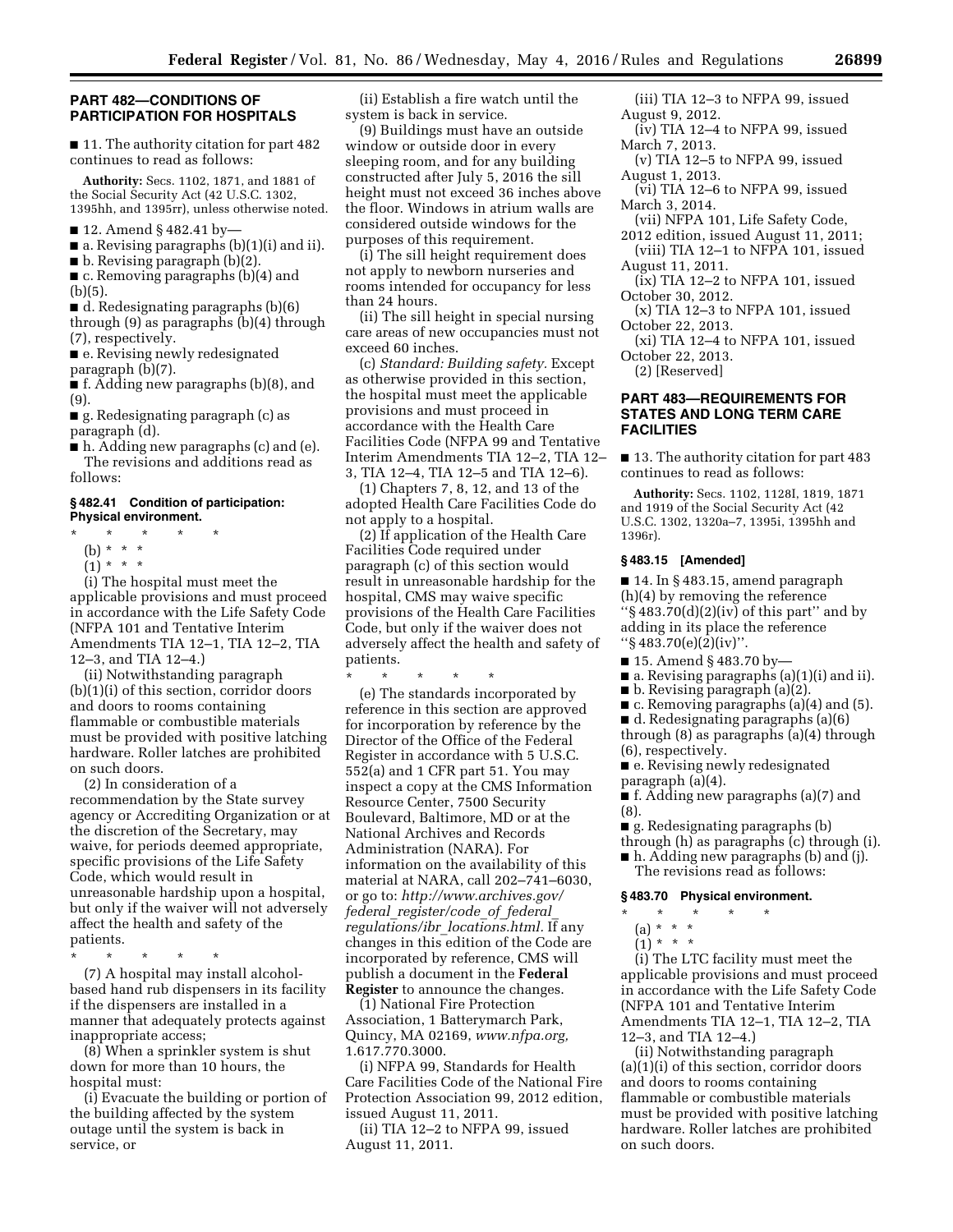(2) In consideration of a recommendation by the State survey agency or Accrediting Organization or at the discretion of the Secretary, may waive, for periods deemed appropriate, specific provisions of the Life Safety Code, which would result in unreasonable hardship upon a long-term care facility, but only if the waiver will not adversely affect the health and safety of the patients.

\* \* \* \* \*

(4) A long-term care facility may install alcohol-based hand rub dispensers in its facility if the dispensers are installed in a manner that adequately protects against inappropriate access.

\* \* \* \* \*

(7) Buildings must have an outside window or outside door in every sleeping room, and for any building constructed after July 5, 2016 the sill height must not exceed 36 inches above the floor. Windows in atrium walls are considered outside windows for the purposes of this requirement.

(8) When a sprinkler system is shut down for more than 10 hours, the ASC must:

(i) Evacuate the building or portion of the building affected by the system outage until the system is back in service, or

(ii) Establish a fire watch until the system is back in service.

(b) *Standard: Building safety.* Except as otherwise provided in this section, the LTC facility must meet the applicable provisions and must proceed in accordance with the Health Care Facilities Code (NFPA 99 and Tentative Interim Amendments TIA 12–2, TIA 12– 3, TIA 12–4, TIA 12–5 and TIA 12–6).

(1) Chapters 7, 8, 12, and 13 of the adopted Health Care Facilities Code do not apply to a LTC facility.

(2) If application of the Health Care Facilities Code required under paragraph (b) of this section would result in unreasonable hardship for the LTC facility, CMS may waive specific provisions of the Health Care Facilities Code, but only if the waiver does not adversely affect the health and safety of residents.

\* \* \* \* \*

(j) The standards incorporated by reference in this section are approved for incorporation by reference by the Director of the Office of the Federal Register in accordance with 5 U.S.C. 552(a) and 1 CFR part 51. You may inspect a copy at the CMS Information Resource Center, 7500 Security Boulevard, Baltimore, MD or at the National Archives and Records Administration (NARA). For

information on the availability of this material at NARA, call 202–741–6030, or go to: *[http://www.archives.gov/](http://www.archives.gov/federal_register/code_of_federal_regulations/ibr_locations.html) federal*\_*[register/code](http://www.archives.gov/federal_register/code_of_federal_regulations/ibr_locations.html)*\_*of*\_*federal*\_ *regulations/ibr*\_*[locations.html.](http://www.archives.gov/federal_register/code_of_federal_regulations/ibr_locations.html)* If any changes in this edition of the Code are incorporated by reference, CMS will publish a document in the **Federal Register** to announce the changes.

(1) National Fire Protection Association, 1 Batterymarch Park, Quincy, MA 02169, *[www.nfpa.org,](http://www.nfpa.org)*  1.617.770.3000.

(i) NFPA 99, Standards for Health Care Facilities Code of the National Fire Protection Association 99, 2012 edition, issued August 11, 2011.

(ii) TIA 12–2 to NFPA 99, issued August 11, 2011.

(iii) TIA 12–3 to NFPA 99, issued August 9, 2012.

(iv) TIA 12–4 to NFPA 99, issued March 7, 2013.

- (v) TIA 12–5 to NFPA 99, issued August 1, 2013.
- (vi) TIA 12–6 to NFPA 99, issued March 3, 2014.
- (vii) NFPA 101, Life Safety Code, 2012 edition, issued August 11, 2011;

(viii) TIA 12–1 to NFPA 101, issued August 11, 2011.

- (ix) TIA 12–2 to NFPA 101, issued October 30, 2012.
- (x) TIA 12–3 to NFPA 101, issued October 22, 2013.

(xi) TIA 12–4 to NFPA 101, issued October 22, 2013.

(2) [Reserved]

■ 16. Amend § 483.470 by-

 $\blacksquare$  a. Revising paragraphs (j)(1)(i) and (ii).

- b. Adding paragraphs (j)(1)(iii) and (iv).
- $\blacksquare$  c. Removing paragraphs (j)(5) and (6). ■ d. Redesignating paragraph (j)(7) as

paragraph (j)(5).

■ e. Revising newly redesignated paragraph (j)(5).

■ f. Adding paragraph (m).

The revisions and additions read as follows:

#### **§ 483.470 Condition of participation: Physical environment.**

- \* \* \* \* \*
	- (j) \* \* \*

 $(1) * * * *$ 

(i) The facility must meet the applicable provisions of either the Health Care Occupancies Chapters or the Residential Board and Care Occupancies Chapter and must proceed in accordance with the Life Safety Code (NFPA 101 and Tentative Interim Amendments TIA 12–1, TIA 12–2, TIA 12–3, and TIA 12–4.)

(ii) Notwithstanding paragraph (j)(1)(i) of this section, corridor doors and doors to rooms containing flammable or combustible materials must be provided

with positive latching hardware. Roller latches are prohibited on such doors.

(iii) Chapters 32.3.2.11.2 and 33.3.2.11.2 of the adopted 2012 Life Safety Code do not apply to a facility.

(iv) Beginning July 5, 2019, an ICF– IID must be in compliance with Chapter 33.2.3.5.7.1, Sprinklers in attics, or Chapter 33.2.3.5.7.2, Heat detection systems in attics of the Life Safety Code. \* \* \* \* \*

(5) *Facilities that meet the Life Safety Code definition of a health care occupancy.* (i) In consideration of a recommendation by the State survey agency or Accrediting Organization or at the discretion of the Secretary, may waive, for periods deemed appropriate, specific provisions of the Life Safety Code, which would result in unreasonable hardship upon a residential board and care facility, but only if the waiver will not adversely affect the health and safety of the patients.

(ii) A facility may install alcoholbased hand rub dispensers if the dispensers are installed in a manner that adequately protects against inappropriate access.

(iii) When a sprinkler system is shut down for more than 10 hours, the ICF– IID must:

(A) Evacuate the building or portion of the building affected by the system outage until the system is back in service, or

(B) Establish a fire watch until the system is back in service.

(iv) Beginning July 5, 2019, an ICF– IID must be in compliance with Chapter 33.2.3.5.7.1, sprinklers in attics, or Chapter 33.2.3.5.7.2, heat detection systems in attics of the Life Safety Code.

(v) Except as otherwise provided in this section, ICF–IIDs must meet the applicable provisions and must proceed in accordance with the Health Care Facilities Code (NFPA 99 and Tentative Interim Amendments TIA 12–2, TIA 12– 3, TIA 12–4, TIA 12–5 and TIA 12–6).

(A) Chapter 7,8,12 and 13 of the adopted Health Care Facilities Code does not apply to an ICF–IID.

(B) If application of the Health Care Facilities Code required under paragraph

(j)(5)(iv) of this section would result in unreasonable hardship for the ICF– IID, CMS may waive specific provisions of the Health Care Facilities Code, but only if the waiver does not adversely affect the health and safety of clients. \* \* \* \* \*

(m) The standards incorporated by reference in this section are approved for incorporation by reference by the Director of the Office of the Federal